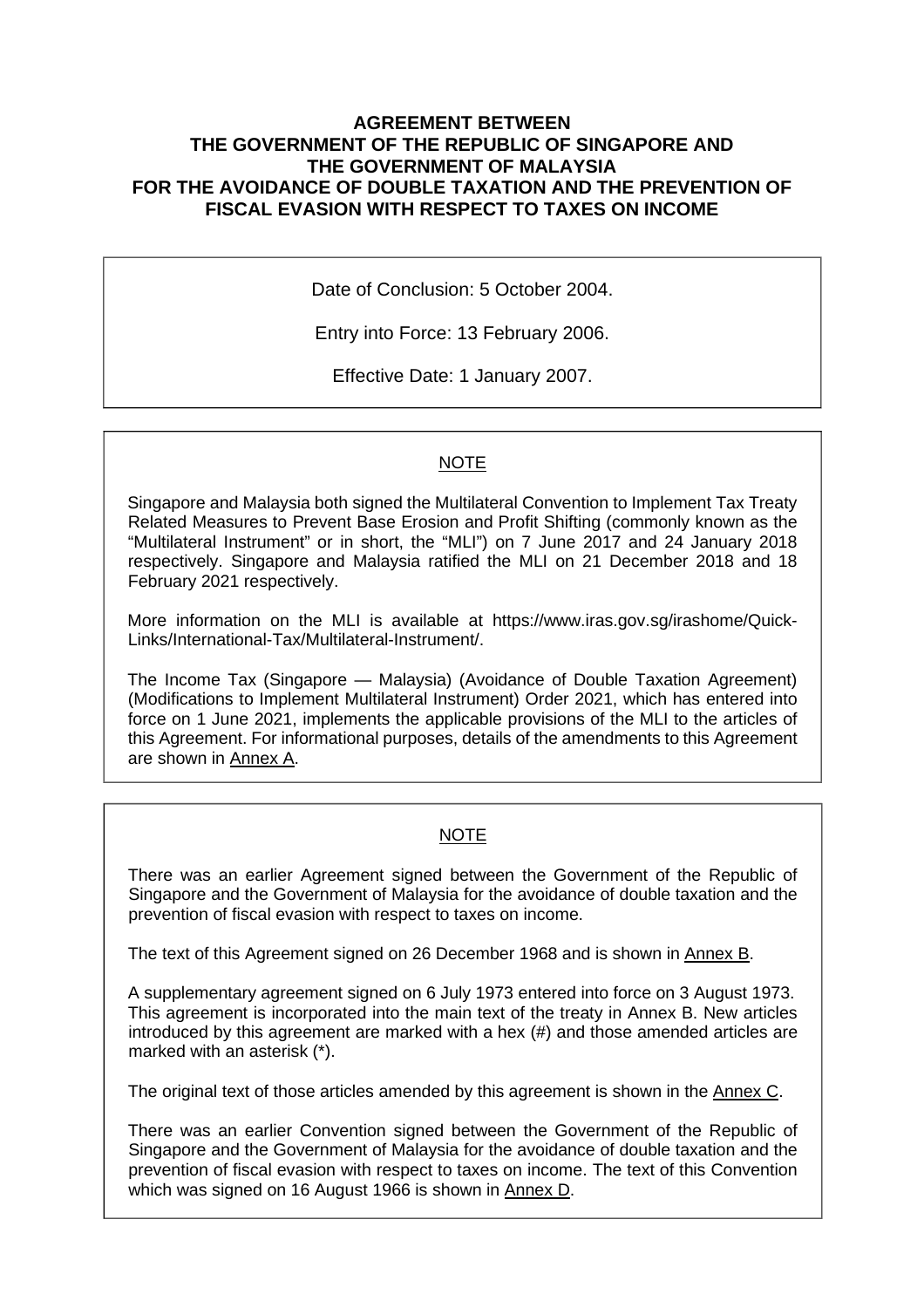The Government of the Republic of Singapore and the Government of Malaysia

Desiring to conclude an Agreement for the avoidance of double taxation and the prevention of fiscal evasion with respect to taxes on income, have agreed as follows:

#### **Article 1 - PERSONAL SCOPE**

This Agreement shall apply to persons who are residents of one or both of the Contracting States.

## **Article 2 - TAXES COVERED**

1. This Agreement shall apply to taxes on income imposed by a Contracting State, irrespective of the manner in which they are levied.

- 2. The taxes which are the subject of this Agreement are:
	- (a) in Malaysia:
		- (i) the income tax; and
		- (ii) the petroleum income tax;

(hereinafter referred to as "Malaysian tax");

(a) in Singapore:

the income tax;

(hereinafter referred to as "Singapore tax").

3. The Agreement shall also apply to any identical or substantially similar taxes on income which are imposed after the date of signature of this Agreement in addition to, or in place of, the existing taxes. The competent authorities of the Contracting States shall notify each other of important changes which have been made in their respective taxation laws.

#### **Article 3 - GENERAL DEFINITIONS**

1. In this Agreement, unless the context otherwise requires:

(a) the term "Malaysia" means the territories of the Federation of Malaysia, the territorial waters of Malaysia and the sea-bed and subsoil of the territorial waters, and when used in a geographical sense includes any area extending beyond the limits of the territorial waters of Malaysia, and the sea-bed and subsoil of any such area, which has been or may hereafter be designated under the laws of Malaysia and in accordance with international law as an area over which Malaysia has sovereign rights for the purposes of exploring and exploiting the natural resources, whether living or non-living:

Provided that nothing contained in the above definition shall be construed as conferring recognition or acceptance by one Contracting State of the outstanding maritime and territorial claims made by the other Contracting State, nor shall be taken as pre-judging the determination of such claims;

(b) the term "Singapore" means the territories of the Republic of Singapore, the territorial waters of Singapore and the sea-bed and subsoil of the territorial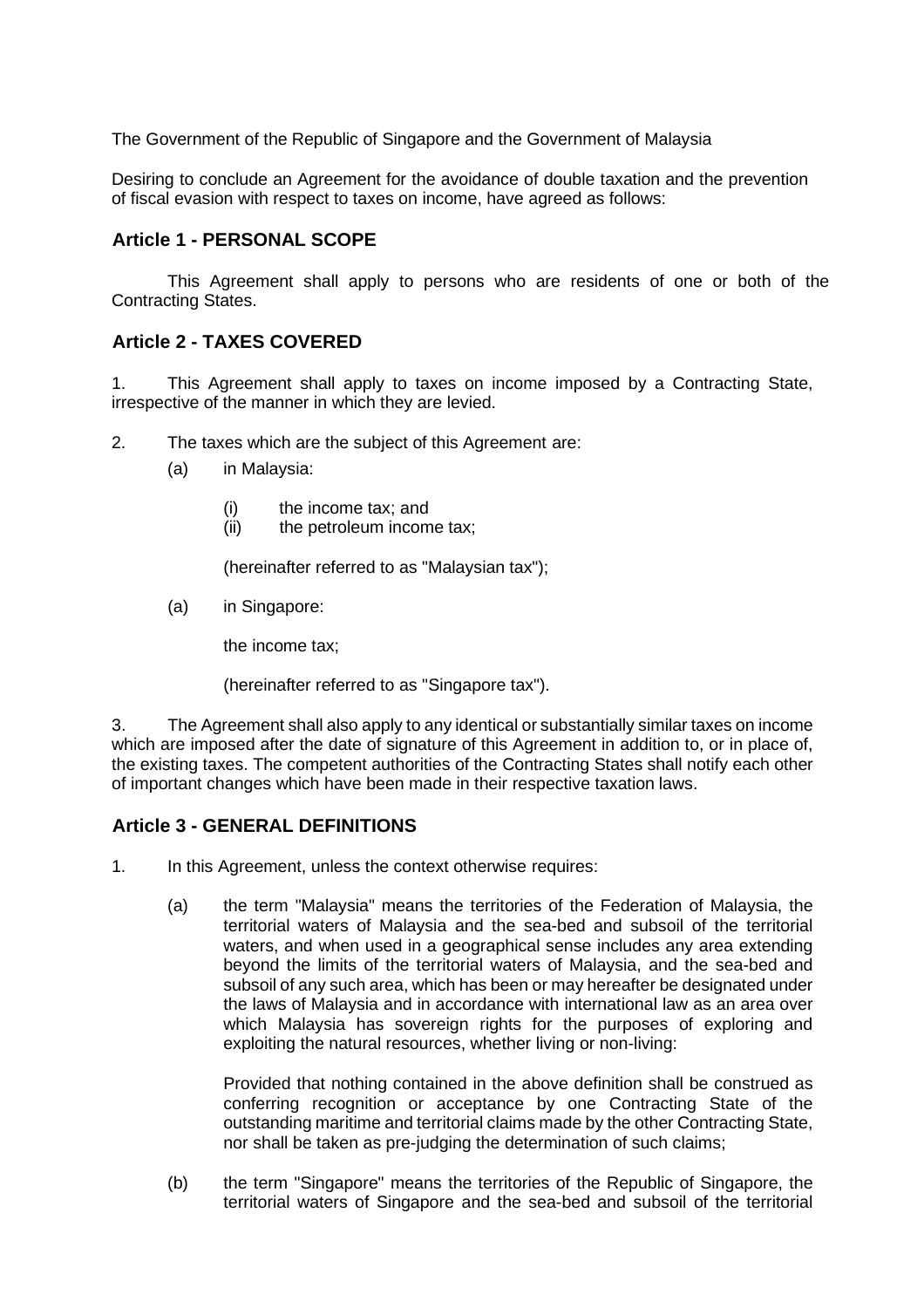waters, and when used in a geographical sense includes any area extending beyond the limits of the territorial waters of Singapore, and the sea-bed and subsoil of any such area, which has been or may hereafter be designated under the laws of Singapore and in accordance with international law as an area over which Singapore has sovereign rights for the purposes of exploring and exploiting the natural resources, whether living or non-living:

Provided that nothing contained in the above definition shall be construed as conferring recognition or acceptance by one Contracting State of the outstanding maritime and territorial claims made by the other Contracting State, nor shall be taken as pre-judging the determination of such claims;

- (c) the terms "a Contracting State" and "the other Contracting State" mean Malaysia or Singapore as the context requires;
- (d) the term "person" includes an individual, a company and any other body of persons which is treated as a person for tax purposes;
- (e) the term "company" means any body corporate or any entity which is treated as a body corporate for tax purposes;
- (f) the terms "enterprise of a Contracting State" and "enterprise of the other Contracting State" mean respectively an enterprise carried on by a resident of a Contracting State and an enterprise carried on by a resident of the other Contracting State;
- (g) the term "tax" means Malaysian tax or Singapore tax, as the context requires;
- (h) the term "national" means:
	- (i) any individual possessing the nationality or citizenship of a Contracting State;
	- (ii) any legal person, partnership, association and any other entity deriving its status as such from the laws in force in a Contracting State;
- (a) the term "international traffic" means any transport by a ship, aircraft or road vehicle operated by an enterprise of a Contracting State, except when the ship, aircraft or road vehicle is operated solely between places in the other Contracting State;
- (b) the term "competent authority" means:
	- (i) in the case of Malaysia, the Minister of Finance or his authorised representative; and
	- (ii) in the case of Singapore, the Minister for Finance or his authorised representative.

2. As regards the application of this Agreement at any time by a Contracting State, any term not defined therein shall, unless the context otherwise requires, have the meaning that it has at that time under the law of that State for the purposes of the taxes to which this Agreement applies, any meaning under the applicable tax laws of that State prevailing over a meaning given to the term under other laws of that State.

## **Article 4 - RESIDENT**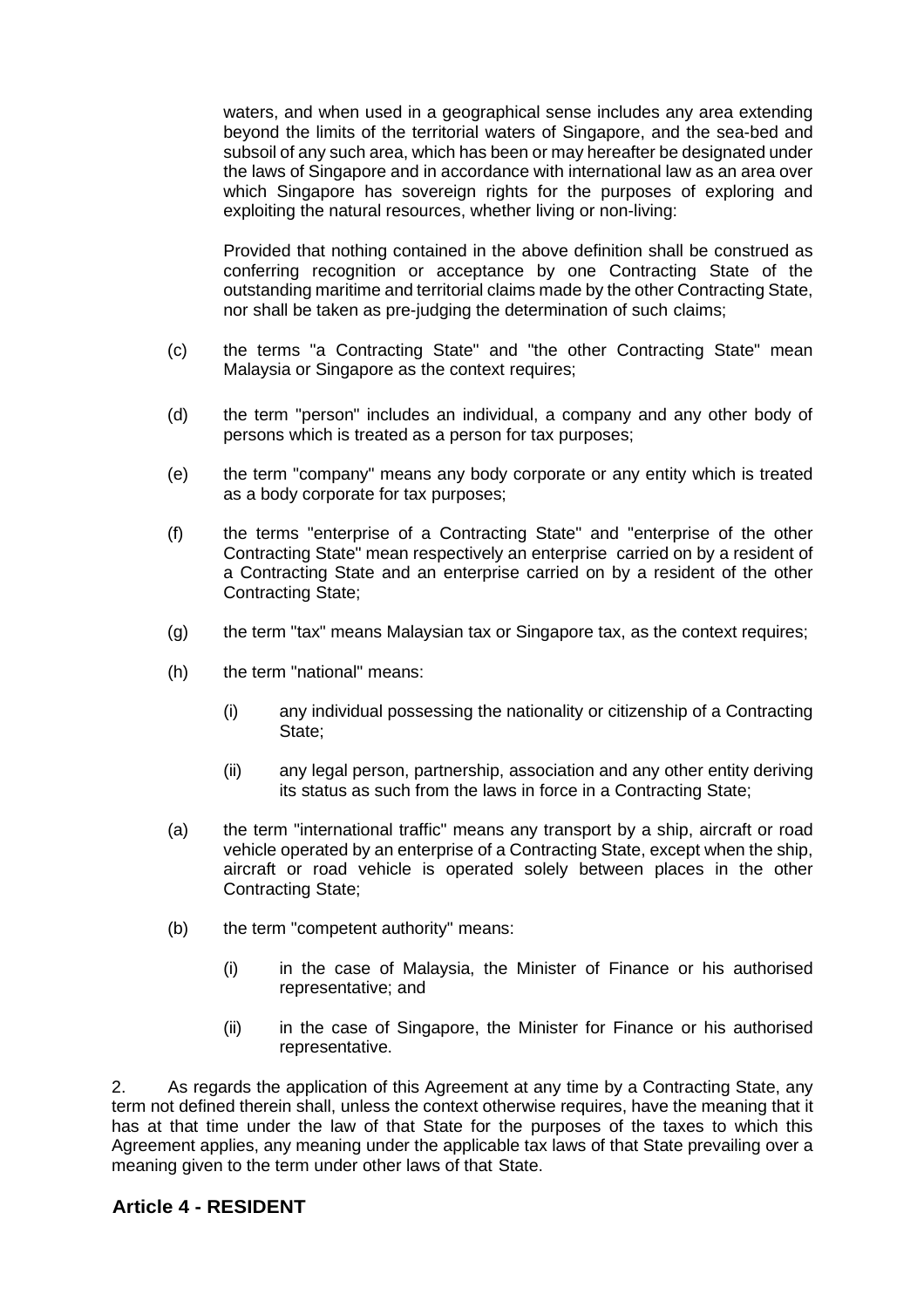- 1. For the purposes of this Agreement, the term "resident of a Contracting State" means:
	- (a) in the case of Malaysia, a person who is resident in Malaysia for the purposes of Malaysian tax;
	- (b) in the case of Singapore, a person who is resident in Singapore for the purposes of Singapore tax;

and also includes that State, any political subdivision, local authority or a statutory body thereof.

2. Where by reason of the provisions of paragraph 1 an individual is a resident of both Contracting States, then his status shall be determined in accordance with the following rules:

- (a) he shall be deemed to be a resident of the State in which he has a permanent home available to him. If he has a permanent home available to him in both States, he shall be deemed to be a resident of the State with which his personal and economic relations are closer (centre of vital interests);
- (b) if the State in which he has his centre of vital interests cannot be determined, or if he has not a permanent home available to him in either State, he shall be deemed to be a resident of the State in which he has an habitual abode;
- (c) if he has an habitual abode in both States or in neither of them, he shall be deemed to be a resident of the State of which he is a national;
- (d) if he is a national of both States or of neither of them, the competent authorities of the Contracting States shall settle the question by mutual agreement.

3. Where, by reason of the provisions of paragraph 1, a person other than an individual is a resident of both Contracting States, then it shall be deemed to be a resident of the State in which its place of effective management is situated.

## **Article 5 - PERMANENT ESTABLISHMENT**

1. For the purposes of this Agreement, the term "permanent establishment" means a fixed place of business through which the business of an enterprise is wholly or partly carried on.

- 2. The term "permanent establishment" shall include especially:
	- (a) a place of management;
	- (b) a branch;
	- (c) an office;
	- (d) a factory;
	- (e) a workshop;
	- (f) a mine, an oil or gas well, a quarry or any other place of extraction of natural resources; and
	- (g) a building site or construction, installation or assembly project, which exists for more than 6 months.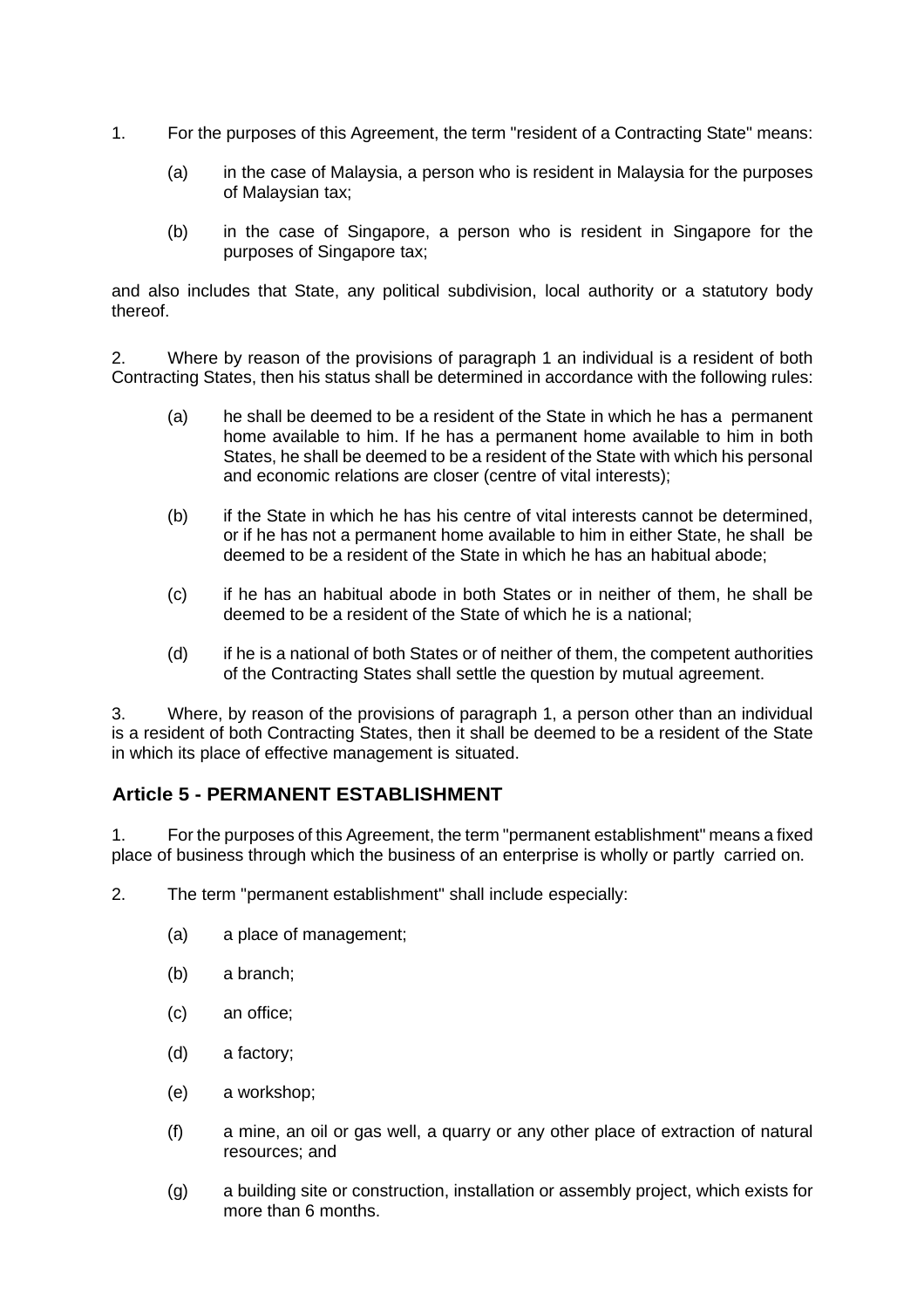- 3. The term "permanent establishment" shall be deemed not to include:
	- (a) the use of facilities solely for the purpose of storage, display or delivery of goods or merchandise belonging to the enterprise;
	- (b) the maintenance of a stock of goods or merchandise belonging to the enterprise solely for the purpose of storage, display or delivery;
	- (c) the maintenance of a stock of goods or merchandise belonging to the enterprise solely for the purpose of processing by another enterprise;
	- (d) the maintenance of a fixed place of business solely for the purpose of purchasing goods or merchandise, or of collecting information, for the enterprise;
	- (e) the maintenance of a fixed place of business solely for the purpose of carrying on, for the enterprise, any other activity of a preparatory or auxiliary character.

4. An enterprise of a Contracting State shall be deemed to have a permanent establishment in the other Contracting State if it carries on supervisory activities in that other State for more than 6 months in connection with a building site or a construction, installation or assembly project which is being undertaken in that other State.

5. Where a person (other than a broker, general commission agent or any other agent of an independent status to whom paragraph 6 applies) is acting in a Contracting State on behalf of an enterprise of the other Contracting State that enterprise shall be deemed to have a permanent establishment in the first-mentioned State if that person:

- (a) has, and habitually exercises in the first-mentioned State, an authority to conclude contracts in the name of the enterprise, unless his activities are limited to the purchase of goods or merchandise for the enterprise; or
- (b) maintains in the first-mentioned State a stock of goods or merchandise belonging to the enterprise from which he regularly fills orders on behalf of the enterprise.

6. An enterprise of a Contracting State shall not be deemed to have a permanent establishment in the other Contracting State merely because it carries on business in that other State through a broker, general commission agent or any other agent of an independent status, where such persons are acting in the ordinary course of their business.

However, when the activities of such an agent are devoted wholly or almost wholly on behalf of that enterprise, he shall not be considered an agent of an independent status if the transactions between the agent and the enterprise were not made under arm's length conditions.

7. The fact that a company which is a resident of a Contracting State controls or is controlled by a company which is a resident of the other Contracting State, or which carries on business in that other State (whether through a permanent establishment or otherwise), shall not of itself constitute either company a permanent establishment of the other.

## **Article 6 - INCOME FROM IMMOVABLE PROPERTY**

1. Income derived by a resident of a Contracting State from immovable property (including income from agriculture or forestry) situated in the other Contracting State may be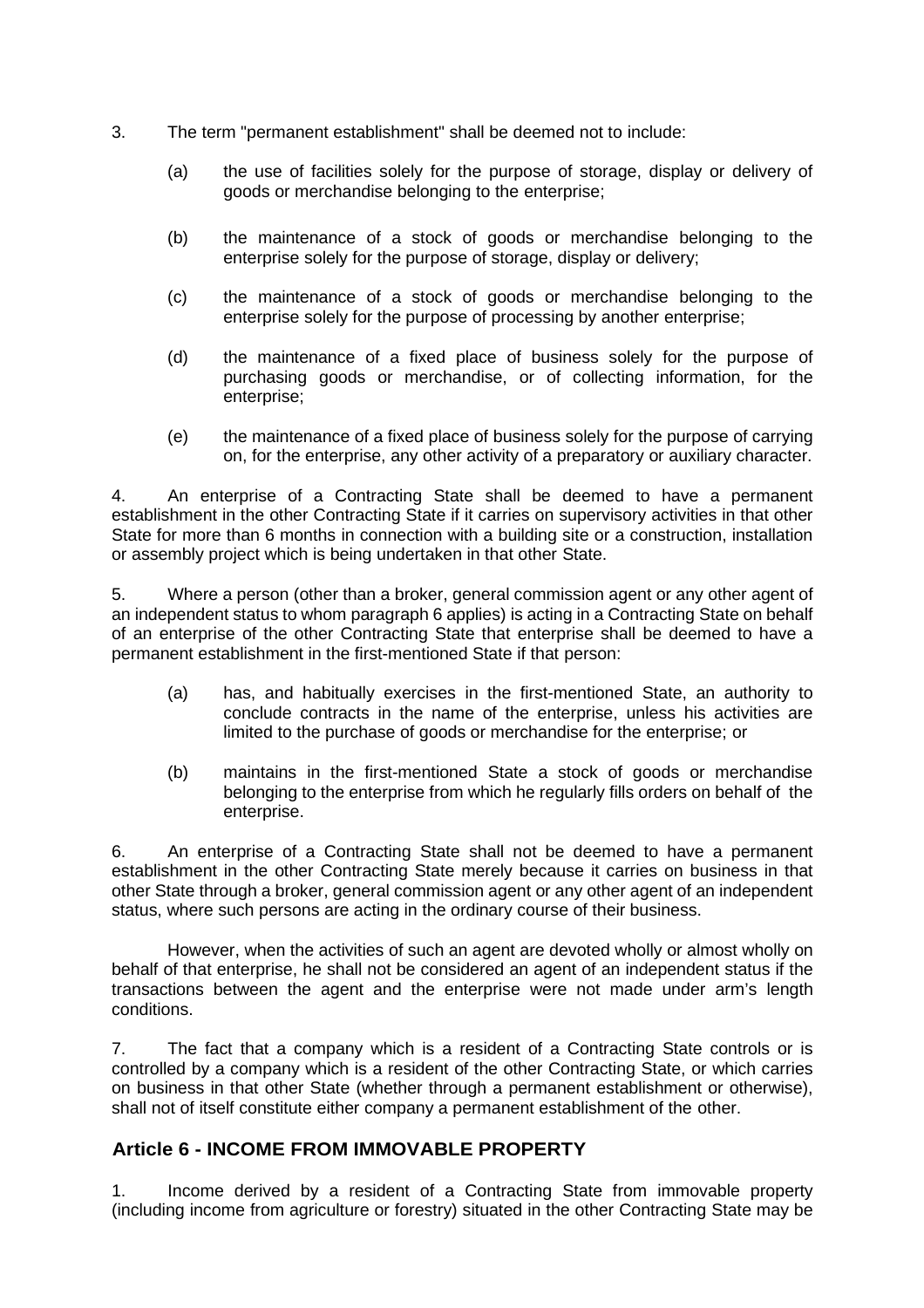taxed in that other State.

2. For the purposes of this Agreement, the term "immovable property" shall be defined in accordance with the laws of the Contracting State in which the property in question is situated. The term shall in any case include property accessory to immovable property, livestock and equipment used in agriculture and forestry, rights to which the provisions of general law respecting landed property apply, usufruct of immovable property and rights to variable or fixed payments as consideration for the working of, or the right to work, mineral deposits, oil or gas wells, quarries and other places of extracting of natural resources including timber or other forest produce. Ships and aircraft shall not be regarded as immovable property.

3. The provisions of paragraph 1 shall apply to income derived from the direct use, letting, or use in any other form of immovable property.

4. The provisions of paragraphs 1 and 3 shall also apply to the income from immovable property of an enterprise and to income from immovable property used for the performance of independent personal services.

# **Article 7 - BUSINESS PROFITS**

1. The profits of an enterprise of a Contracting State shall be taxable only in that State unless the enterprise carries on business in the other Contracting State through a permanent establishment situated therein. If the enterprise carries on business as aforesaid, the profits of the enterprise may be taxed in the other State but only on so much thereof as is attributable to that permanent establishment.

2. Subject to the provisions of paragraph 3, where an enterprise of a Contracting State carries on business in the other Contracting State through a permanent establishment situated therein, there shall in each Contracting State be attributed to that permanent establishment the profits which it might be expected to make if it were a distinct and separate enterprise engaged in the same or similar activities under the same or similar conditions and dealing wholly independently with the enterprise of which it is a permanent establishment.

3. In determining the profits of a permanent establishment, there shall be allowed as deductions expenses including executive and general administrative expenses, which would be deductible if the permanent establishment were an independent enterprise, insofar as they are reasonably allocable to the permanent establishment, whether incurred in the State in which the permanent establishment is situated or elsewhere.

4. If the information available to the competent authority is inadequate to determine the profits to be attributed to the permanent establishment of an enterprise, nothing in this Article shall affect the application of any law of that State relating to the determination of the tax liability of a person by the exercise of a discretion or the making of an estimate by the competent authority, provided that the law shall be applied, so far as the information available to the competent authority permits, in accordance with the principles of this Article.

5. No profits shall be attributed to a permanent establishment by reason of the mere purchase by that permanent establishment of goods or merchandise for the enterprise.

6. For the purposes of the preceding paragraphs, the profits to be attributed to the permanent establishment shall be determined by the same method year by year unless there is good and sufficient reason to the contrary.

7. Where profits include items of income which are dealt with separately in other Articles of this Agreement, then the provisions of those Articles shall not be affected by the provisions of this Article.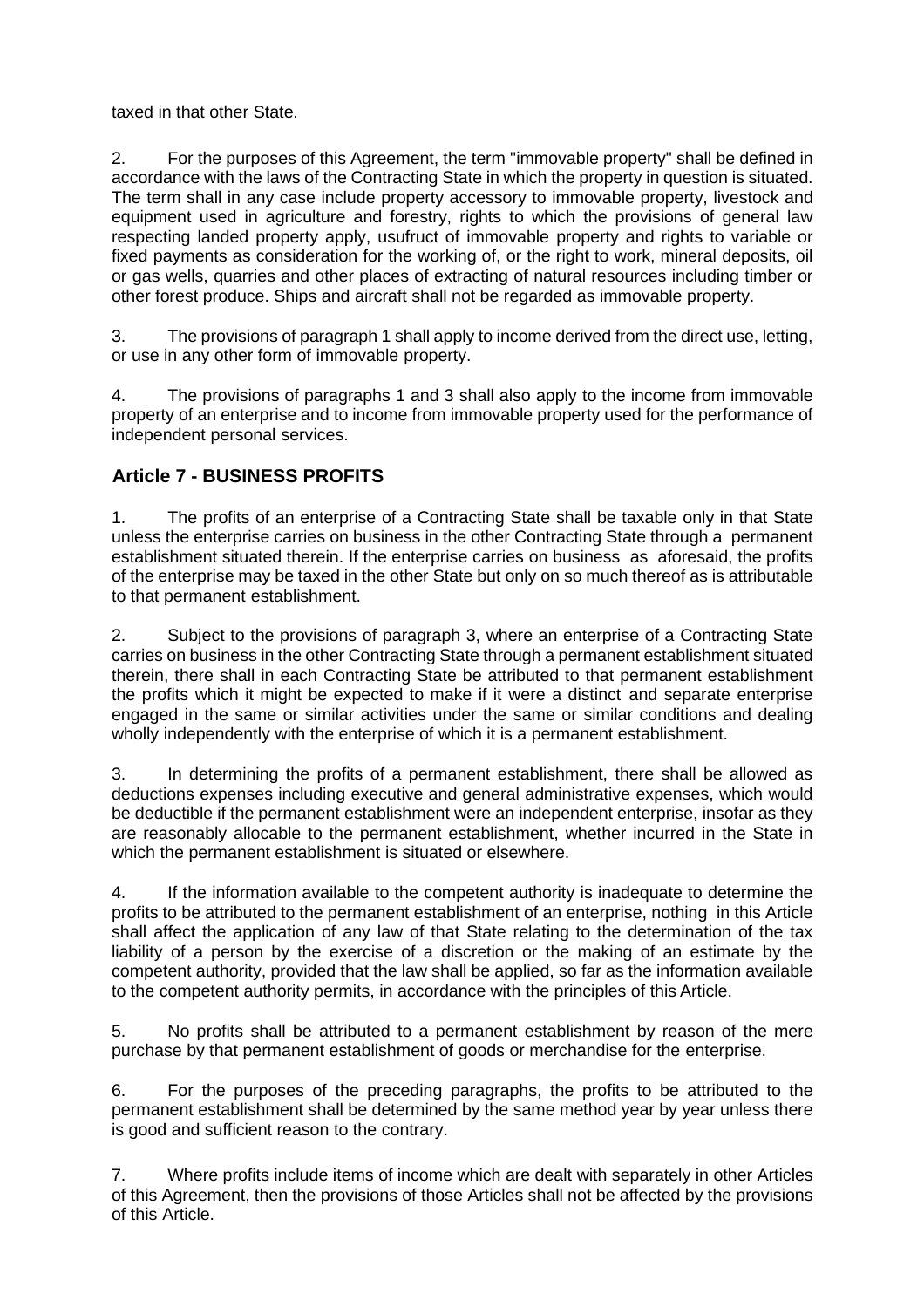# **Article 8 - SHIPPING, AIR AND ROAD TRANSPORT**

1. Profits derived by an enterprise of a Contracting State from the operation of ships or aircraft in international traffic shall be taxable only in that State.

2. For the purposes of this Article, profits from the operation of ships or aircraft in international traffic shall include profits derived from:

- (a) the rental on a bare boat basis of ships or aircraft used in international traffic;
- (b) the use or rental of containers.

if such profits are incidental to the profits to which the provisions of paragraph 1 apply.

3. Paragraph 1 shall also apply to the share of the profits from the operation of ships or aircraft derived by an enterprise of a Contracting State through participation in a pool, a joint business or an international operating agency.

4. Profits derived by an enterprise of a Contracting State from the operation of road vehicles in international traffic for the carriage of passengers shall be taxable only in that State.

## **Article 9 - ASSOCIATED ENTERPRISES**

- 1. Where
	- (a) an enterprise of a Contracting State participates directly or indirectly in the management, control or capital of an enterprise of the other Contracting State; or
	- (b) the same persons participate directly or indirectly in the management, control or capital of an enterprise of a Contracting State and an enterprise of the other Contracting State,

and in either case conditions are made or imposed between the two enterprises in their commercial or financial relations which differ from those which would be made between independent enterprises, then any profits which would, but for those conditions, have accrued to one of the enterprises, but, by reason of those conditions, have not so accrued, may be included in the profits of that enterprise and taxed accordingly.

2. Where a Contracting State includes in the profits of an enterprise of that State -- and taxes accordingly -- profits on which an enterprise of the other Contracting State has been charged to tax in that other State and the profits so included are profits which would have accrued to the enterprise of the first mentioned State if the conditions made between the two enterprises had been those which would have been made between independent enterprises, then that other State shall make an appropriate adjustment to the amount of the tax charged therein on those profits where that other State considers the adjustment justified. In determining such adjustment, due regard shall be had to the other provisions of this Agreement and the competent authorities of the Contracting States shall if necessary consult each other.

## **Article 10 - DIVIDENDS**

1. Dividends paid by a company which is a resident of a Contracting State to a resident of the other Contracting State may be taxed in that other State.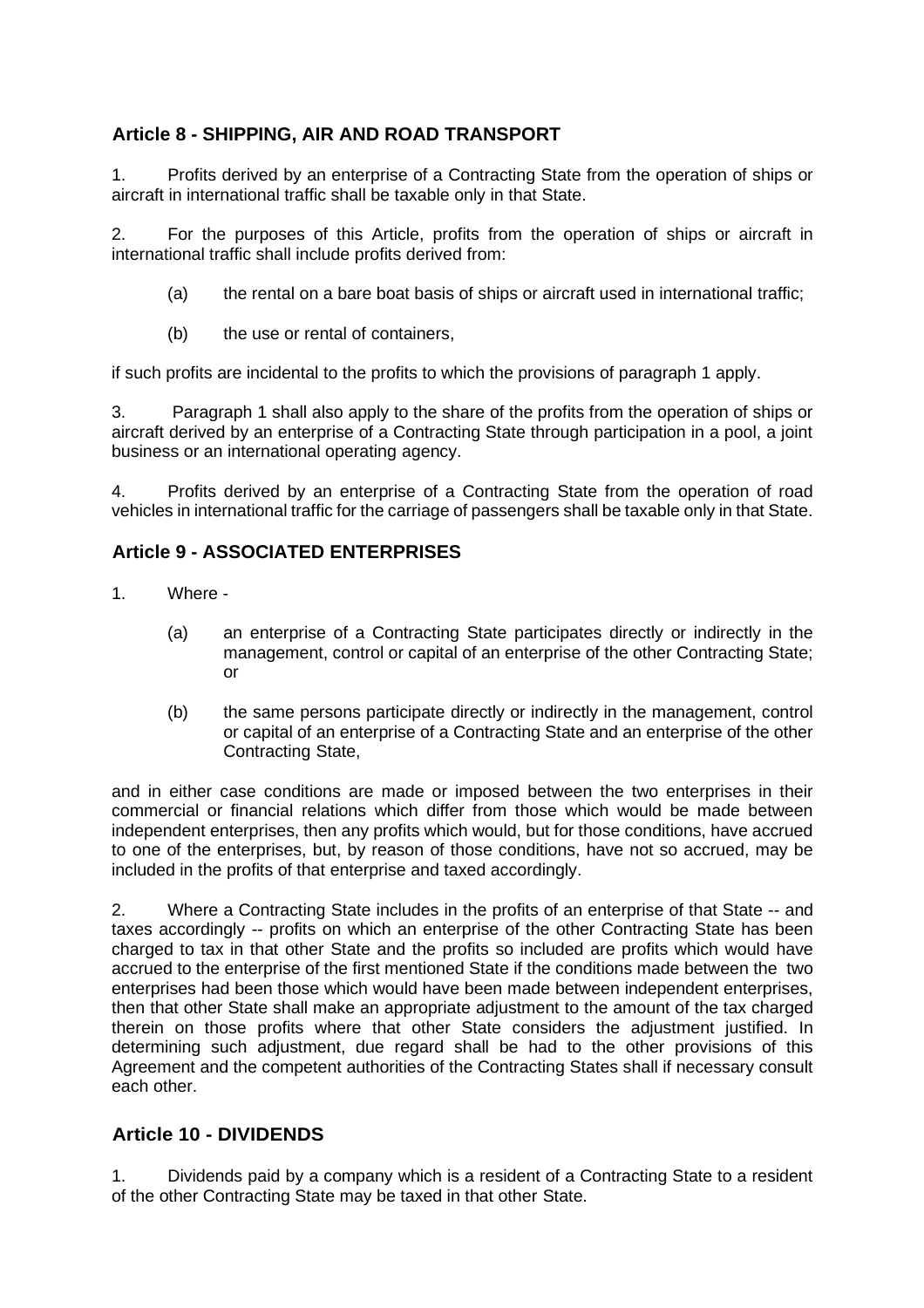2. However, such dividends may also be taxed in the Contracting State of which the company paying the dividend is a resident and according to the laws of that State, but if the beneficial owner of the dividends is a resident of the other Contracting State, the tax so charged shall not exceed:

- (a) 5 percent of the gross amount of the dividends if the beneficial owner is a company which holds directly at least 25 percent of the capital of the company paying the dividends; and
- (b) 10 percent of the gross amount of the dividends in all other cases.

The provisions of this paragraph shall not affect the taxation of the company in respect of the profits out of which the dividends are paid.

3. Notwithstanding the provisions of paragraph 2, as long as a Contracting State does not impose a tax on dividends in addition to the tax chargeable on the profits or income of a company, dividends paid by a company which is a resident of that Contracting State to a resident of the other Contracting State shall be exempt from any tax in the first-mentioned State which may be chargeable on dividends in addition to the tax chargeable on the profits or income of the company. However, where either or both of the Contracting States impose a tax on dividends in addition to the tax chargeable on the profits or income of a company, the rates as prescribed under the provisions of paragraph 2 shall apply.

4. The term "dividends" as used in this Article means income from shares or other rights, not being debt-claims, participating in profits, as well as income from other corporate rights which is subjected to the same taxation treatment as income from shares by the laws of the State of which the company making the distribution is a resident.

5. The provisions of paragraphs 1 and 2 shall not apply if the beneficial owner of the dividends, being a resident of a Contracting State, carries on business in the other Contracting State of which the company paying the dividends is a resident, through a permanent establishment situated therein, or performs in that other State independent personal services from a fixed base situated therein, and the holding in respect of which the dividends are paid is effectively connected with such permanent establishment or fixed base. In such case, the provisions of Article 7 or Article 14, as the case may be, shall apply.

6. Where a company which is a resident of a Contracting State derives income or profits from the other Contracting State, that other State may not impose any tax on the dividends paid by the company to persons who are not residents of that other State, or subject the company's undistributed profits to a tax on undistributed profits, even if the dividends paid or the undistributed profits consist wholly or partly of income or profits arising in such other State.

7. Nothing in this Article shall be construed to mean that as at the date of the signature of this Agreement either of the Contracting States imposes a tax on dividends in addition to the tax chargeable on the profits or income of a company.

# **Article 11 - INTEREST**

1. Interest arising in a Contracting State and paid to a resident of the other Contracting State may be taxed in that other State.

2. However, such interest may also be taxed in the Contracting State in which it arises and according to the laws of that State, but if the beneficial owner of the interest is a resident of the other Contracting State, the tax so charged shall not exceed 10 per cent of the gross amount of the interest.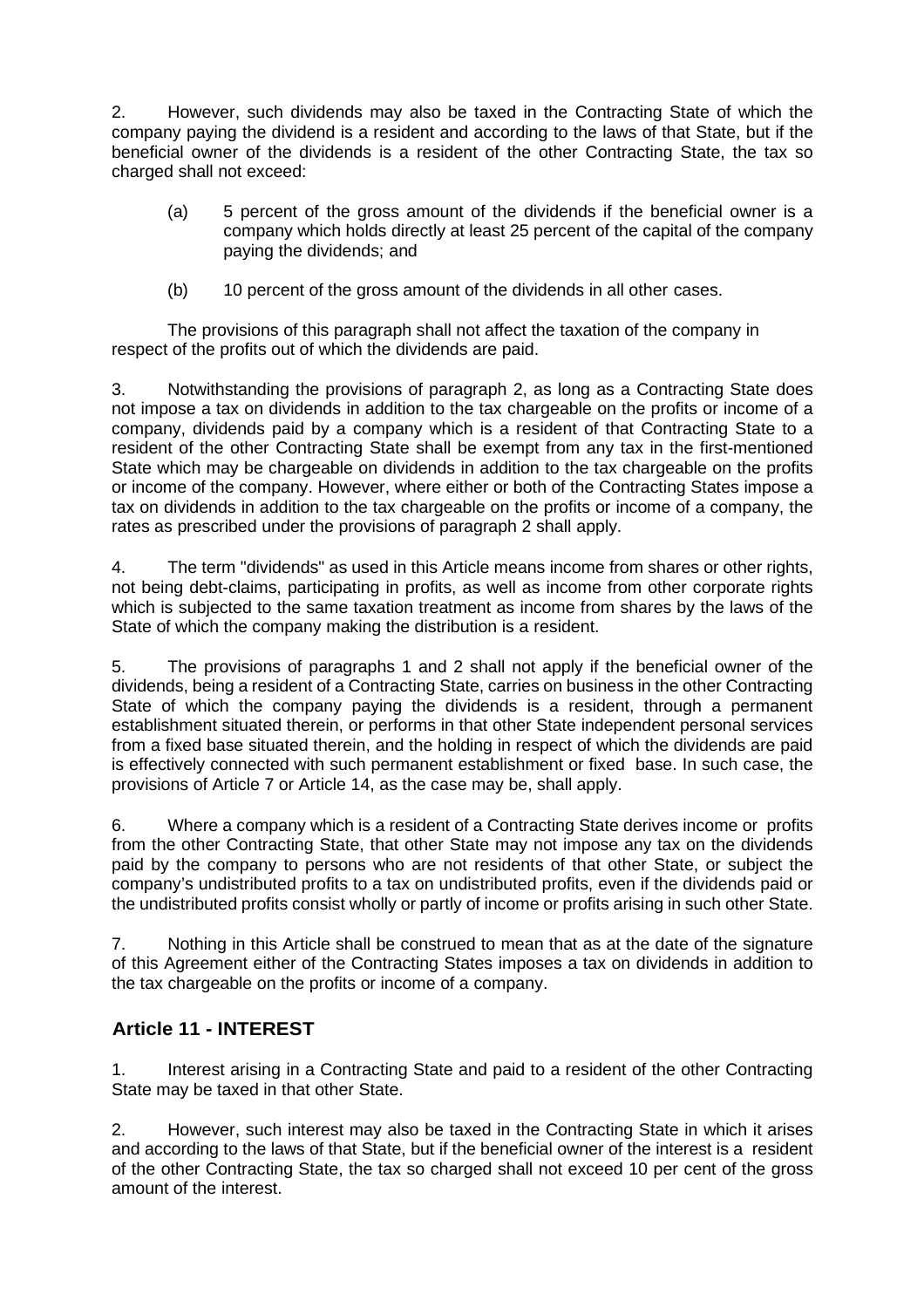3. Notwithstanding the provisions of paragraph 2, interest to which a resident of Singapore is beneficially entitled shall be exempt from Malaysian tax if the loan or other indebtedness in respect of which the interest is paid is an approved loan as defined in section 2(1) of the Income Tax Act, 1967 of Malaysia.

4. Notwithstanding the provisions of paragraphs 2 and 3, the Government of a Contracting State shall be exempt from tax in the other Contracting State in respect of interest derived by the Government from that other State.

- 5. For the purposes of paragraph 4, the term "Government":
	- (a) in the case of Malaysia means the Government of Malaysia and shall include:
		- (i) the Governments of the States;
		- (ii) the Bank Negara Malaysia;
		- (iii) the local authorities;
		- (iv) the statutory bodies; and
		- (v) the Export-Import Bank of Malaysia Berhad;
	- (a) in the case of Singapore means the Government of the Republic of Singapore and shall include:
		- (i) the Monetary Authority of Singapore;
		- (ii) the Government of Singapore Investment Corporation Pte. Ltd.; and
		- (iii) the statutory bodies.

6. The term "interest" as used in this Article means income from debt-claims of every kind, whether or not secured by mortgage, and whether or not carrying a right to participate in the debtors profits, and in particular, income from government securities and income from bonds or debentures.

7. The provisions of paragraphs 1, 2 and 3 shall not apply if the beneficial owner of the interest, being a resident of a Contracting State, carries on business in the other Contracting State in which the interest arises, through a permanent establishment situated therein, or performs in that other State independent personal services from a fixed base situated therein, and the debt-claim in respect of which the interest is paid is effectively connected with such permanent establishment or fixed base. In such case, the provisions of Article 7 or Article 14, as the case may be, shall apply.

8. Interest shall be deemed to arise in a Contracting State when the payer is a resident of that State. Where, however, the person paying the interest, whether he is a resident of a Contracting State or not, has in a Contracting State a permanent establishment or a fixed base in connection with which the indebtedness on which the interest is paid was incurred, and such interest is borne by such permanent establishment or fixed base, then such interest shall be deemed to arise in the State in which the permanent establishment or fixed base is situated.

9. Where, by reason of a special relationship between the payer and the beneficial owner or between both of them and some other person, the amount of the interest paid, having regard to the debt-claim for which it is paid, exceeds the amount which would have been agreed upon by the payer and the beneficial owner in the absence of such relationship, the provisions of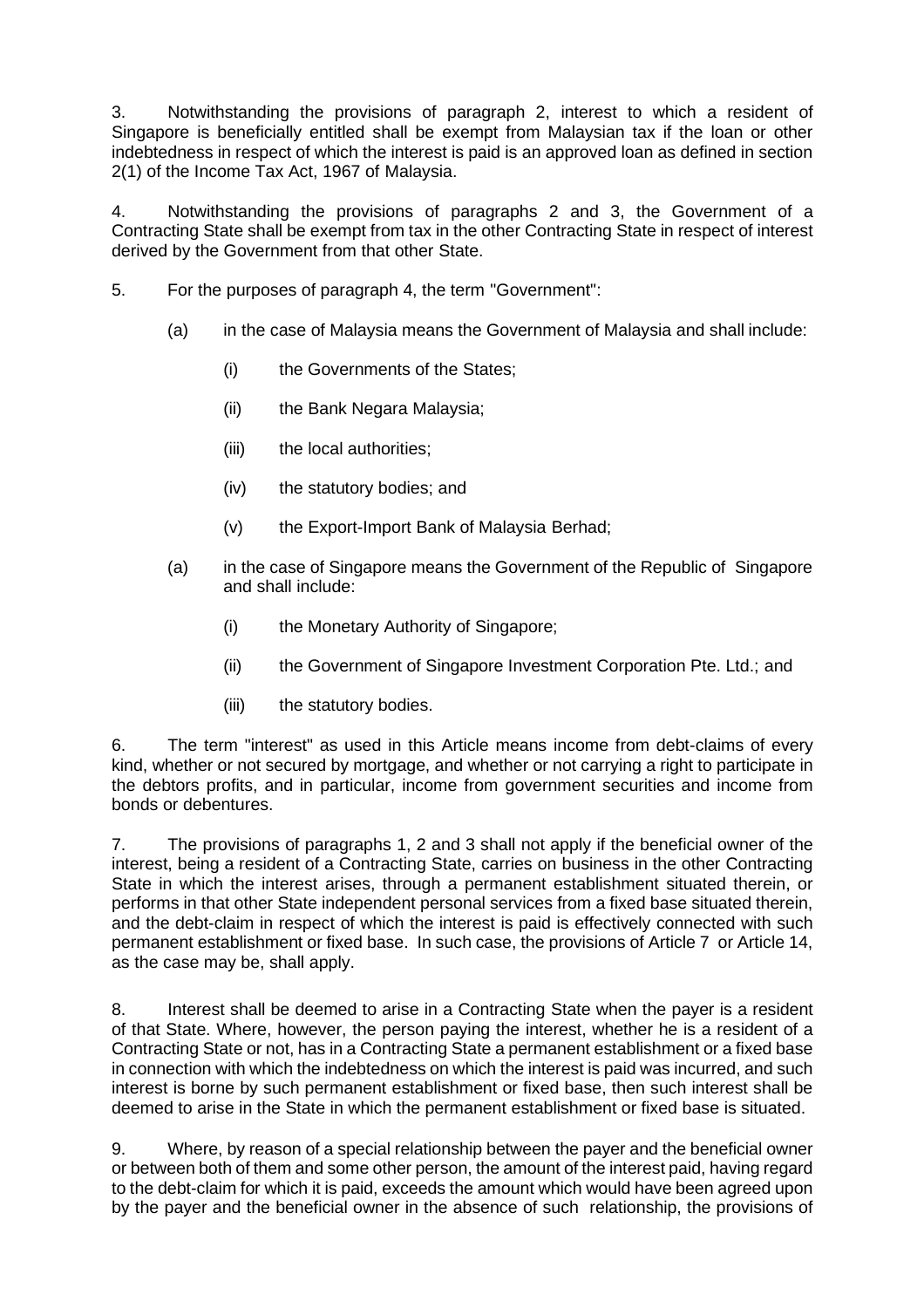this Article shall apply only to the last-mentioned amount. In such case, the excess part of the payments shall remain taxable according to the laws of each Contracting State, due regard being had to the other provisions of this Agreement.

# **Article 12 - ROYALTIES**

1. Royalties arising in a Contracting State and paid to a resident of the other Contracting State may be taxed in that other State.

2. However, such royalties may also be taxed in the Contracting State in which they arise and according to the laws of that State, but if the beneficial owner of the royalties is a resident of the other Contracting State, the tax so charged shall not exceed 8 per cent of the gross amount of the royalties.

3. The term "royalties" as used in this Article means payments of any kind received as a consideration for the use of, or the right to use, any copyright of literary, artistic or scientific work (including cinematograph films, and films or tapes for radio or television broadcasting), any patent, trade mark, design or model, plan, secret formula or process, or for the use of, or the right to use, industrial, commercial or scientific equipment, or for information (know-how) concerning industrial, commercial or scientific experience.

4. The provisions of paragraphs 1 and 2 shall not apply if the beneficial owner of the royalties, being a resident of a Contracting State, carries on business in the other Contracting State in which the royalties arise, through a permanent establishment situated therein, or performs in that other State independent personal services from a fixed base situated therein, and the right or property in respect of which the royalties are paid is effectively connected with such permanent establishment or fixed base. In such case, the provisions of Article 7 or Article 14, as the case may be, shall apply.

5. Royalties shall be deemed to arise in a Contracting State when the payer is a resident of that State. Where, however, the person paying such royalties, whether he is a resident of a Contracting State or not, has in a Contracting State a permanent establishment or a fixed base in connection with which the obligation to pay the royalties was incurred, and such royalties are borne by such permanent establishment or fixed base, then such royalties shall be deemed to arise in the State in which the permanent establishment or fixed base is situated.

6. Where, by reason of a special relationship between the payer and the beneficial owner or between both of them and some other person, the amount of the royalties paid, having regard to the use, right or information for which they are paid, exceeds the amount which would have been agreed upon by the payer and the beneficial owner in the absence of such relationship, the provisions of this Article shall apply only to the last-mentioned amount. In such a case, the excess part of the payments shall remain taxable according to the laws of each Contracting State, due regard being had to the other provisions of this Agreement.

# **Article 13 - TECHNICAL FEES**

1. Technical fees derived from one of the Contracting States by a resident of the other Contracting State who is the beneficial owner thereof may be taxed in the first-mentioned Contracting State. However, the tax so charged shall not exceed 5 per cent of the gross amount of the technical fees.

2. The term "technical fees" as used in this Article means payments of any kind to any person, other than to an employee of the person making the payments, in consideration for any services of a technical, managerial or consultancy nature.

3. The provisions of paragraph 1 shall not apply if the beneficial owner of the technical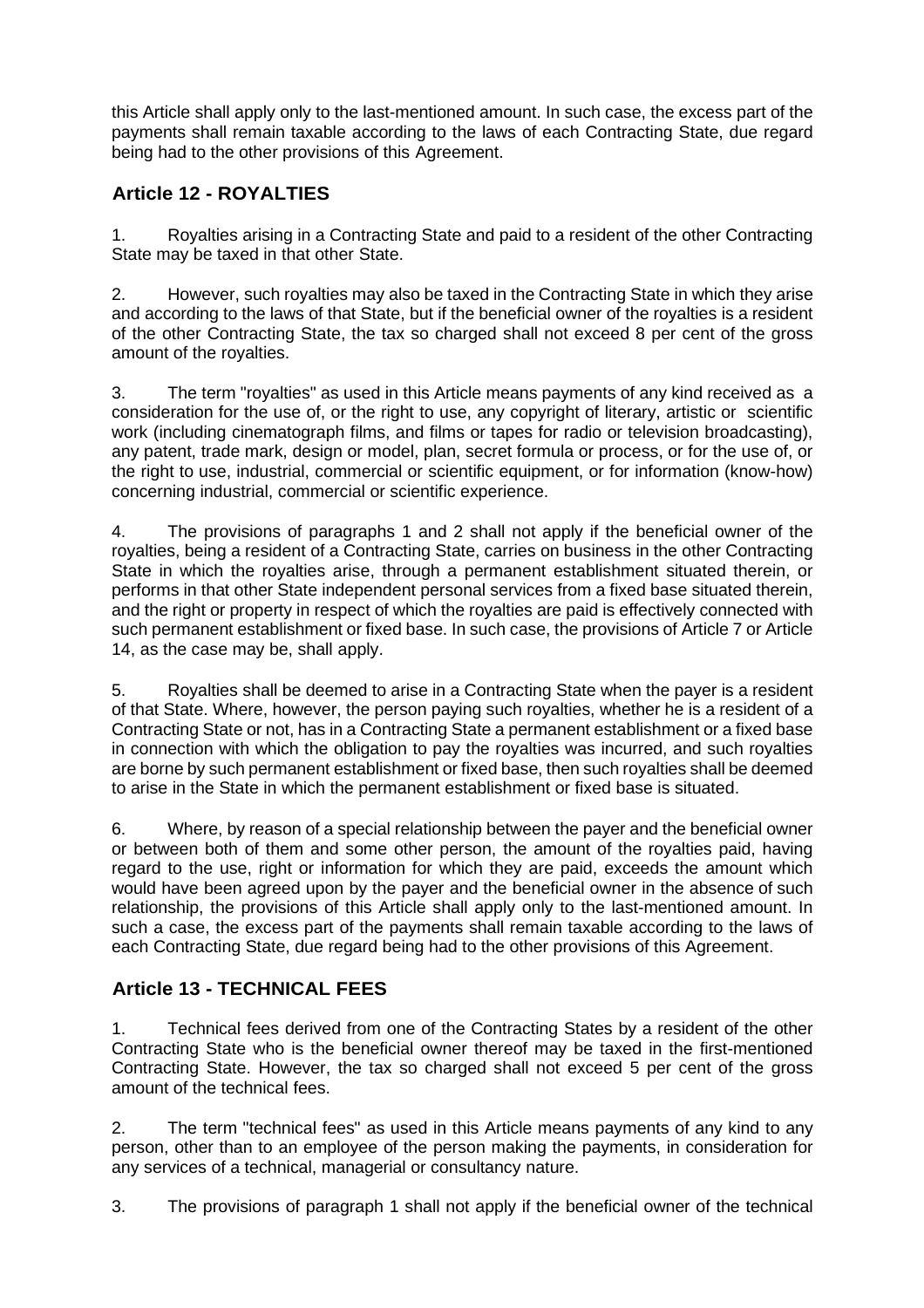fees, being a resident of a Contracting State, carries on business in the other Contracting State in which the technical fees arise, through a permanent establishment situated therein, or performs in that other State independent personal services from a fixed base situated therein, and the technical fees are effectively connected with such permanent establishment or fixed base. In such case, the provisions of Article 7 or Article 14, as the case may be, shall apply.

4. Technical fees shall be deemed to arise in a Contracting State when the payer is a resident of that State and the services are performed in that State. Where, however, the person paying the technical fees, whether he is a resident of a Contracting State or not, has in a Contracting State a permanent establishment or a fixed base in connection with which the obligation to pay the technical fees was incurred, and such technical fees are borne by such permanent establishment or fixed base, then such technical fees shall be deemed to arise in the Contracting State in which the permanent establishment or fixed base is situated if the services are performed in that State.

5. Where, by reason of a special relationship between the payer and the beneficial owner or between both of them and some other person, the amount of the technical fees paid exceeds, for whatever reason, the amount which would have been agreed upon by the payer and the beneficial owner in the absence of such relationship, the provisions of this Article shall apply only to the last-mentioned amount. In such case, the excess part of the payments shall remain taxable according to the law of each Contracting State, due regard being had to the other provisions of this Agreement.

# **Article 14 - INDEPENDENT PERSONAL SERVICES**

1. Subject to the provisions of Article 13, income derived by an individual who is a resident of a Contracting State in respect of professional services or other activities of an independent character shall be taxable only in that State unless he has a fixed base regularly available to him in the other Contracting State for the purpose of performing his activities. If he has such a fixed base, the income may be taxed in the other State but only so much of it as is attributable to that fixed base.

2. The term "professional services" includes especially independent scientific, literary, artistic, educational or teaching activities as well as the independent activities of physicians, lawyers, engineers, architects, dentists and accountants.

# **Article 15 - DEPENDENT PERSONAL SERVICES**

1. Subject to the provisions of Articles 16, 18, 19, 20 and 21 salaries, wages and other similar remuneration derived by a resident of a Contracting State in respect of an employment shall be taxable only in that State unless the employment is exercised in the other Contracting State. If the employment is so exercised, such remuneration as is derived therefrom may be taxed in that other State.

2. Notwithstanding the provisions of paragraph 1, remuneration derived by a resident of a Contracting State in respect of an employment exercised in the other Contracting State shall be taxable only in the first-mentioned State if:

- (a) the recipient is present in the other Contracting State for a period or periods not exceeding in the aggregate 183 days in the calendar year concerned; and
- (b) the remuneration is paid by, or on behalf of, an employer who is not a resident of the other State; and
- (c) the remuneration is not borne by a resident or a permanent establishment which the employer has in the other State.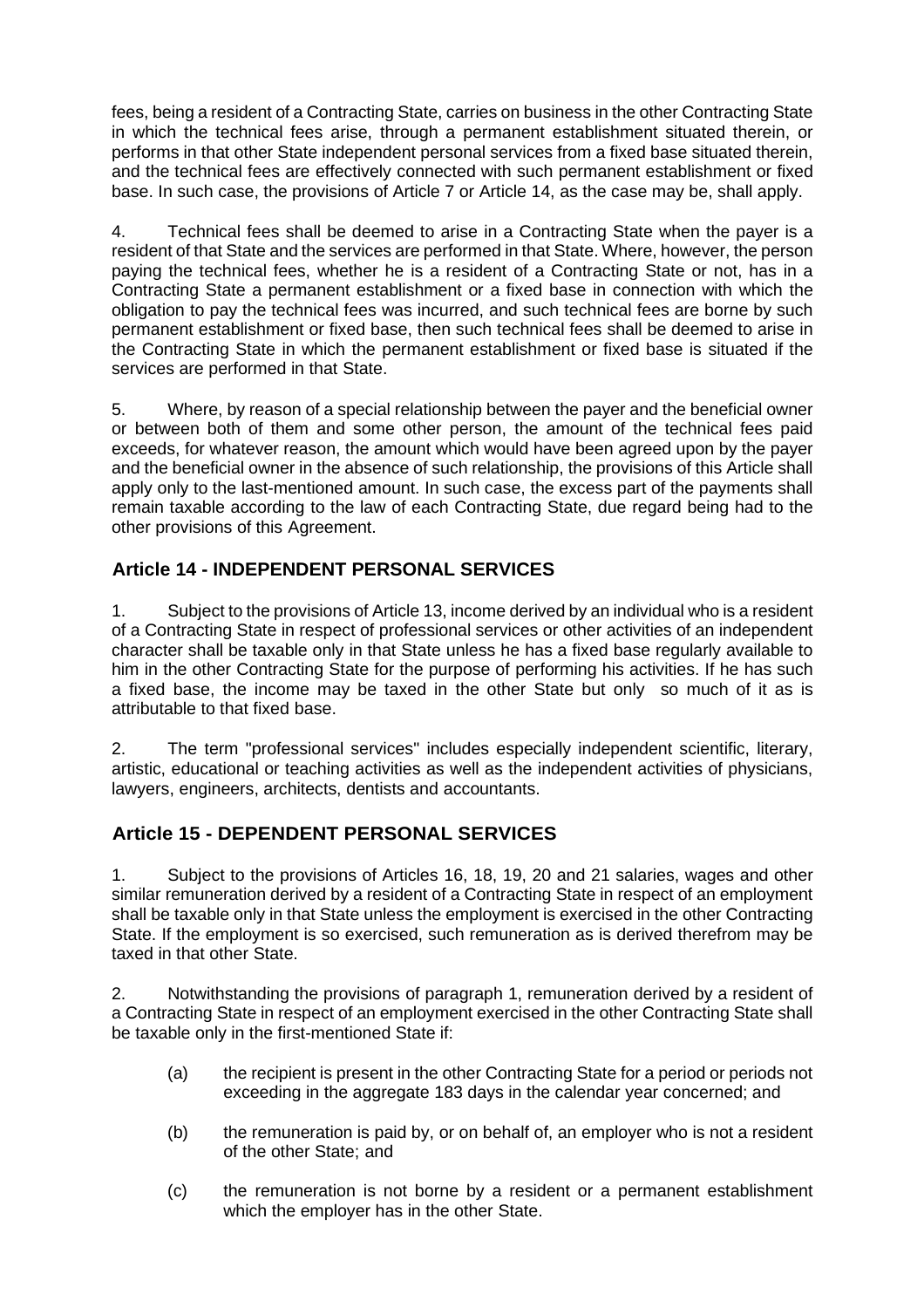3. Notwithstanding the preceding provisions of this Article, remuneration in respect of an employment exercised aboard a ship or aircraft operated in international traffic, or road vehicle operated in international traffic for the carriage of passengers, by an enterprise of a Contracting State shall be taxable only in that State. However, if the remuneration is derived by a resident of the other Contracting State, it may also be taxed in that other State.

# **Article 16 - DIRECTORS' FEES**

Directors' fees and similar payments derived by a resident of a Contracting State in his capacity as a member of the board of directors of a company which is a resident of the other Contracting State, may be taxed in that other State.

# **Article 17 - ARTISTES AND SPORTSMEN**

1. Notwithstanding the provisions of Articles 14 and 15 income derived by a resident of a Contracting State as an entertainer, such as a theatre, motion picture, radio or television artiste, or a musician, or as a sportsman, from his personal activities as such exercised in the other Contracting State, may be taxed in that other State.

2. Where income in respect of or in connection with personal activities exercised by an entertainer or a sportsman accrues not to the entertainer or sportsman himself but to another person, that income may, notwithstanding the provisions of Articles 7, 14 and 15, be taxed in the Contracting State in which the activities of the entertainer or sportsman are exercised.

3. The provisions of paragraphs 1 and 2 shall not apply to remuneration or profits derived from activities exercised in a Contracting State if the visit to that State is directly or indirectly supported wholly or substantially from the public funds of the other Contracting State, a political subdivision, a local authority or a statutory body thereof.

# **Article 18 - PENSIONS**

1. Subject to the provisions of paragraph 2 of Article 19, pensions and other similar remuneration including any annuity paid to a resident of a Contracting State in consideration of past employment shall be taxable only in that State.

2. The term "annuity" includes a stated sum payable periodically at stated times, during life or during a specified or ascertainable period of time, under an obligation to make the payments in return for adequate and full consideration in money or money's worth.

# **Article 19 - GOVERNMENT SERVICE**

1. (a) Salaries, wages and other similar remuneration, other than a pension, paid by a Contracting State or a political subdivision or a local authority or a statutory body thereof to any individual in respect of services rendered to that State or political subdivision or a local authority or statutory body thereof shall be taxable only in that State.

(b) However, such salaries, wages and other similar remuneration shall be taxable only in the other Contracting State if the services are rendered in that other State and the recipient is a resident of that other State who:

- (i) is a national of that other State; or
- (ii) did not become a resident of that other State solely for the purposes of performing the services.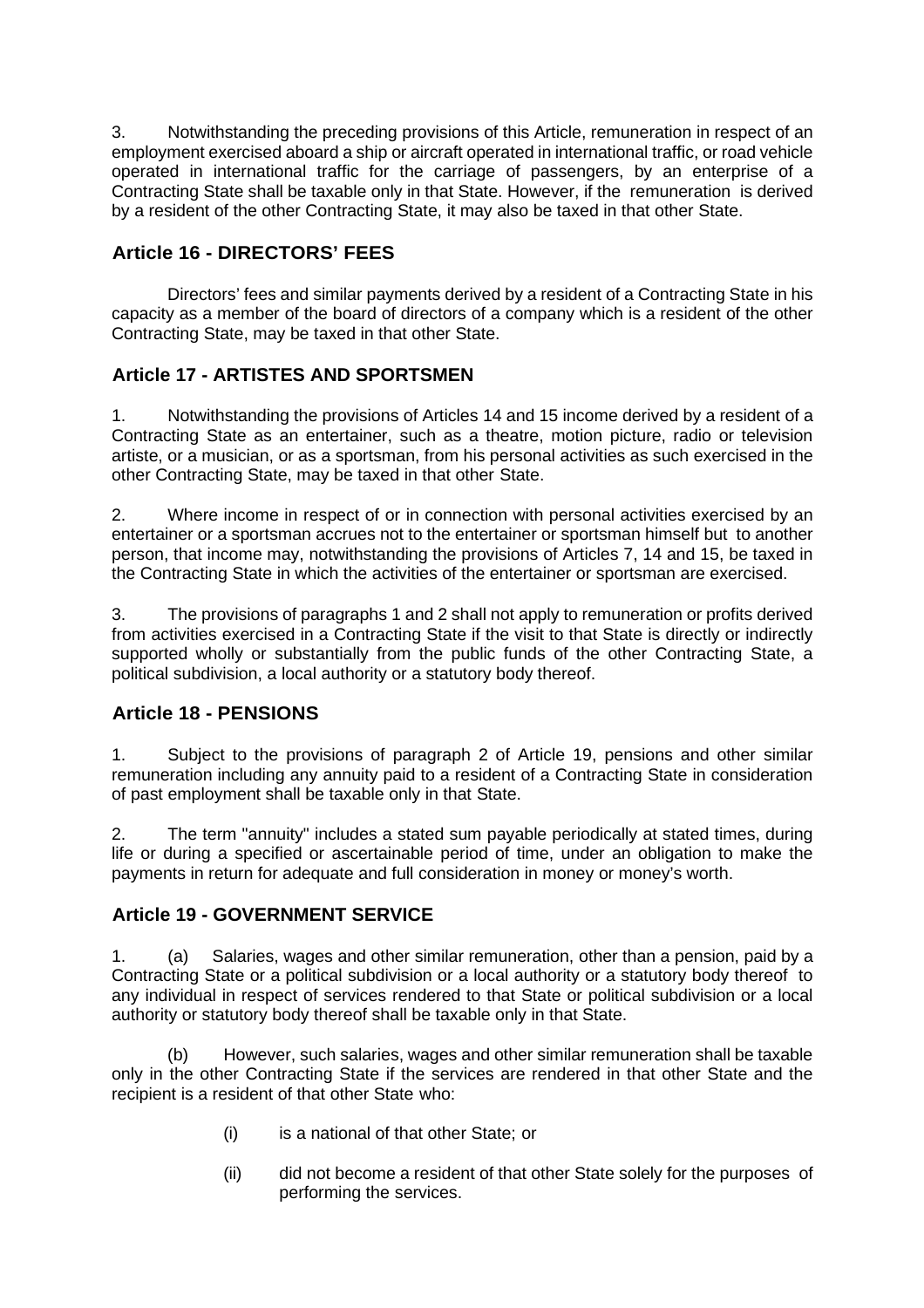2. Any pension paid by, or out of funds created by, a Contracting State or a political subdivision or a local authority or a statutory body thereof to any individual in respect of services rendered to that State or political subdivision, local authority or statutory body thereof shall be taxable only in that State.

3. The provisions of Articles 15, 16, 17 (paragraphs 1 and 2) and 18 shall apply to salaries, wages and other similar remuneration or pensions in respect of services rendered in connection with any trade or business carried on by a Contracting State or a political subdivision or a local authority or a statutory body thereof.

## **Article 20 - STUDENTS AND TRAINEES**

An individual who is a resident of a Contracting State immediately before making a visit to the other Contracting State and is temporarily present in the other State solely:

- (a) as a student at a recognised university, college, school or other similar recognised educational institution in that other State;
- (b) as a business or technical apprentice; or
- (c) as a recipient of a grant, allowance or award for the primary purpose of study, research of training from the government of either State or from a scientific, educational, religious or charitable organisation or under a technical assistance programme entered into by the Government of either State;

shall be exempt from tax in that other State on:

- (i) all remittances from abroad for the purposes of his maintenance, education, study, research or training; and
- (ii) the amount of such grant, allowance or award.

## **Article 21 - TEACHERS AND RESEARCHERS**

1. An individual who is a resident of a Contracting State immediately before making a visit to the other Contracting State, and who, at the invitation of a public university, college, institution which exists primarily for research purposes or other similar public institution, visits that other State for a period not exceeding two years solely for the purpose of teaching or research or both at such public institution shall be exempt from tax in that other State on any remuneration for such teaching or research which is subject to tax in the first-mentioned Contracting State.

2. This Article shall not apply to income from teaching or research if such teaching or research is undertaken not in the public interest but primarily for the private benefit of a specific person or persons.

#### **Article 22 - INCOME NOT EXPRESSLY MENTIONED**

Items of income of a resident of a Contracting State which are not expressly mentioned in the foregoing Articles of this Agreement shall be taxable only in that Contracting State except that if such income is derived from sources in the other Contracting State, it may also be taxed in that other State.

## **Article 23 - ELIMINATION OF DOUBLE TAXATION**

1. Subject to the laws of Malaysia regarding the allowance as a credit against Malaysian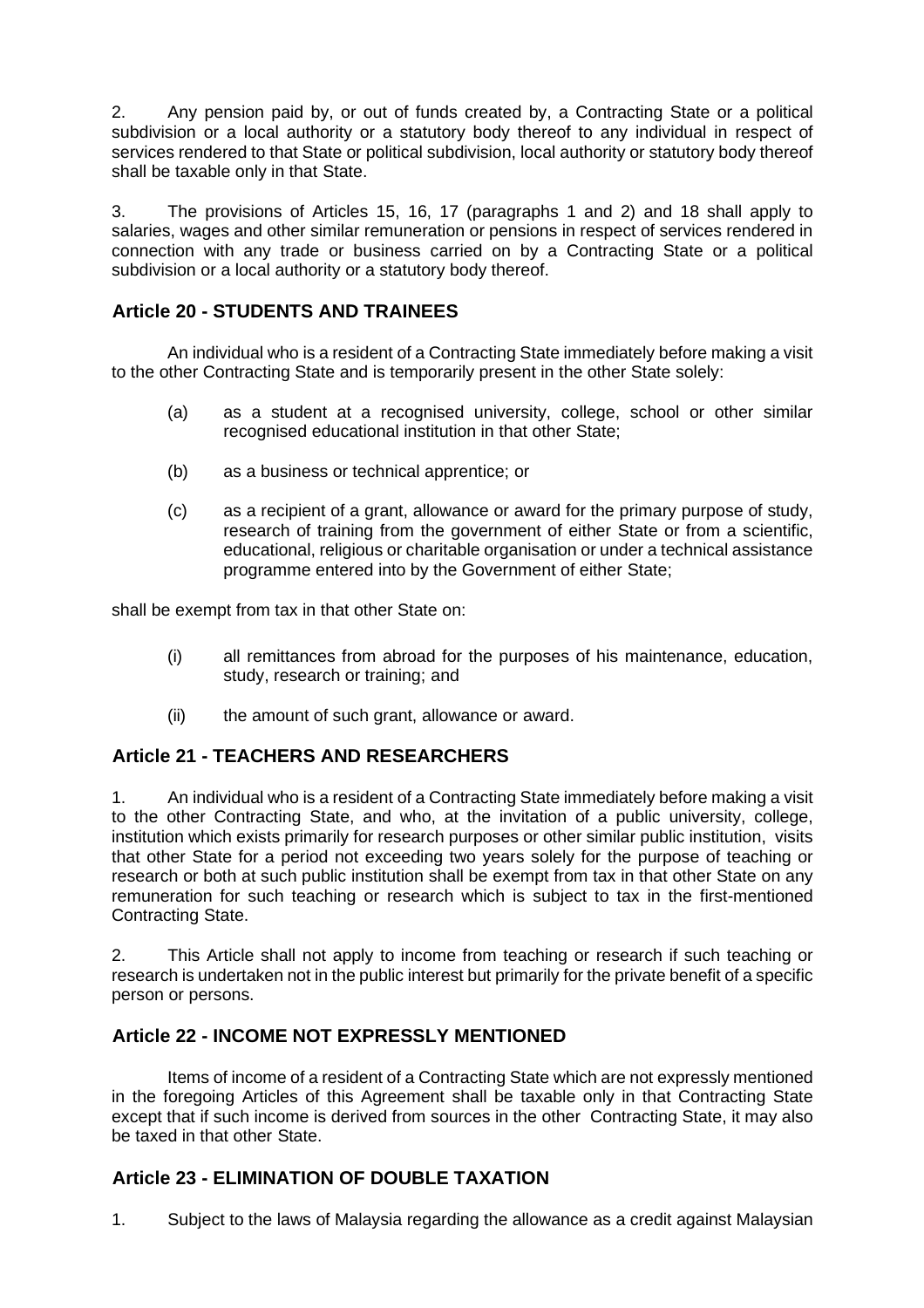tax of tax payable in any country other than Malaysia, Singapore tax payable under the laws of Singapore and in accordance with this Agreement by a resident of Malaysia in respect of income derived from Singapore shall be allowed as a credit against Malaysian tax payable in respect of that income. Where such income is a dividend paid by a company which is a resident of Singapore to a company which is a resident of Malaysia and which owns not less than 10 per cent of the voting shares of the company paying the dividend, the credit shall take into account Singapore tax payable by that company in respect of its income out of which the dividend is paid. The credit shall not, however, exceed that part of the Malaysian tax, as computed before the credit is given, which is appropriate to such item of income.

2. For the purposes of paragraph 1, the term "Singapore tax payable" shall be deemed to include Singapore tax which would, under the laws of Singapore and in accordance with this Agreement, have been payable on any income derived from sources in Singapore had the tax not been reduced or exempted in accordance with:

- (a) the provisions of Parts II, III, IIIA, IIIB, VIII and X of the Economic Expansion Incentives (Relief from Income Tax) Act and the provisions of sections 13(4) (only in respect of income referred to in section 12(6) ), 13A, 13B (only in respect of exempt dividends paid out of income taxed under section 43C), 13F and 43C of the Income Tax Act, in so far as they were in force and have not been modified since the date of signature of this Agreement, or have been modified in minor respects so as not to affect their general character; or
- (b) any other provisions which may subsequently be introduced in Singapore in modification of, or in addition to, those laws in so far as they are agreed by the competent authorities of the Contracting States to be of a substantially similar character.

3. Subject to the provisions of the laws of Singapore regarding the allowance as a credit against Singapore tax of tax payable in any country other than Singapore, Malaysian tax payable, whether directly or by deduction, in respect of income from sources in Malaysia shall be allowed as a credit against Singapore tax payable in respect of that income. Where such income is a dividend paid by a company which is a resident of Malaysia to a resident of Singapore which is the beneficial owner of the dividend, the credit shall take into account (in addition to any Malaysian tax on the dividend) the Malaysian tax payable by that company in respect of its income out of which the dividend is paid. The credit shall not, however, exceed that part of the Singapore tax, as computed before the credit is given, which is appropriate to such item of income.

4. For the purposes of paragraph 3, the term "Malaysian tax payable" shall be deemed to include Malaysian tax which would, under the laws of Malaysia and in accordance with this Agreement, have been payable on:

- (a) any income derived from sources in Malaysia had the tax not been reduced or exempted in accordance with:
	- (i) sections 54A, 60A, 60B, Schedule 7A and 7B of the Income Tax Act 1967 of Malaysia; or
	- (ii) sections 22, 23, 29, 29A, 29B, 29C, 29D, 29E, 29F, 29G, 29H, 31E and 41B of the Promotion of Investments Act 1986 of Malaysia,

in so far as they were in force and have not been modified since the date of signature of this Agreement, or have been modified in minor respects so as not to affect their general character; or

(iii) any other provisions which may subsequently be introduced in Malaysia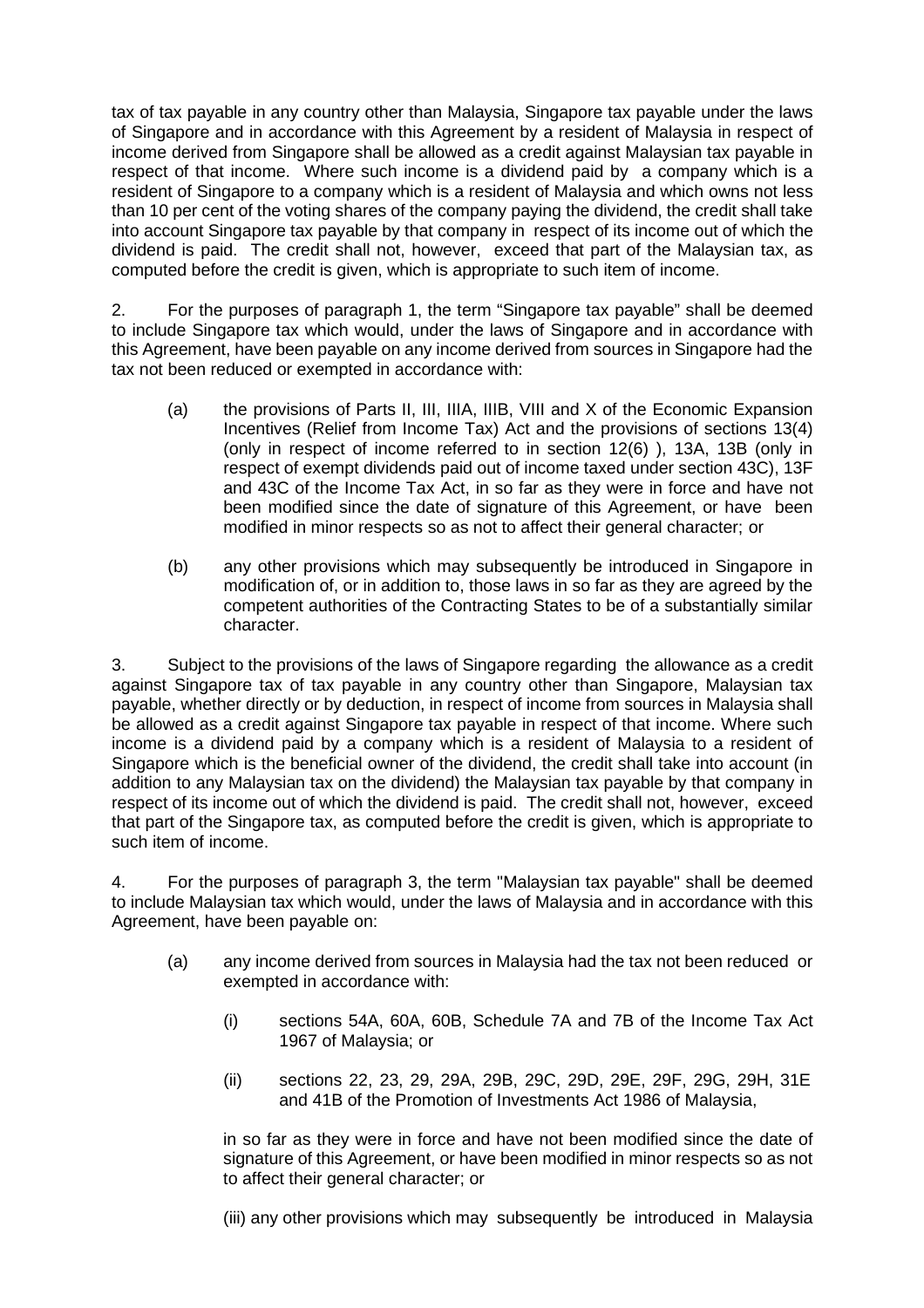in modification of, or in addition to, those laws in so far as they are agreed by the competent authorities of the Contracting States to be of a substantially similar character; and

(a) interest to which paragraph 3 of Article 11 applies had that interest not been exempted from Malaysian tax in accordance with that paragraph.

5. The provisions of paragraphs 2 and 4 shall cease to have effect after ten years from the year of assessment beginning on the first day of January of:

(a) in Malaysia -

the calendar year following the year in which this Agreement enters into force;

(b) in Singapore -

the second calendar year following that in which this Agreement enters into force.

The competent authorities of the Contracting States may consult each other to determine whether this period shall be extended.

## **Article 24 - NON-DISCRIMINATION**

1. The nationals of a Contracting State shall not be subjected in the other Contracting State to any taxation or any requirement connected therewith which is other or more burdensome than the taxation and connected requirements to which nationals of that other State in the same circumstances are or may be subjected.

2. The taxation on a permanent establishment which an enterprise of a Contracting State has in the other Contracting State shall not be less favourably levied in that other State than the taxation levied on enterprises of that other State carrying on the same activities in the same circumstances or under the same conditions.

3. Enterprises of a Contracting State, the capital of which is wholly or partly owned or controlled, directly or indirectly, by one or more residents of the other Contracting State, shall not be subjected in the first-mentioned State to any taxation or any requirement connected therewith which is other or more burdensome than the taxation and connected requirements to which other similar enterprises of that first-mentioned State are or may be subjected.

4. Nothing in this Article shall be construed as obliging:

- (a) a Contracting State to grant to individuals who are resident of the other Contracting State any personal allowances, reliefs and reductions for tax purposes on account of civil status or family responsibilities which it grants to its own residents;
- (b) a Contracting State to grant to nationals of the other Contracting State not resident in the first-mentioned State those personal allowances, reliefs and reductions for tax purposes which are by law available on the date of signature of this Agreement only to nationals of the first-mentioned State who are not resident in that State.

5. Nothing in this Article shall be construed so as to prevent either Contracting State from limiting to its nationals the enjoyment of tax incentives designed to promote social or economic development in that State.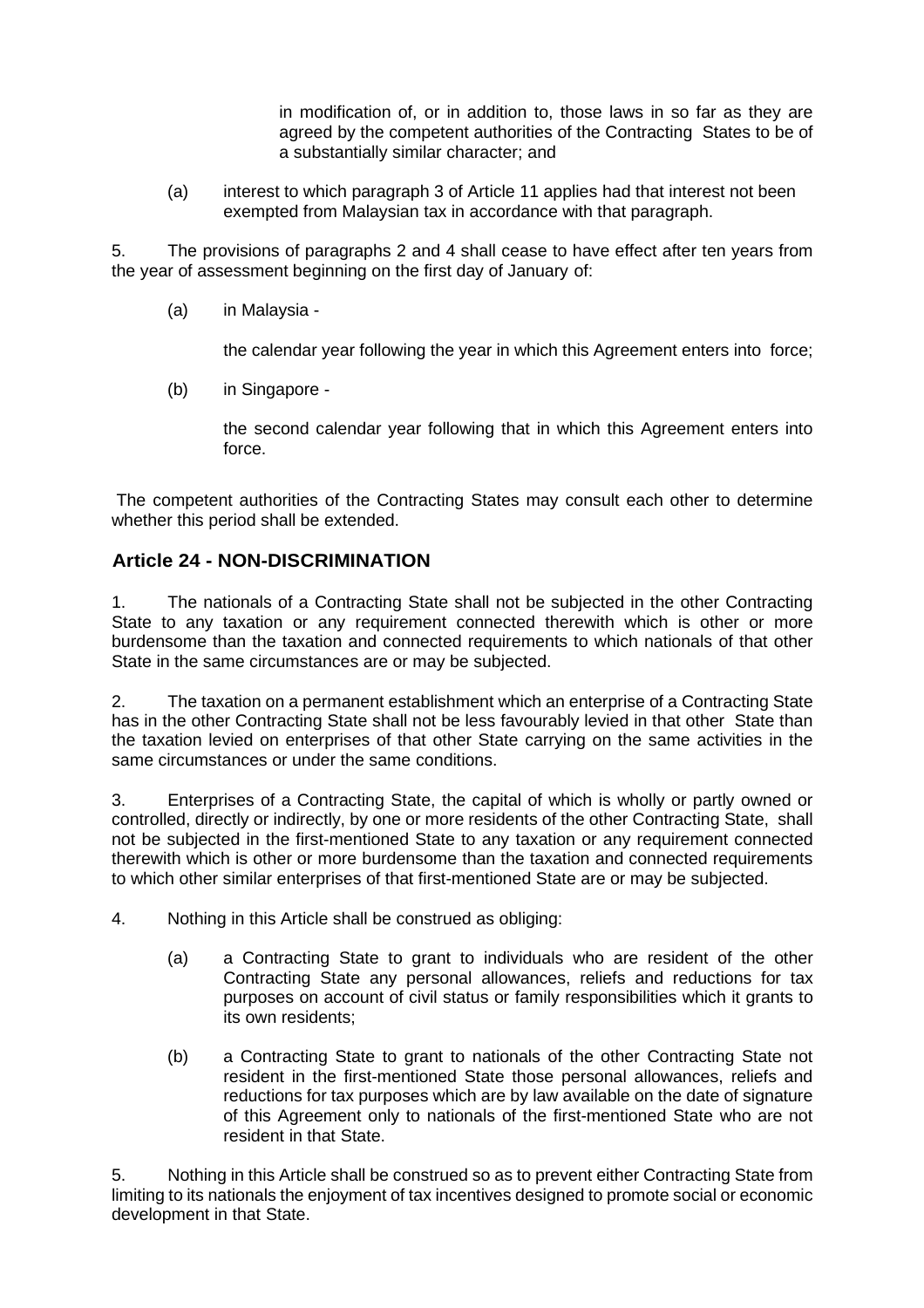6. In this Article, the term "taxation" means taxes to which this Agreement applies.

## **Article 25 - MUTUAL AGREEMENT PROCEDURE**

1. Where a resident of a Contracting State considers that the actions of one or both of the Contracting States result or will result for him in taxation not in accordance with this Agreement, he may, notwithstanding the remedies provided by the taxation laws of those States, present his case to the competent authority of the State of which he is a resident or, if his case comes under paragraph 1 of Article 24, to that of the State of which he is a national. The case must be presented within three years from the first notification of the action resulting in taxation not in accordance with the provisions of the Agreement.

2. The competent authority shall endeavour, if the objection appears to it to be justified and if it is not itself able to arrive at an appropriate solution, to resolve the case by mutual agreement with the competent authority of the other Contracting State, with a view to the avoidance of taxation which is not in accordance with the Agreement.

3. The competent authorities of the Contracting States shall endeavour to resolve by mutual agreement any difficulties or doubts arising as to the interpretation or application of the Agreement. They may also consult together for the elimination of double taxation in cases not provided for in the Agreement.

4. The competent authorities of the Contracting States may communicate with each other directly for the purposes of reaching an agreement in the preceding paragraphs.

## **Article 26 - EXCHANGE OF INFORMATION**

1. The competent authorities of the Contracting State shall exchange such information as is necessary for the carrying out the provisions of this Agreement or of the domestic laws of the Contracting States concerning taxes covered by the Agreement insofar as the taxation thereunder is not contrary to the Agreement or for the prevention or detection of evasion or avoidance of taxes covered by this Agreement. Any information so exchanged shall be treated as secret and shall be disclosed only to persons or authorities (including a court or reviewing authority) concerned with the assessment, collection, enforcement or prosecution in respect of, or the determination of appeals in relation to, the taxes which are the subject of the Agreement.

2. In no case shall the provisions of paragraph 1 be construed so as to impose on a Contracting State the obligation:

- (a) to carry out administrative measures at variance with the laws or the administrative practice of that or of the other Contracting State;
- (b) to supply particulars which are not obtainable under the laws or in the normal course of the administration of that or of the other Contracting State; or
- (c) to supply information which would disclose any trade, business, industrial, commercial or professional secret or trade process, or information the disclosure of which would be contrary to public policy.

## **Article 27 - DIPLOMATIC AND CONSULAR OFFICERS**

Nothing in this Agreement shall affect the fiscal privileges of diplomatic or consular officers under the general rules of international law or under the provisions of special agreements.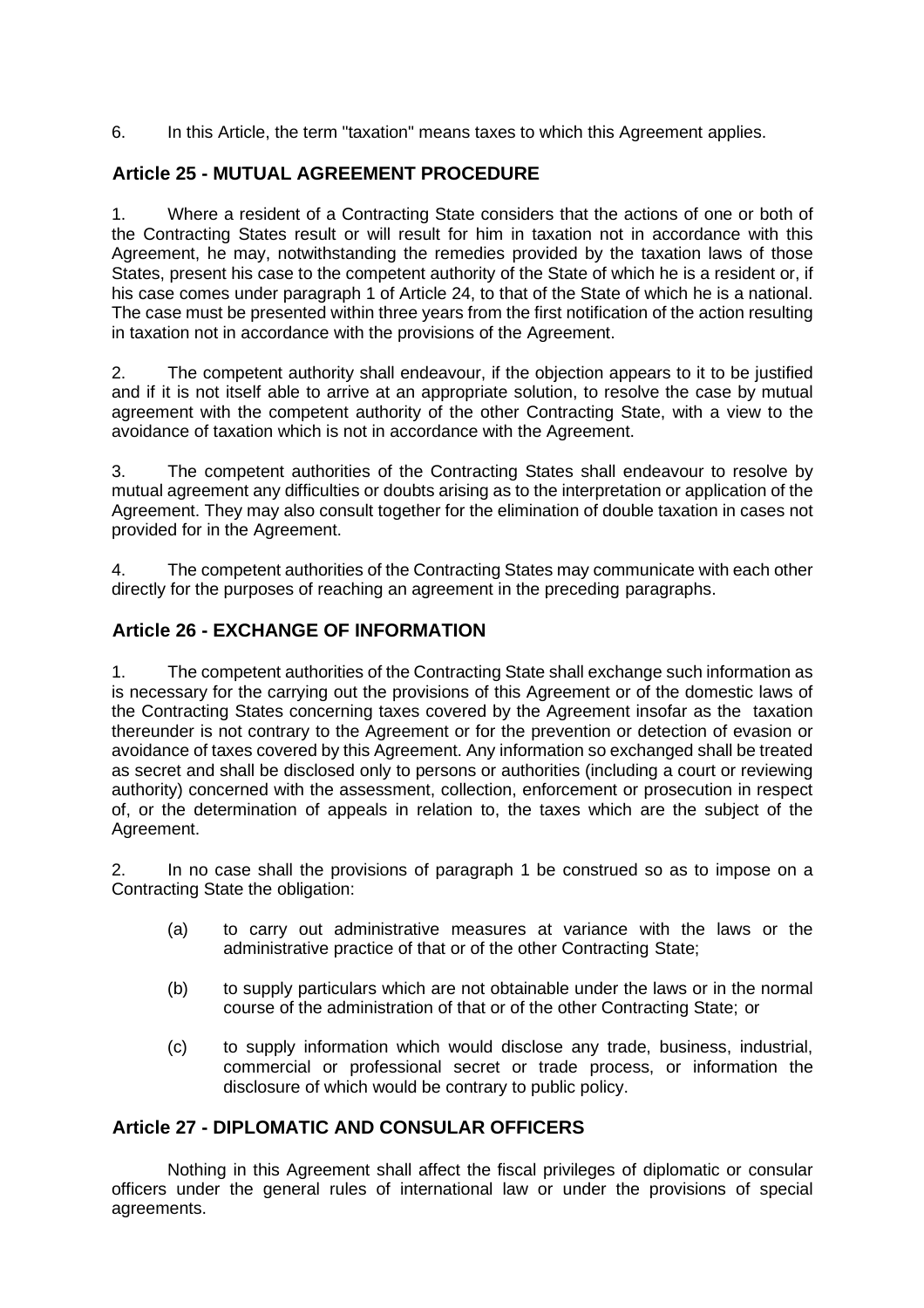## **Article 28 - ENTRY INTO FORCE**

1. This Agreement shall enter into force on the date on which the Contracting States exchange notes through diplomatic channel notifying each other that the last of such things has been done as is necessary to give this Agreement the force of law in Malaysia and Singapore, as the case may be, and thereupon this Agreement shall have effect:

- (a) in Malaysia
	- (i) in respect of Malaysian tax, other than petroleum income tax, to tax chargeable for any year of assessment beginning or after the first day of January in the calendar year following the year in which this Agreement enters into force;
	- (ii) in respect of petroleum income tax, to tax chargeable for any year of assessment beginning on or after the first day of January of the second calendar year following the year in which this Agreement enters into force;
- (a) in Singapore -

in respect of tax chargeable for any year of assessment beginning on or after the first day of January in the second calendar year following that in which this Agreement enters into force.

2. The Agreement between the Government of Malaysia and the Government of the Republic of Singapore for the Avoidance of Double Taxation and the Prevention of Fiscal Evasion with respect to Taxes on Income signed at Singapore on 26 December 1968, as amended by Supplementary Agreement amending the Agreement between the Government of Malaysia and the Government of the Republic of Singapore for the Avoidance of Double Taxation and the Prevention of Fiscal Evasion with respect to Taxes on Income, signed at Kuala Lumpur on 6 July 1973, shall be terminated and cease to have effect in respect of income to which this Agreement applies under the provision of paragraph 1.

# **Article 29 - TERMINATION**

This Agreement shall remain in effect indefinitely, but either Contracting States may terminate the Agreement, through diplomatic channel, by giving to the other Contracting State written notice of termination on or before June 30th in any calendar year after the period of five years from the date on which this Agreement enters into force. In such an event the Agreement shall cease to have effect:

- (a) in Malaysia
	- (i) in respect of Malaysian tax, other than petroleum income tax, to tax chargeable for any year of assessment beginning or after the first day of January in the calendar year following the year in which the notice is given;
	- (ii) in respect of petroleum income tax, to tax chargeable for any year of assessment beginning on or after the first day of January of the second calendar year following the year in which the notice is given;
- (a) in Singapore -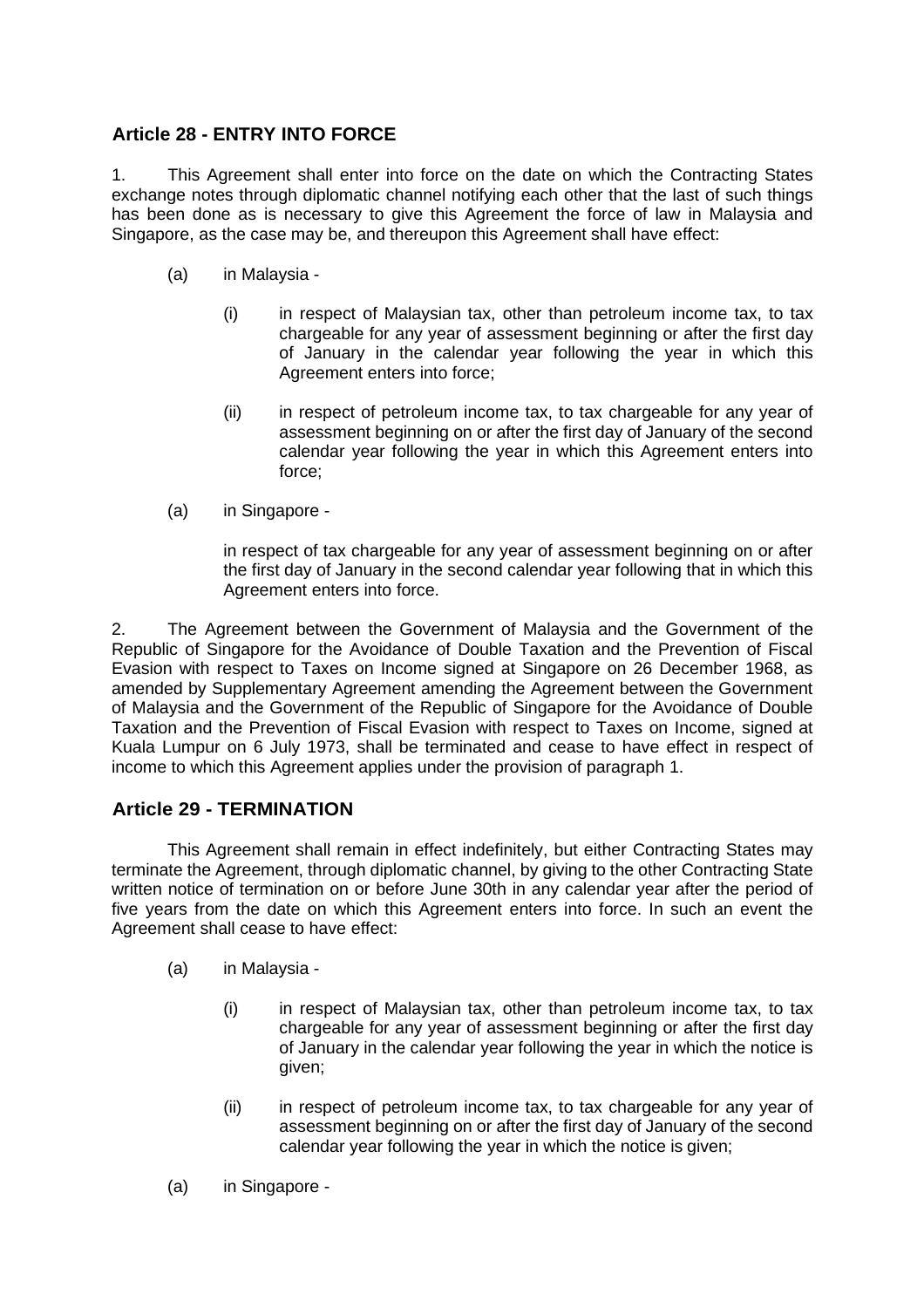in respect of tax chargeable for any year of assessment beginning on or after the first day of January in the second calendar year following that in which the notice is given.

IN WITNESS WHEREOF the undersigned, duly authorised thereto by their respective Governments, have signed this Agreement.

DONE in duplicate at Putrajaya this 5<sup>th</sup> day of October 2004, each in Bahasa Melayu and the English Language, both texts being equally authentic. In the event of there being a dispute in the interpretation and the application of this Agreement, the English text shall prevail.

> For the Government of the Republic of Singapore

For the Government of Malaysia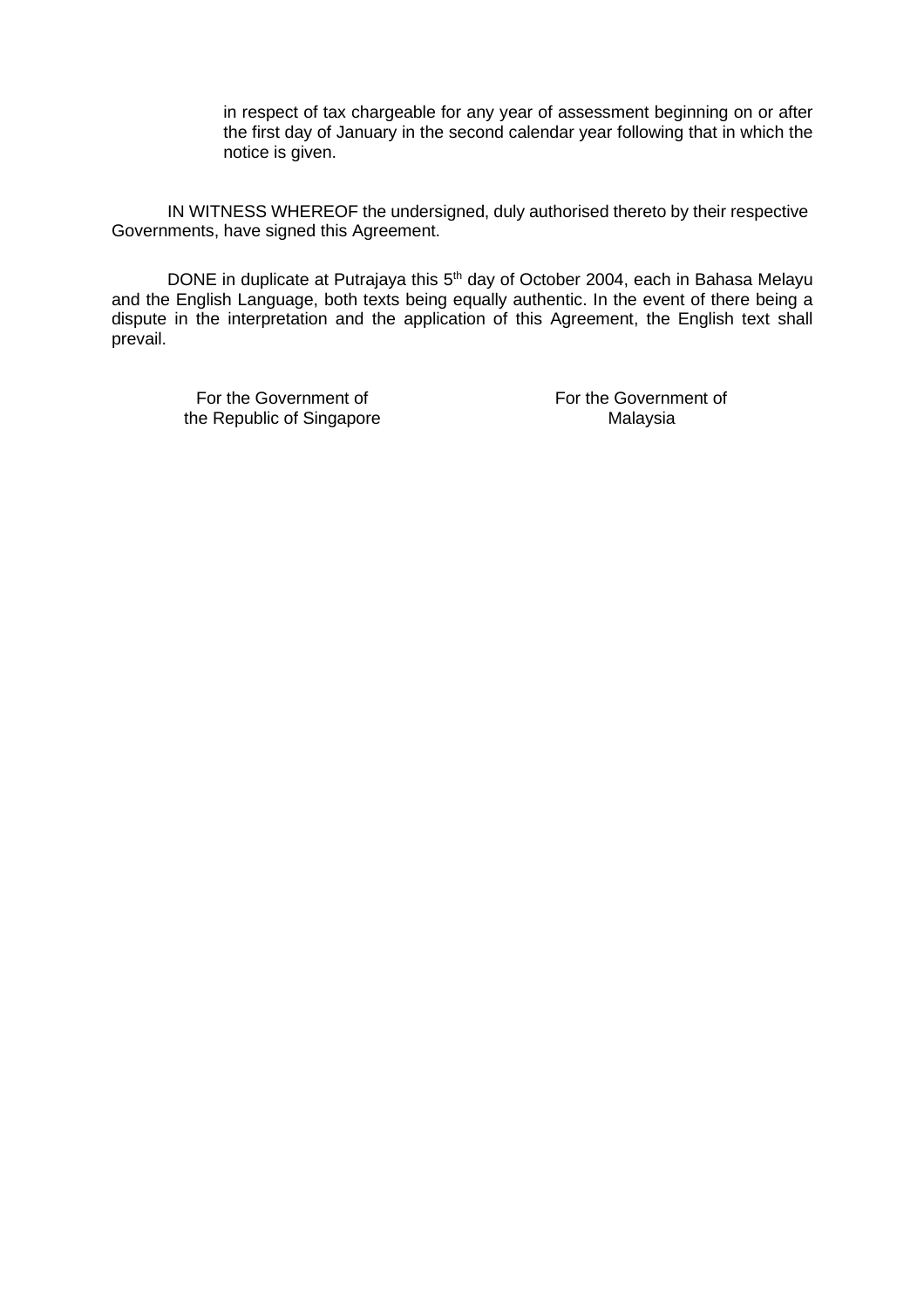#### **PROTOCOL**

At the moment of signing the Agreement for the Avoidance of Double Taxation and the Prevention of Fiscal Evasion with respect to Taxes on Income, this day concluded between the Government of the Republic of Singapore and the Government of Malaysia, the undersigned have agreed that the following provisions shall form an integral part of the Agreement.

1. For the purposes of Article 4, the "place of effective management" is the place where the control and management of the business is exercised.

2. For the purposes of Article 5 paragraph 5(b), the enterprise of a Contracting State will be deemed to have a permanent establishment in the other Contracting State only if the agent acting on behalf of the enterprise also takes orders from customers in addition to regularly filling of the orders out of the stock of goods or merchandise belonging to the enterprise.

3. For the purposes of Article 10 only, a company which is a resident of one of the Contracting States may when paying a dividend declare itself to be a resident of the other Contracting State. In such a case, the last-mentioned State shall allow to the recipient of such dividend a tax set-off under section 46 of the Income Tax Act (Singapore) or section 110 of the Income Tax Act, 1967 (Malaysia), as the case may be, equal to the tax which would have been deducted from such dividend under the provisions of section 44 of the Income Tax Act (Singapore) or section 108 of the Income Tax Act, 1967 (Malaysia), as the case may be, had the dividend been paid by a company resident in that State. The provisions of the second sentence shall not affect the provisions of the law of that State under which the tax deducted from the dividend may be adjusted by reference to the rate of tax appropriate to the year of assessment immediately following that in which the dividend was paid.

4. The provisions of paragraph 3 shall cease to have effect in respect of dividends paid on or after 1<sup>st</sup> January 2008.

5. For the purposes of this Agreement -

- (a) the Government of one of the Contracting States shall be exempt from tax in respect of any income derived from sources within the other Contracting State. For the purposes of this paragraph, the term "Government" shall include -
	- (i) in the case of Malaysia
		- (aa) the Governments of the States;
		- (bb) the Bank Negara Malaysia;
		- (cc) any local or statutory authority exempt from tax in Malaysia; and
		- (dd) such institutions, as may be agreed from time to time between the two Contracting States;
	- (ii) in the case of Singapore -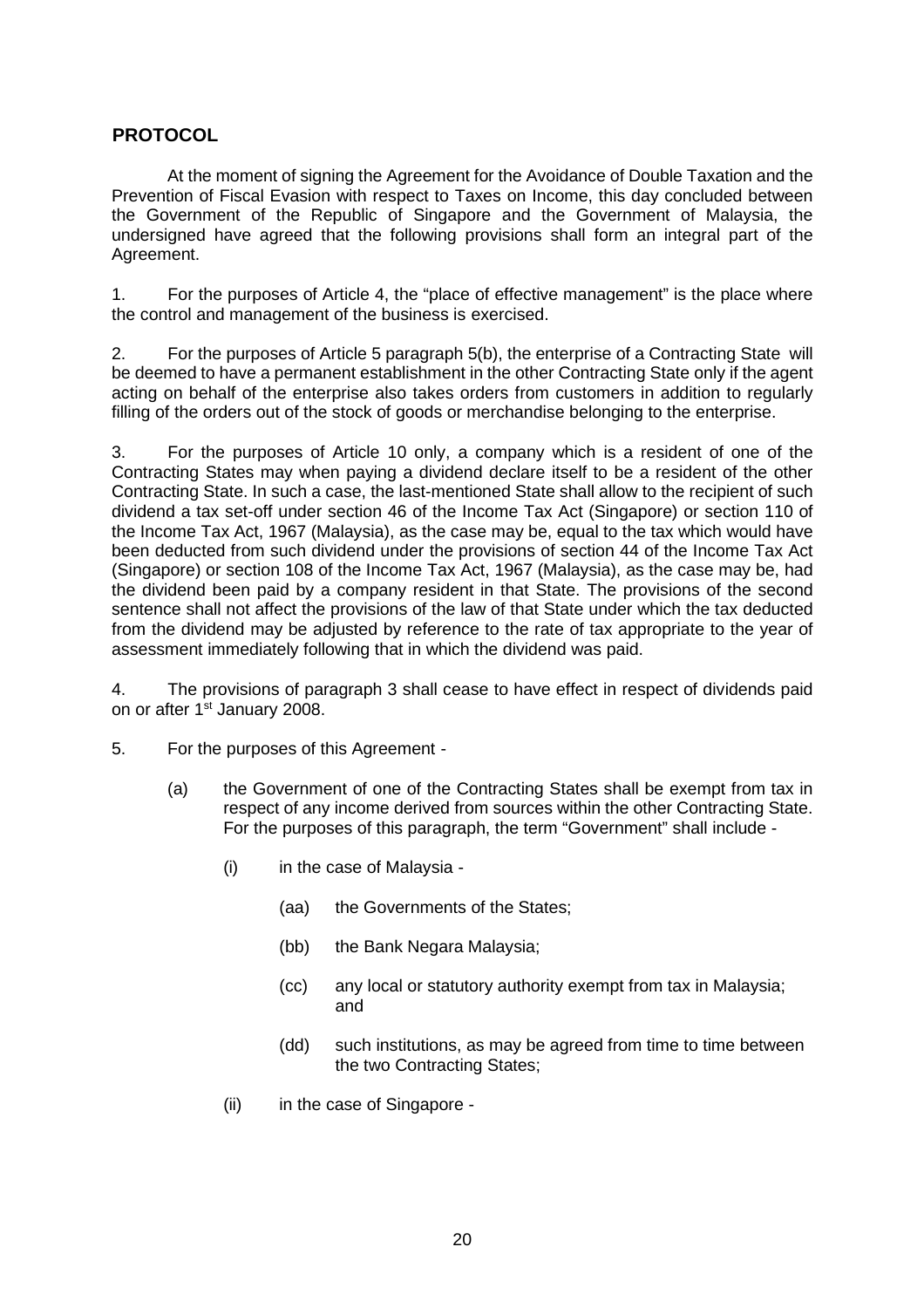- (aa) the Monetary Authority of Singapore;
- (bb) the Government of Singapore Investment Corporation Pte. Ltd.;
- (cc) any statutory authority exempt from tax in Singapore; and
- (dd) such institutions, as may be agreed from time to time between the two Contracting States; and
- (b) the income derived by any pension or provident fund or society of one of the Contracting States from sources within the other Contracting State shall be exempt from tax in that other Contracting State if such fund or society is an approved fund or society under the taxation law of the first-mentioned Contracting State.

6. Where the income referred to in paragraphs 5(a) and (b) is a dividend paid by a company which is a resident of one of the Contracting States to the Government or to an approved pension or provident fund or society of the other Contracting State, the recipient of the dividends shall also receive from the Contracting State of which the company paying the dividends is a resident a refund of the tax deducted from such dividends under the provisions of section 44 of the Income Tax Act (Singapore) or section 108 of the Income Tax Act, 1967 (Malaysia), as the case may be.

7. The provisions of paragraphs 5 and 6 shall cease to have effect in respect of income derived on or after 1<sup>st</sup> January 2008.

IN WITNESS WHEREOF the undersigned, duly authorised thereto by their respective Governments, have signed this Protocol.

DONE in duplicate at Putrajaya this 5<sup>th</sup> day of October 2004, each in Bahasa Melayu and the English Language, both texts being equally authentic. In the event of there being a dispute in the interpretation and the application of this Protocol, the English text shall prevail.

> For the Government of the Republic of Singapore

For the Government of Malaysia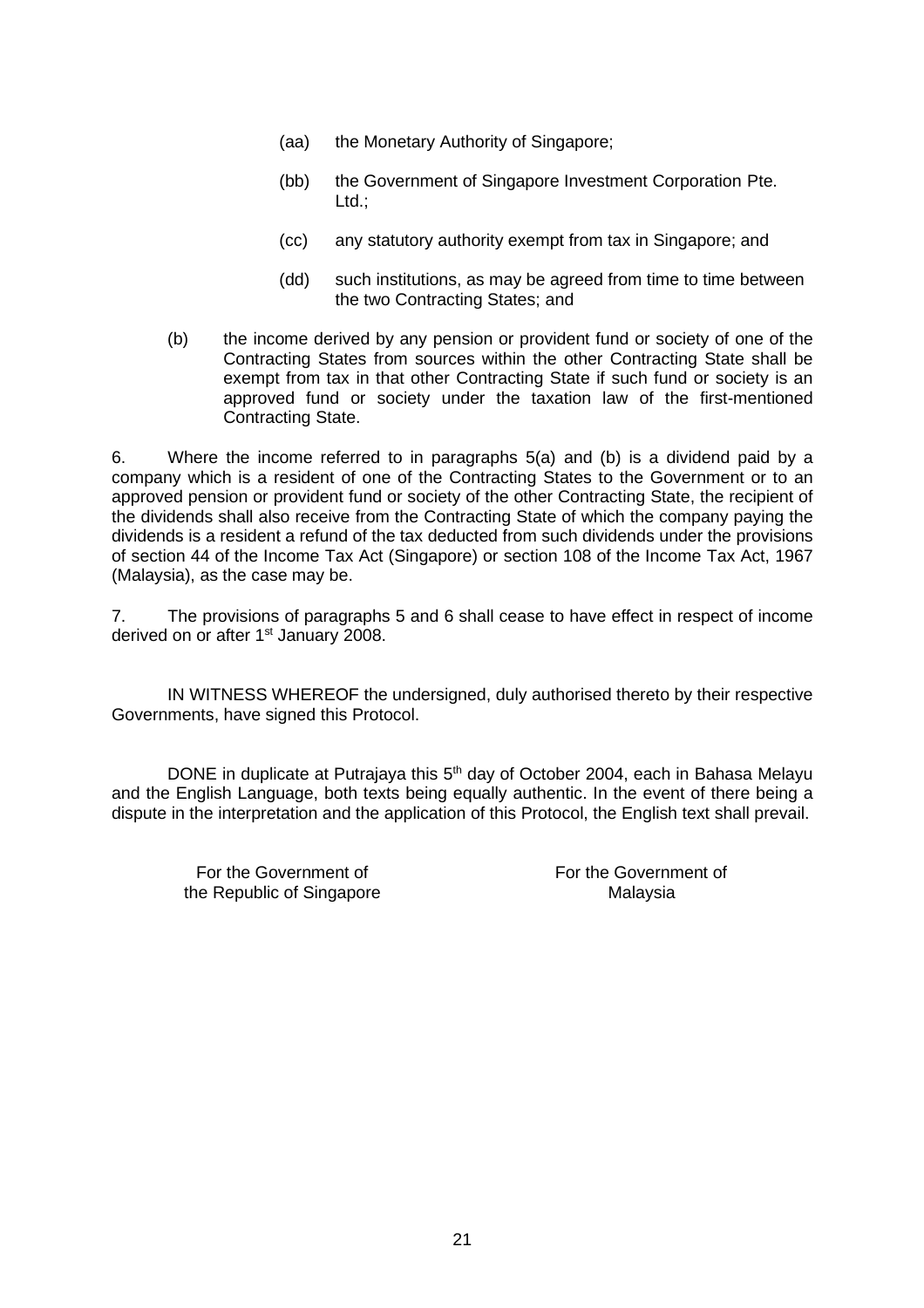# **ANNEX A**

## **Effects of the MLI on this Agreement**

#### **1. Deletion and replacement of the Preamble**

The preamble of this Agreement is deleted and replaced by the following preamble:

"The Government of the Republic of Singapore and the Government of Malaysia,

Intending to eliminate double taxation with respect to the taxes covered by this Agreement without creating opportunities for non-taxation or reduced taxation through tax evasion or avoidance (including through treaty-shopping arrangements aimed at obtaining reliefs provided in this Agreement for the indirect benefit of residents of third jurisdictions),

Have agreed as follows:".

#### **2. Amendment of Article 25**

In paragraph 2 of Article 25 (Mutual Agreement Procedure), the words "Any agreement reached shall be implemented notwithstanding any time limits in the domestic law of the Contracting States." are inserted immediately after the words "not in accordance with the Agreement.".

#### **3. New Article 27A**

The following new Article 27A is inserted immediately after Article 27 (Diplomatic and Consular Officers):

#### **"ARTICLE 27A – PREVENTION OF TREATY ABUSE**

Notwithstanding any provisions of this Agreement, a benefit under this Agreement shall not be granted in respect of an item of income or capital if it is reasonable to conclude, having regard to all relevant facts and circumstances, that obtaining that benefit was one of the principal purposes of any arrangement or transaction that resulted directly or indirectly in that benefit, unless it is established that granting that benefit in these circumstances would be in accordance with the object and purpose of the relevant provisions of this Agreement.".

#### **4. Entry into effect of the MLI**

The effects of the MLI on this Agreement, as laid out in this Annex, shall have effect in Singapore:

(a) with respect to taxes withheld at source, for amounts paid, deemed paid or liable to be paid (whichever is the earliest), on or after 1 January 2022; and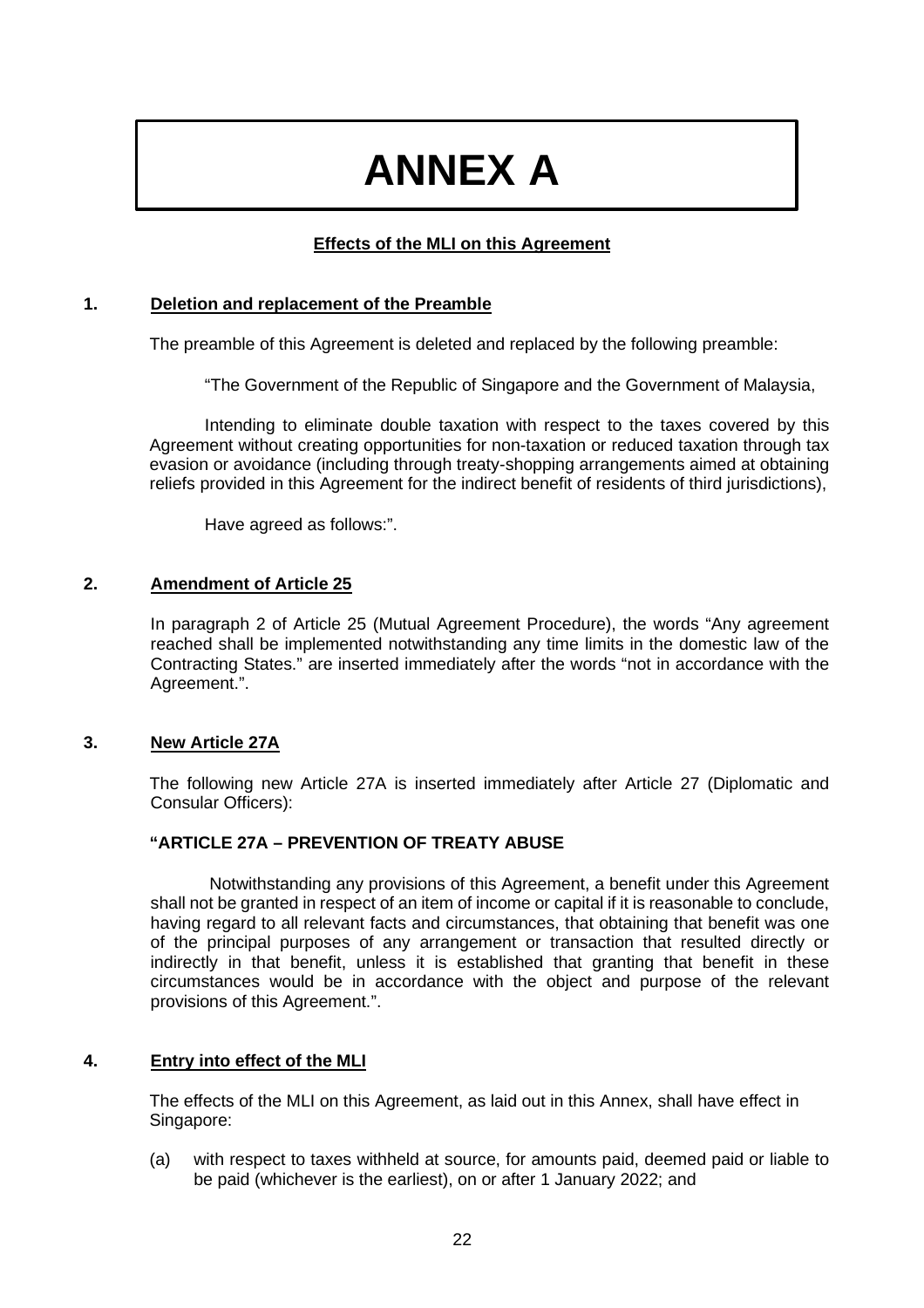(b) with respect to taxes other than those withheld at source, where the income is derived or received in a basis period beginning on or after 1 December 2021.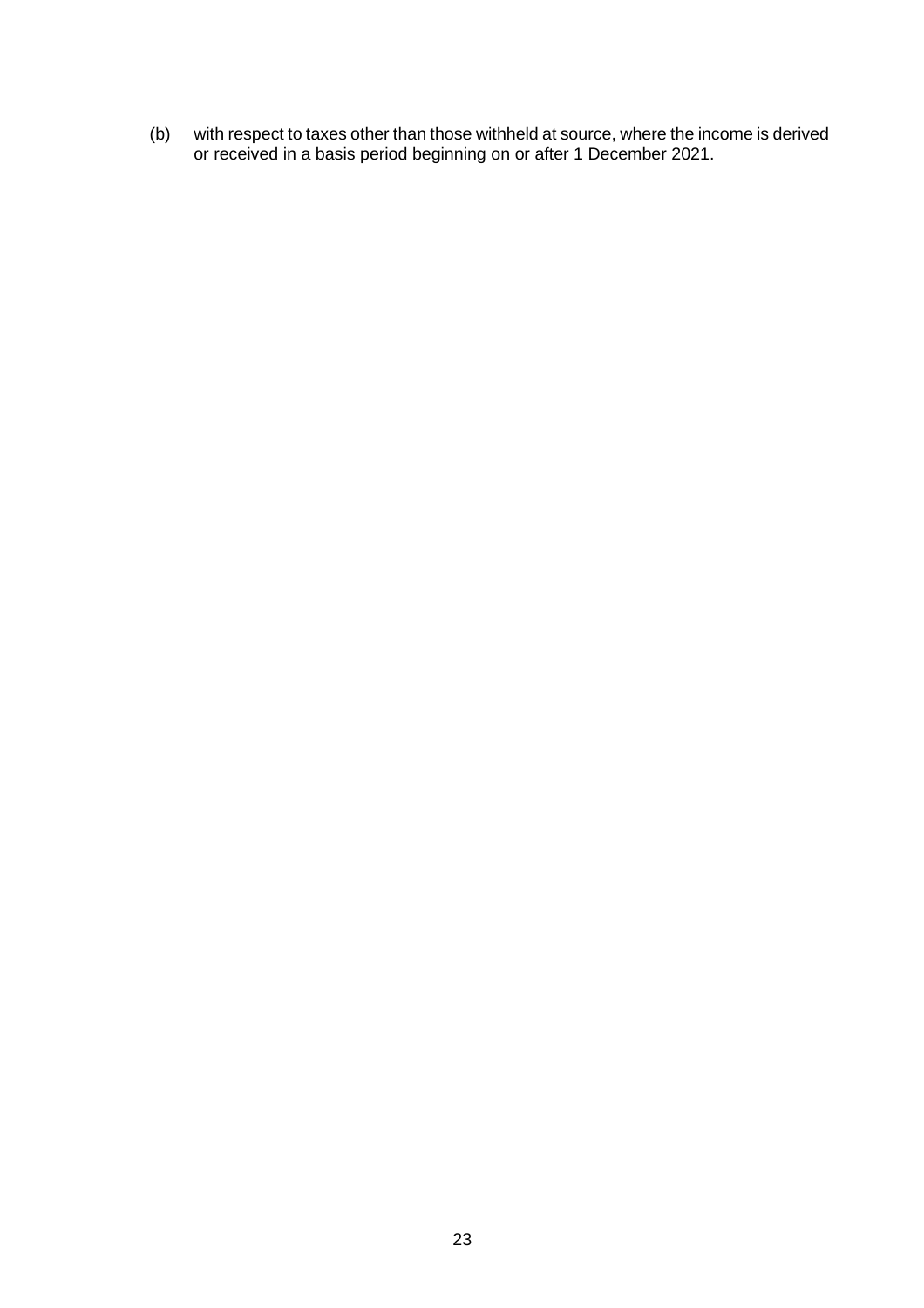# **ANNEX B**

The Government of the Republic of Singapore and the Government of Malaysia,

Desiring to conclude an Agreement for the avoidance of double taxation and the prevention of fiscal evasion with respect to taxes on income,

Have agreed as follows:

## **Article I**

1. The taxes which are the subject of this Agreement are -

(a) in Singapore:

the income tax

(hereinafter referred to as "Singapore tax"); and

- (b) in Malaysia:
	- (i) the income tax,
	- (ii) the tin profits tax, and
	- (iii) the development tax

(hereinafter referred to as "Malaysian tax").

2. This Agreement shall also apply to any other taxes of a substantially similar character to those referred to in the preceding paragraph imposed in Singapore or Malaysia after the date of signature of this Agreement.

3. The provisions of this Agreement in respect of the taxation of income or profits shall likewise apply to the development tax computed other than on the basis of income.

## **Article II**

1. In this Agreement, unless the context otherwise requires -

- (a) the term "Singapore" means the Republic of Singapore;
- (b) the term "Malaysia" means the Federation of Malaysia;
- (c) the terms "one of the Contracting States" and "the other Contracting State" mean Singapore or Malaysia, as the context requires;
- (d) the term "tax" means Singapore tax or Malaysian tax, as the context requires;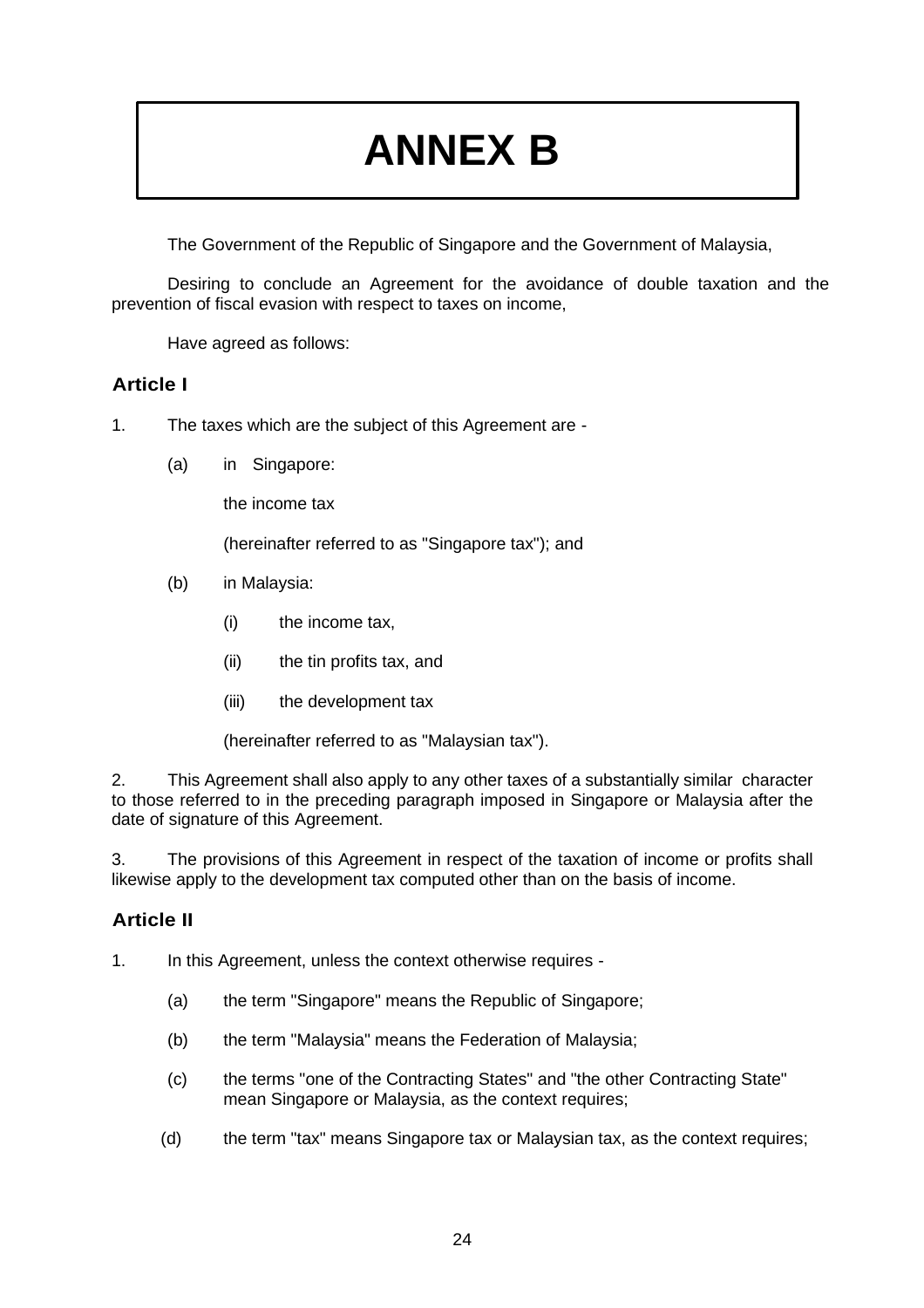- (e) the term "company" means a body corporate or any entity which is treated as a body corporate for tax purposes;
- (f) the term "individual" means a natural person:
- (g) the term "person" includes an individual, a company, a body of persons, a Hindu joint family and a corporation sole;
- (h)
- (i) the term "resident of Singapore" in relation to a year of assessment means any person who is resident in Singapore for that year of assessment for the purpose of Singapore tax; and a company shall be deemed to be a resident of Singapore if it is managed and controlled in Singapore;
- (ii) the term "resident of Malaysia" in relation to a year of assessment means any person who is ordinarily resident in Malaysia for the basis year for that year of assessment for the purposes of Malaysian tax:

Provided that -

- (aa) for the purposes of this Agreement references to 30 days in section 7(1)(c) of the Malaysian Income Tax Act, 1967 shall be read as references to 90 days;
- (bb) an individual who is a resident of Singapore shall not be deemed to be ordinarily resident in Malaysia for the basis year 1968;
- (cc) an individual who is a resident of Singapore shall not be deemed to be ordinarily resident in Malaysia for the basis year 1969 solely by the application of the provisions of section 7(1)(b) of the Malaysian Income Tax Act, 1967;
- (dd) in calculating the number of days an individual is in Malaysia under the provisions of section 7(1)(c) of the Malaysian Income Tax Act, 1967, any day that he is in Malaysia solely for the purpose of medical treatment, vacation or recreation, shall be disregarded if that individual has no source of income other than dividend or interest derived from Malaysia, and in the case of a person who derives income from any source any period of hospitalization shall not be taken into account;
- (iii) a company shall be deemed to be a resident of Malaysia for the basis year for a year of assessment if its business; or if more than one, any of its businesses is controlled and managed in Malaysia in that basis year:

Provided that a company which is a resident of Singapore shall not be treated as a resident of Malaysia for the basis year or basis years which coincide with the Singapore year of assessment 1968 or year of assessment 1969;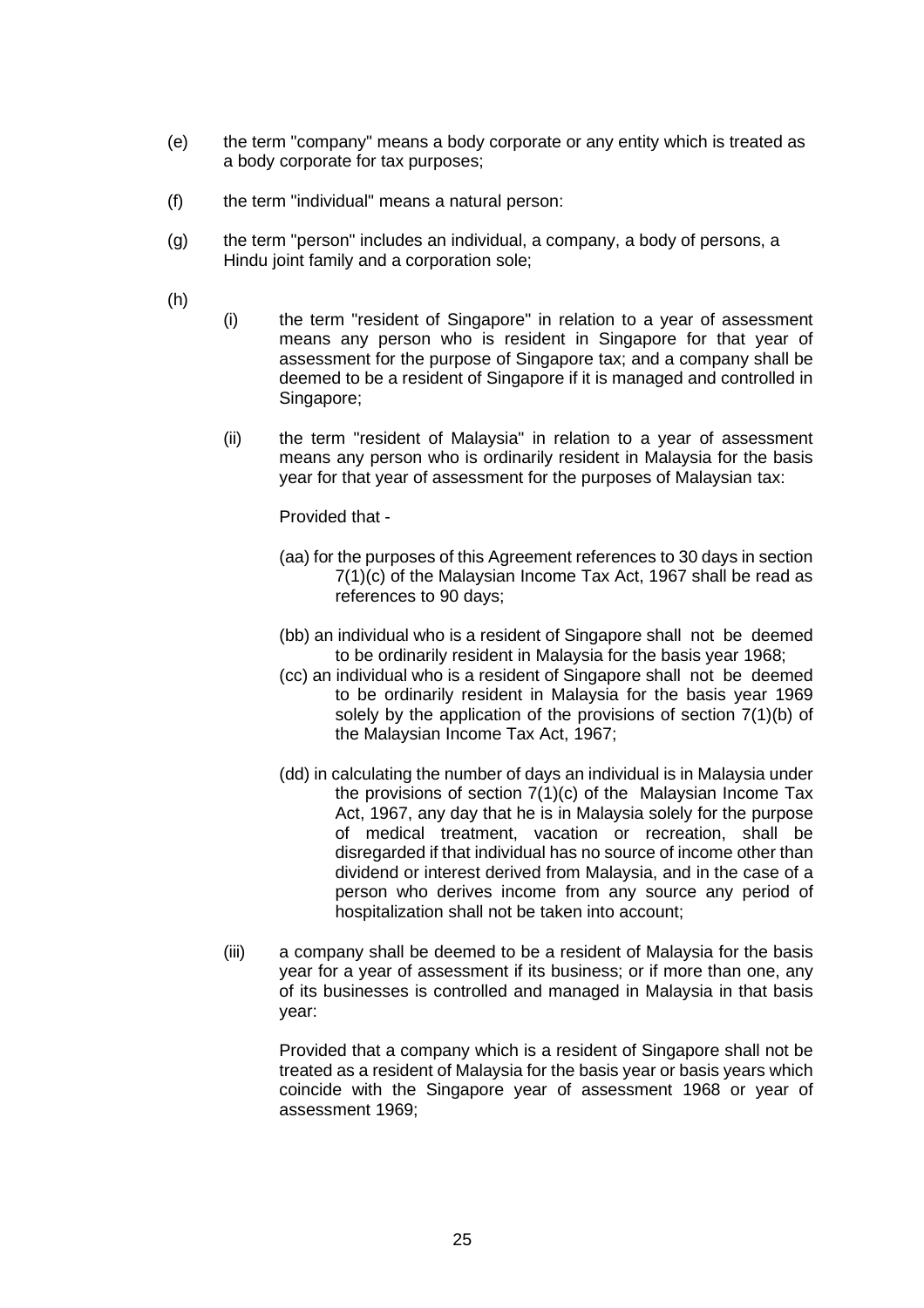- (i) the terms "resident of one of the Contracting States" and "resident of the other Contracting State" mean a resident of Singapore or a resident of Malaysia, as the context requires;
- (j) the terms "Singapore enterprise" and "Malaysian enterprise" mean respectively an industrial, mining, commercial, timber, plantation or agricultural enterprise or undertaking carried on by a resident of Singapore, and an industrial, mining, commercial, timber, plantation or agricultural enterprise or undertaking carried on by a resident of Malaysia;
- (k) the terms "enterprise of one of the Contracting States" and "enterprise of the other Contracting State" mean a Singapore enterprise or a Malaysian enterprise, as the context requires;
- (l) the terms "income or profits of a Singapore enterprise" and "income or profits of a Malaysian enterprise" do not include rents or royalties in respect of literary or artistic copyrights, motion picture films or of tapes for television or broadcasting or of mines, oil wells, quarries, or other places of extraction of natural resources or of timber or forest produce, or income in the form of dividends, interest, rents, royalties or fees or other remuneration derived from the management, control or supervision of the trade, business or other activity of another enterprise or concern or remuneration for labour or personal services or income derived from the operation of ships or aircraft;
- (m)
- (i) subject to this sub-paragraph, the term "permanent establishment" means a fixed place of business in which the business of the enterprise is wholly or partly carried on;
	- (ii) a permanent establishment shall include especially
		- (aa) a place of management;
		- (bb) a branch;
		- (cc) an office;
		- (dd) a factory;
		- (ee) a workshop;
		- (ff) a mine, oil well, quarry or other place of extraction of natural resources;
		- (gg) a building site or installation or construction or assembly project;
		- (hh) a farm or plantation;
		- (ii) a place of extraction of timber or forest produce;
	- (iii) the term "permanent establishment" shall not be deemed to include -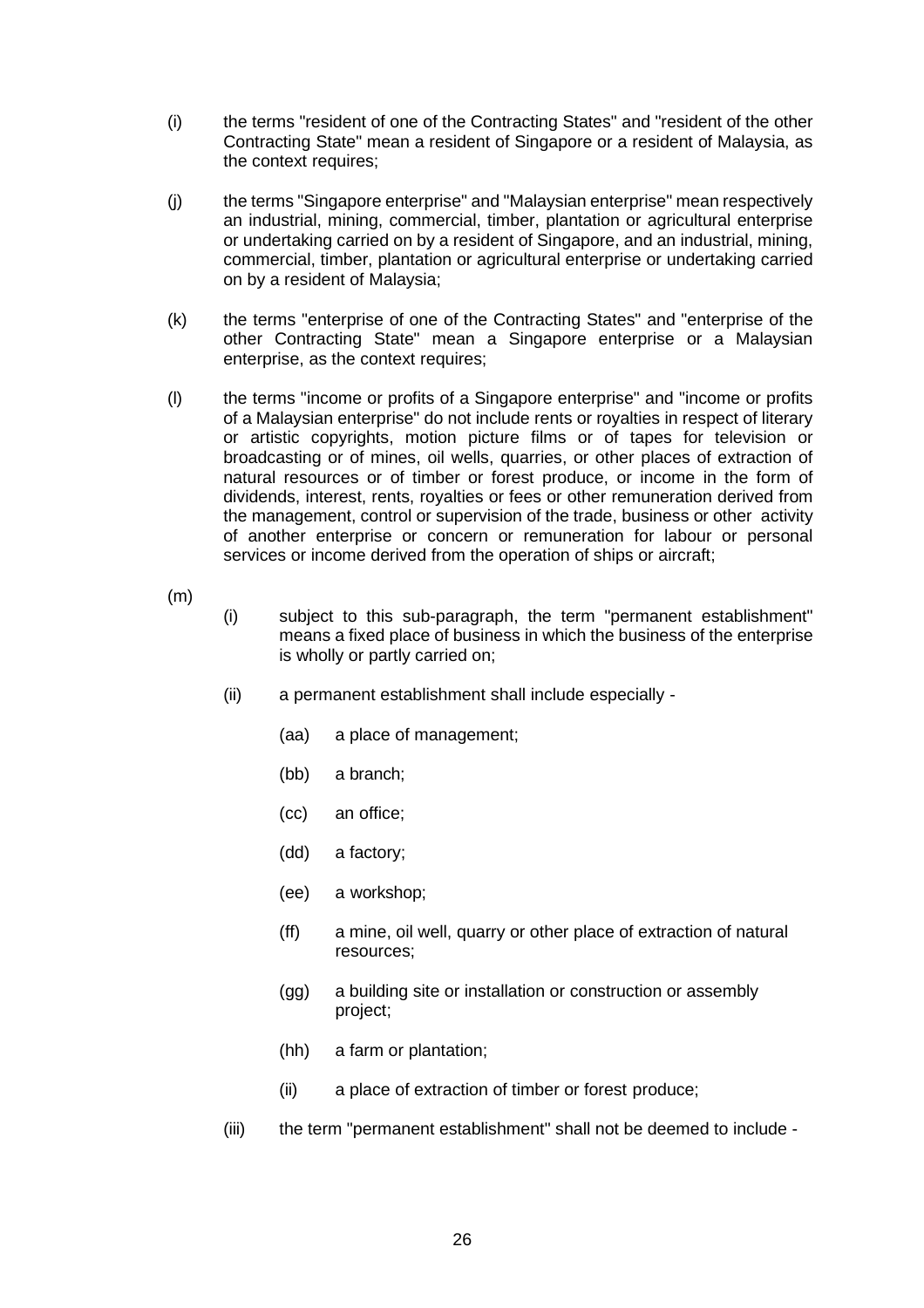- (aa) the use of facilities solely for the purpose of storage, display, or delivery of goods or merchandise belonging to the enterprise;
- (bb) the maintenance of a stock of goods or merchandise belonging to the enterprise solely for the purpose of storage, display or delivery;
- (cc) the maintenance of a stock of goods or merchandise belonging to the enterprise solely for the purpose of processing by another enterprise;
- (dd) the maintenance of a fixed place of business solely for the purpose of purchasing goods or merchandise, or for collecting information, for the enterprise;
- (ee) the maintenance of a fixed place of business solely for the purpose of advertising, for the supply of information, for scientific research or for similar activities which have a preparatory or auxiliary character, for the enterprise;
- (iv) an enterprise of one of the Contracting States shall be deemed to have a permanent establishment in the other Contracting State if it carries on supervisory activities in that other Contracting State in connection with a construction, installation or assembly project which is being undertaken in that other Contracting State;
- (v) a person acting in one of the Contracting States on behalf of an enterprise of the other Contracting State (other than an agent of independent status to whom sub-paragraph (m)(vi) applies) shall be deemed to be a permanent establishment of that enterprise in the firstmentioned Contracting State if -
	- (aa) he has, and habitually exercises in that first-mentioned Contracting State, an authority to conclude contracts in the name of the enterprise, unless his activities are limited to the purchase of goods or merchandise for the enterprise; or
	- (bb) he maintains in the first-mentioned Contracting State a stock of goods or merchandise belonging to the enterprise from which he regularly fills orders on behalf of the enterprise;
- (vi) an enterprise of one of the Contracting States shall not be deemed to have a permanent establishment in the other Contracting State merely because it carries on business in that Contracting State through a broker, general commission agent or any other agent of independent status where such a person is acting in the ordinary course of the business;
- (vii) the fact that a company which is a resident of one of the Contracting States controls or is controlled by a company which is a resident of the other Contracting State, or which carries on business in that other Contracting State (whether through a permanent establishment or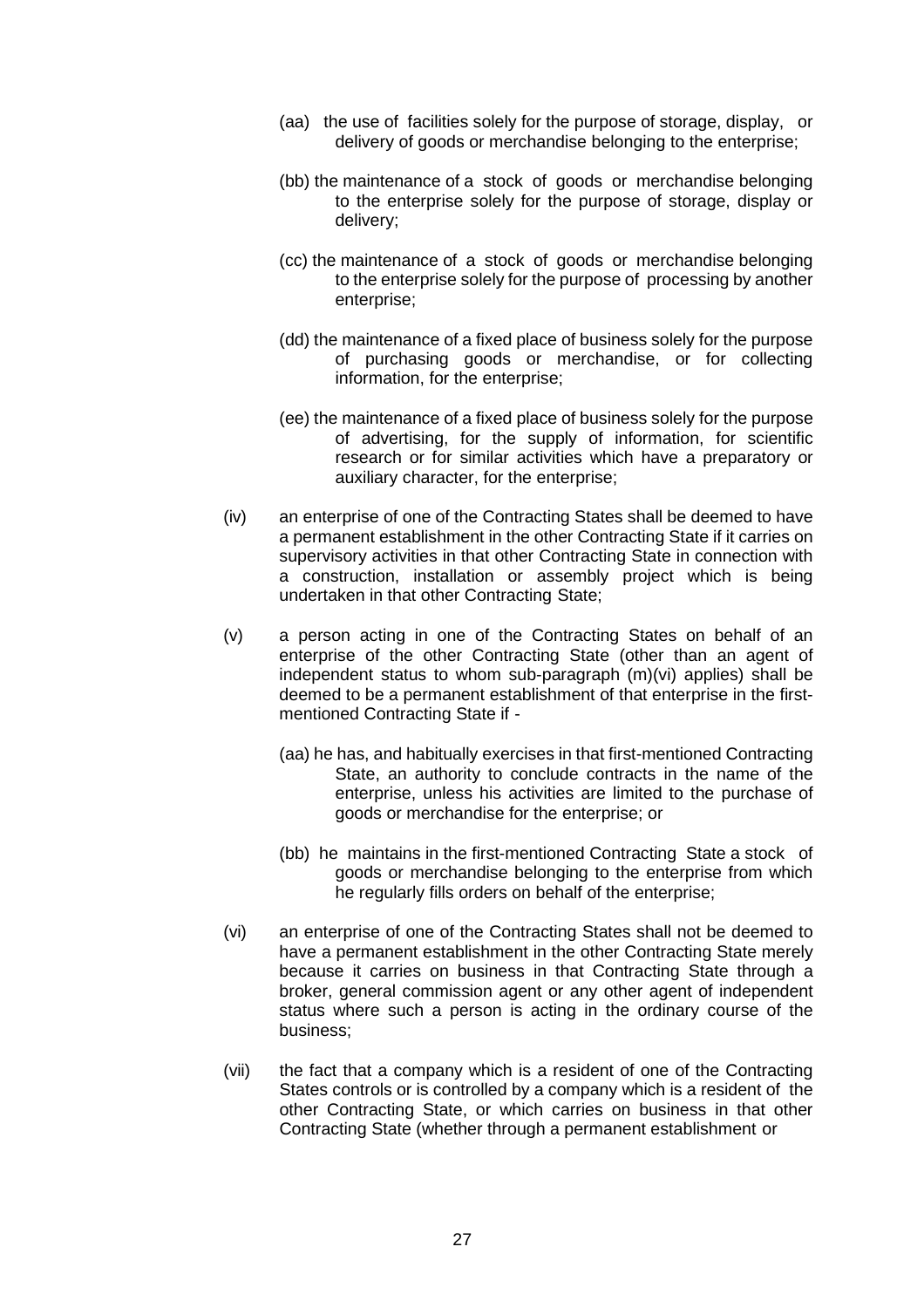otherwise) shall not of itself constitute either company a permanent establishment of the other;

(n) the term "competent authorities" means, in the case of Singapore, the Minister for Finance or his authorised representative; and in the case of Malaysia, the Federal Minister of Finance or his authorised representative.

2. In the application of this Agreement by one of the Contracting States, any term not otherwise defined shall, unless the context otherwise requires, have the meaning which it has under the laws of that Contracting State relating to the taxes which are the subject of this Agreement.

## **Article III**

Where this Agreement provides (with or without other conditions) that income from sources in one of the Contracting States shall be exempted from tax, or taxed at a reduced rate, by that Contracting State if it is subject to tax in the other Contracting State, and under the law in force in that other Contracting State the said income is subject to tax by reference to the amount thereof which is remitted to, or received in, that other Contracting State and not by reference to the full amount thereof, then the exemption or reduction of tax to be allowed under this Agreement in the former Contracting State shall apply only to so much of the income as is remitted to or received in the other Contracting State.

# **Article IV**

1.

- (a) The income or profits of a Singapore enterprise shall not be taxable in Malaysia unless the enterprise carries on business in Malaysia through a permanent establishment situated in Malaysia. If the enterprise carries on business as aforesaid, tax may be imposed in Malaysia on the income or profits of the enterprise but only on so much thereof as is derived by that permanent establishment in Malaysia.
- (b) The income or profits of a Malaysian enterprise shall not be taxable in Singapore unless the enterprise carries on business in Singapore through a permanent establishment situated in Singapore. If the enterprise carries on business as aforesaid, tax may be imposed in Singapore on the income or profits of the enterprise but only on so much thereof as is attributable to that permanent establishment in Singapore.

2. Where an enterprise of one of the Contracting States carries on business in the other Contracting State through a permanent establishment situated therein, there shall in each Contracting State be attributed to that permanent establishment the profits which it might be expected to make if it were a distinct and separate enterprise engaged in the same or similar activities under the same or similar conditions and dealing independently with the enterprise of which it is a permanent establishment.

3. In determining the income or profits of a permanent establishment, there shall be allowed as deductions all expenses including executive and general administrative expenses, which would be deductible if the permanent establishment were an independent enterprise in so far as they are reasonably allocable to the permanent establishment, whether incurred in the Contracting State in which the permanent establishment is situated or elsewhere.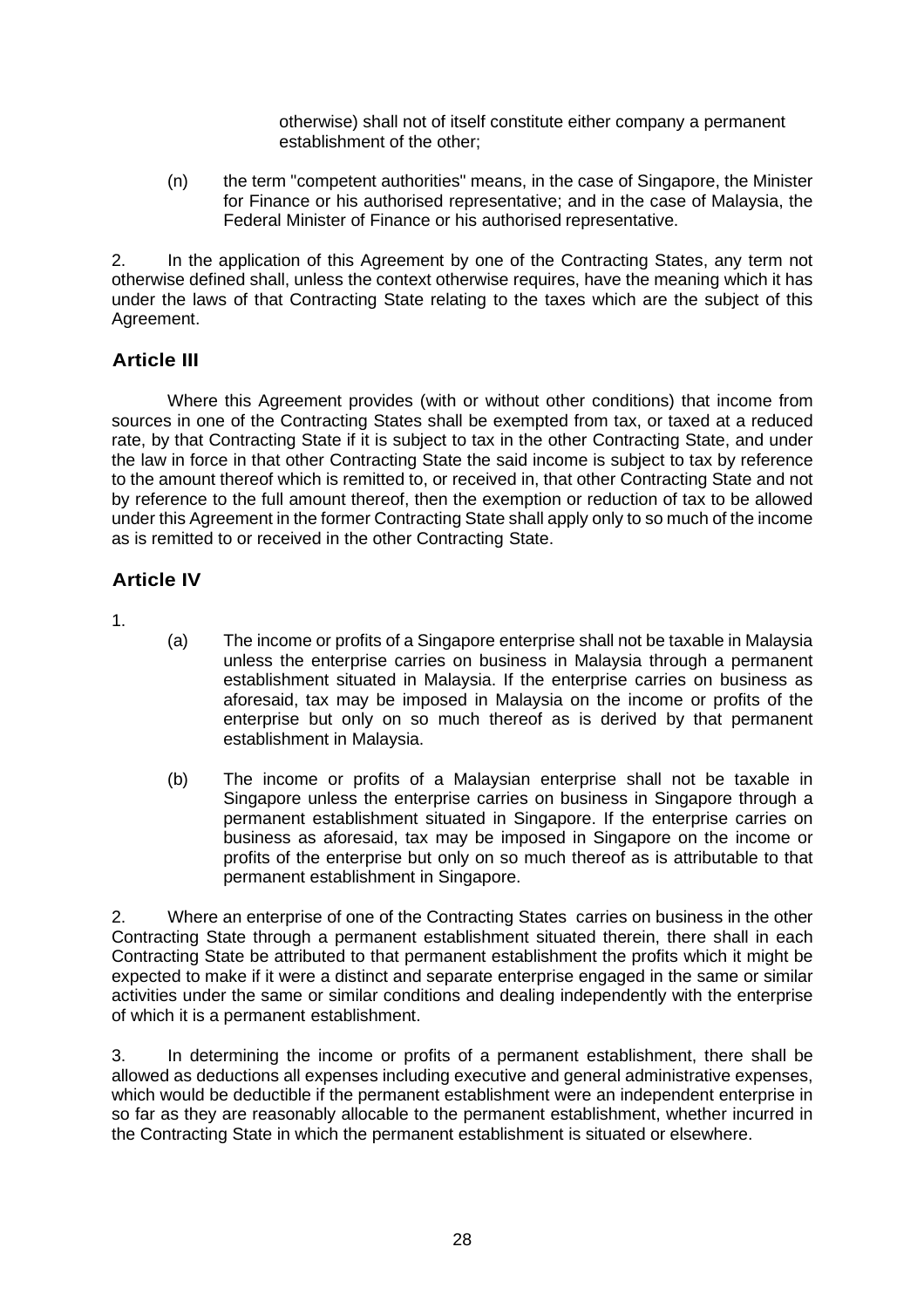4. No income or profits shall be derived by or attributed to a permanent establishment by reason of the mere purchase and transportation by that permanent establishment of goods or merchandise for the enterprise.

# **Article V**

Where -

- (a) an enterprise of one of the Contracting States participates directly or indirectly in the management, control or capital of an enterprise of the other Contracting State, or
- (b) the same persons participate directly or indirectly in the management, control or capital of an enterprise of one of the Contracting States and an enterprise of the other Contracting State,

and in either case, conditions are made or imposed between the two enterprises, in their commercial or financial relations, which differ from those which would be made between independent enterprises, any income or profits which would but for those conditions have accrued to one of the enterprises, but by reason of those conditions have not so accrued, may be included in the income or profits of that enterprise and taxed accordingly.

# **Article VI**

1. Notwithstanding the provisions of Article IV of this Agreement the income or profits of an enterprise of one of the Contracting States from the operation of ships or aircraft in international traffic may be taxed in the other Contracting State only if such income or profits are derived from that other Contracting State:

Provided that -

- (a) where a Singapore enterprise derives income or profits from Malaysia from such operations, the tax charged in Malaysia on such income or profits shall be reduced by an amount equal to fifty per cent thereof;
- (b) where a Malaysian enterprise derives income or profits from Singapore from such operations, the tax charged in Singapore on such income or profits shall be reduced by an amount equal to fifty per cent thereof.

2. The provisions of paragraph 1 shall likewise apply to income or profits arising from participation in shipping or aircraft pools of any kind by such enterprise engaged in shipping or air transport.

3. For the purposes of this Article income or profits derived from the other Contracting State shall mean income or profits from the carriage of passengers, mails, livestock or goods shipped or loaded into an aircraft in that other Contracting State:

Provided that there shall be excluded the income or profits accruing from passengers, mail, livestock or goods which are brought to that other Contracting State solely for transhipment, or for transfer from one aircraft to another or from an aircraft to a ship or from a ship to an aircraft.

# **Article VII**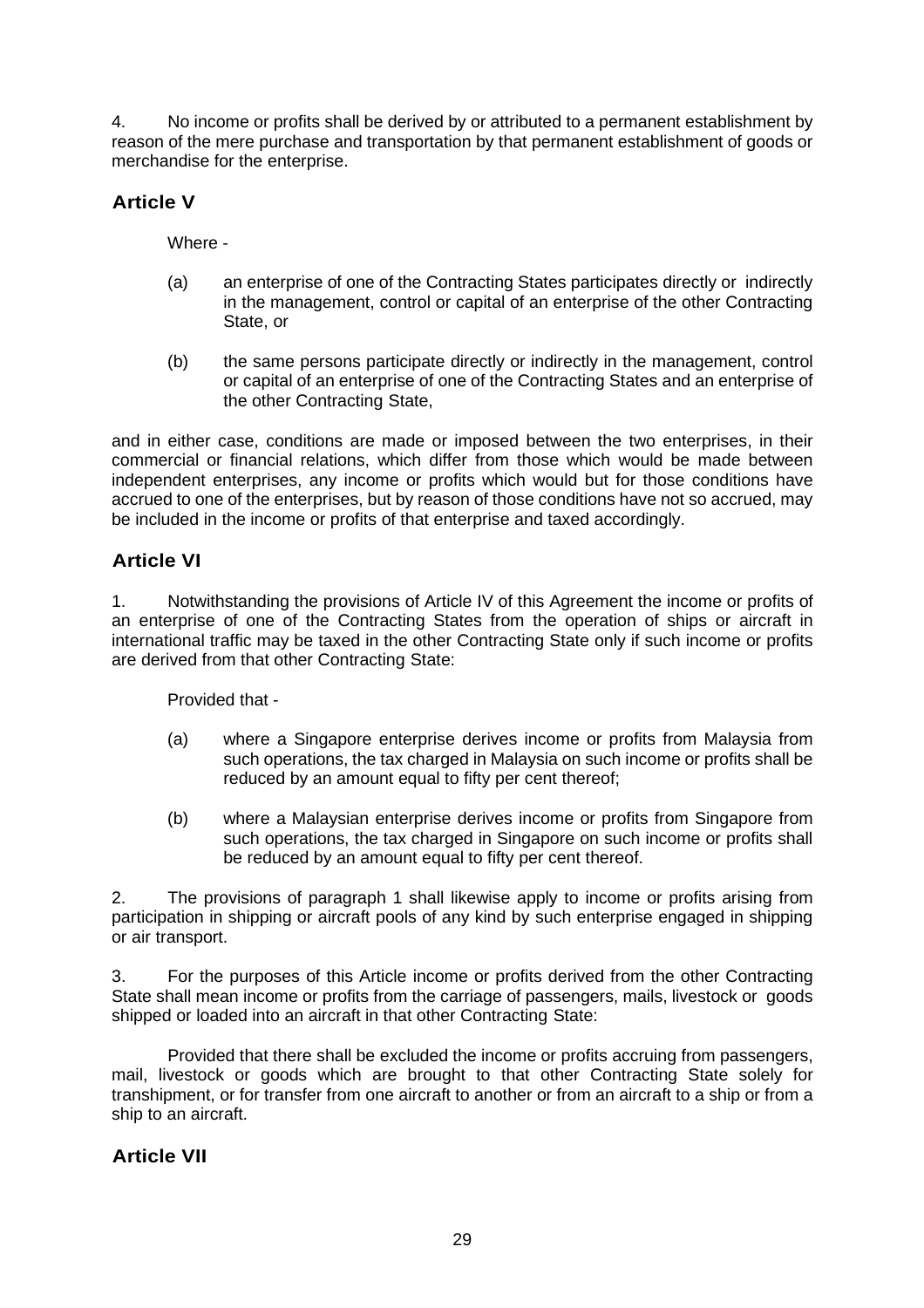1. Dividends paid by a company which is a resident of one of the Contracting States shall be treated as derived from that Contracting State.

2. Where a company which is a resident of Malaysia for the basis year for a year of assessment for the purposes of Malaysian tax is also a resident of Singapore for the purposes of Singapore tax for the year of assessment which coincides with that basis year, a dividend paid by the company shall be deemed to be derived from the Contracting State in which the meeting at which the dividend was declared was held.

3. For the purpose of this Article only, a company which is a resident of one of the Contracting States may when paying a dividend declare itself to be a resident of the other Contracting State.

4. Where a dividend is derived or deemed to have been derived from one of the Contracting States in accordance with the provisions of this Article, the Contracting State in which the dividend is derived or deemed to have been derived shall allow to the recipient of such dividend a tax set-off under section 46 of the Income Tax Ordinance (Singapore) or section 110 of the Income Tax Act, 1967 (Malaysia) as the case may be, equal to the tax which would have been deducted from such dividend under the provisions of section 44 of the Income Tax Ordinance (Singapore) or section 108 of the Income Tax Act, 1967 (Malaysia) as the case may be, had the dividend been paid by a company resident in that Contracting State.

5. Nothing in this Article shall affect the provisions of the law of either Contracting State in which the tax in respect of a dividend paid by a company resident in either Contracting State has been, or has been deemed to be, deducted may be adjusted by reference to the rate of tax appropriate to the year of assessment immediately following that in which the dividend was paid.

6. Where a company which is a resident of one of the Contracting States derives income or profits from sources within the other Contracting State, there shall not be imposed in that other Contracting State any form of taxation on dividends paid by the company to persons not resident in that other Contracting State or any tax in the nature of an undistributed profits tax on the undistributed profits of the company, whether or not those dividends represent, in whole or in part, income or profits so derived.

7. The provisions of paragraphs 1, 2 and 3 shall not apply if the recipient of the dividends, being a resident of one of the Contracting States, has in the other Contracting State, of which the company paying the dividends is a resident, a permanent establishment with which the holding by virtue of which the dividends are paid is effectively connected. In such a case Article IV shall apply.

8. If the system of taxation applicable in either Contracting State to the income and distributions of companies is altered, the taxation authorities may consult each other in order to determine whether it is necessary for this reason to amend the provisions of this Article.

# **Article VIII**

1. Royalties derived from sources within one of the Contracting States by a resident of the other Contracting State may be taxed in the Contracting State from which the royalties are derived.

2. The term "royalties" as used in this Article means payments of any kind received as consideration for the use of, or the right to use, any copyright, patent, trademark, design or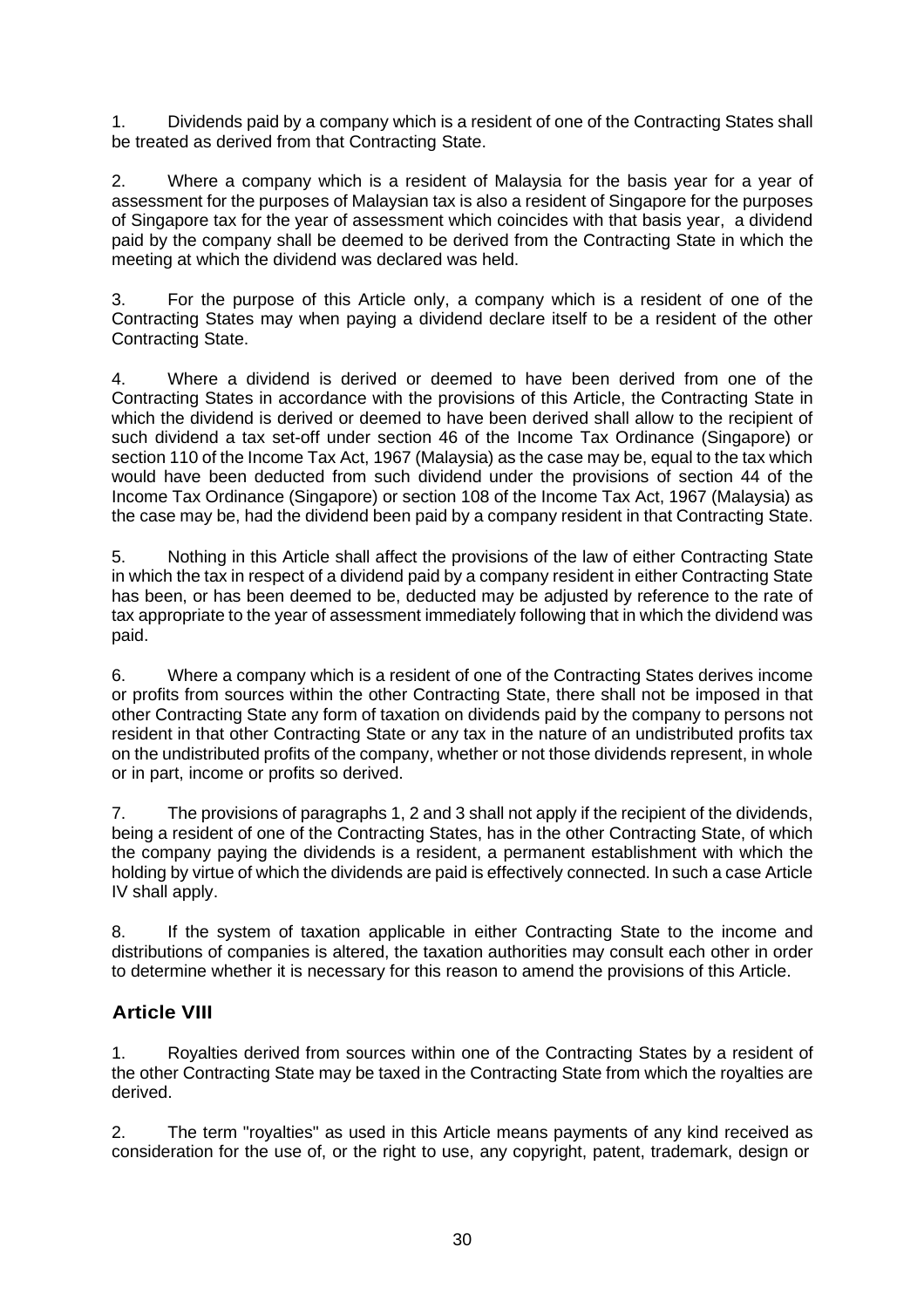model, plan, secret formula or process or for the use of, or the right to use, industrial, commercial or scientific equipment, or for information concerning industrial, commercial or scientific experience, but does not include any royalty or other amount paid in respect of literary or artistic copyrights or of motion picture films or of tapes for television or broadcasting or of the operations of a mine, oil well, quarry or other place of extraction of natural resources or of timber or forest produce.

3. Sums derived by a resident of one of the Contracting States from sources within the other Contracting State from the alienation of any right or property from which royalties, as defined in paragraph 2 of this Article, are or may be derived, may be taxed in the Contracting State from which the sums are derived.

4. The provisions of paragraphs 1 and 3 of this Article shall not apply if the recipient of the royalties or sums, being a resident of one of the Contracting States, has in the other Contracting State from which the royalties or sums are derived, a permanent establishment with which the right or property giving rise to the royalties or sums is effectively connected. In such event, the provisions of Article IV shall apply.

5. Where, owing to a special relationship between the payer and the recipient or between both of them and some other person, the amount of royalties or sums paid, having regard to the use, right, property or information for which they are paid, exceeds the amount which would have been agreed upon by the payer and the recipient in the absence of such relationship, the provisions of this Article shall apply only to the last-mentioned amount. In that case, the excess part of the payment shall remain taxable according to the laws of each Contracting State, due regard being had to the other provisions of this Agreement.

6. Royalties as defined in paragraph 2 of this Article shall be treated as derived from sources within the Contracting State in which the property from which such royalties are derived is used.

7. Sums derived from the alienation of any right or property referred to in paragraph 3 of this Article shall be treated as derived from sources within the Contracting State in which such right or property is used.

# **Article IX**

1. Income from immovable property may be taxed in the Contracting State in which such property is situated.

2. The term "immovable property" shall be defined in accordance with the law of the Contracting State in which the property in question is situated. The term shall in any case include rights to variable or fixed payments as consideration for the working of, or the right to work, mineral deposits, oil wells, quarries or other places of extraction of natural resources or of timber or forest produce.

3. The provisions of paragraph 1 shall apply to income derived from the direct use, letting or use in any other form of immovable property.

4. The provisions of paragraphs 1 and 3 shall also apply to the income from immovable property of an enterprise.

# **Article X**

1. Remuneration other than a pension paid by the Government of one of the Contracting States to an individual who is a citizen of that Contracting State and who is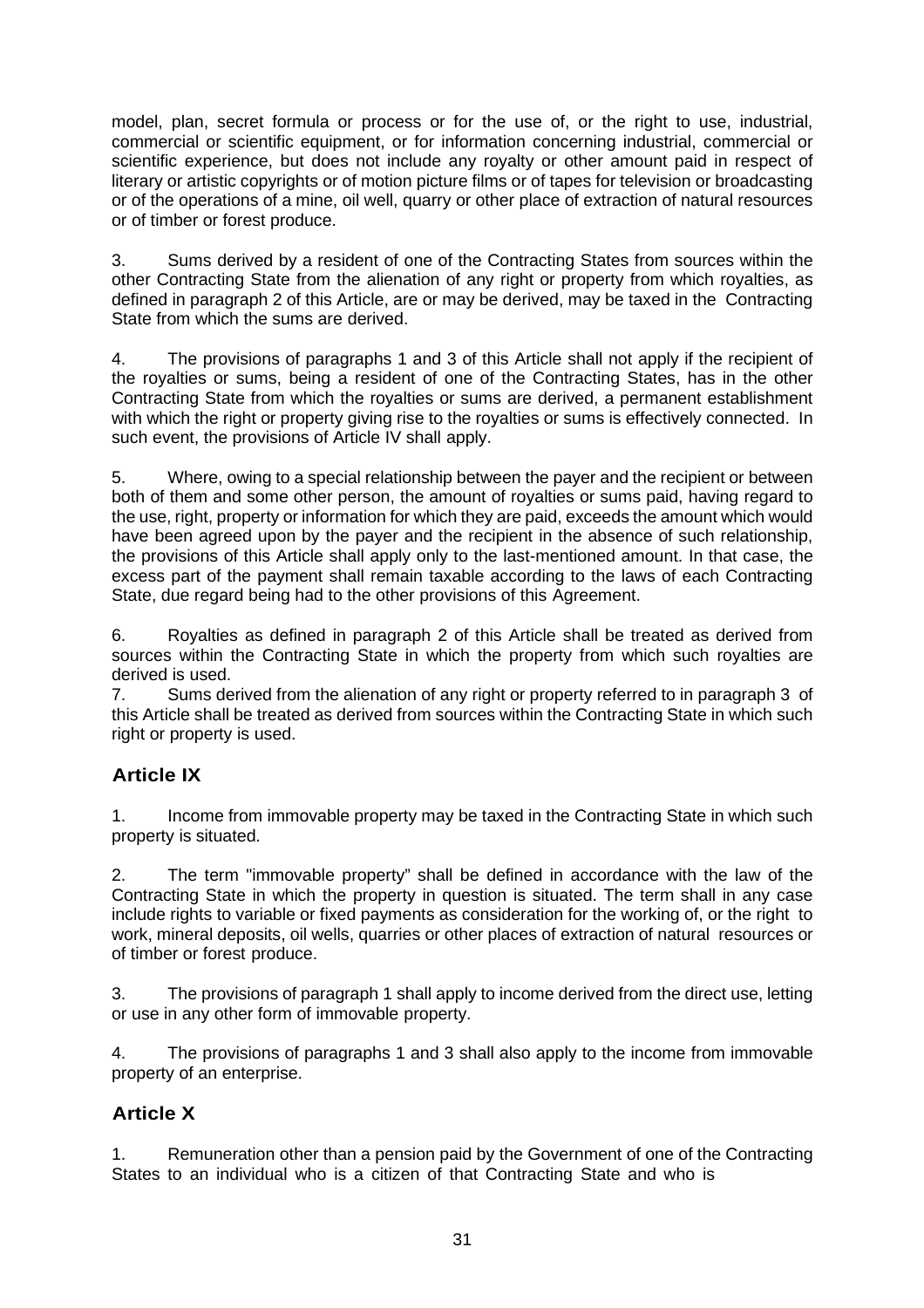subject to tax therein in respect of the services rendered in the discharge of governmental functions in the other Contracting State shall be exempt from tax in that other Contracting State.

2. This Article shall not apply to any remuneration in respect of services rendered in connection with any trade or business carried on for purposes of profit:

Provided that nothing in this paragraph shall affect the right of the Governments of the Contracting States mutually agreeing that any activity shall be deemed to be not carried on for the purposes of profit.

3. Any remuneration to which this Article applies shall be deemed to be income from a source within the Contracting State the Government of which pays the remuneration.

4. For the purposes of this Article, the word "Government" shall include any State Government, or local or statutory authority of either Contracting State.

# **Article XI**

1. Subject to the provisions of this Article and Articles X, XII, XIII and XIV, salaries, wages and other similar remuneration derived by a resident of one of the Contracting States in respect of an employment shall be deemed to have been derived from a source in, and may be taxed in the other Contracting State if the employment is exercised in that other Contracting State.

2. In relation to remuneration of a director of a company from the company, this Article and Article XII shall apply as if the remuneration were remuneration of an employee in respect of an employment. Director's fees and similar payments derived by a resident of one of the Contracting States in his capacity as a member of the board of directors of a company which is a resident of the other Contracting State shall be deemed to have been derived from an employment exercised in, and may be taxed in, that other Contracting State.

# **Article XII**

1. An individual who is a resident of Singapore shall be exempt from Malaysian tax on income in respect of an employment exercised in Malaysia in the basis year for a year of assessment which coincides with a year of assessment for which he is a resident of Singapore, if -

- (a) he is present within Malaysia for a period or periods not exceeding in the aggregate 120 days during that basis year; and
- (b) the services are performed for or on behalf of a person who is a resident of Singapore; and
- (c) the income is subject to Singapore tax; and
- (d) the income is not directly deductible for Malaysian tax purposes from the income or profits of a permanent establishment in Malaysia of that person.

2. An individual who is a resident of Malaysia shall be exempt from Singapore tax on income in respect of an employment exercised in Singapore in a year of assessment which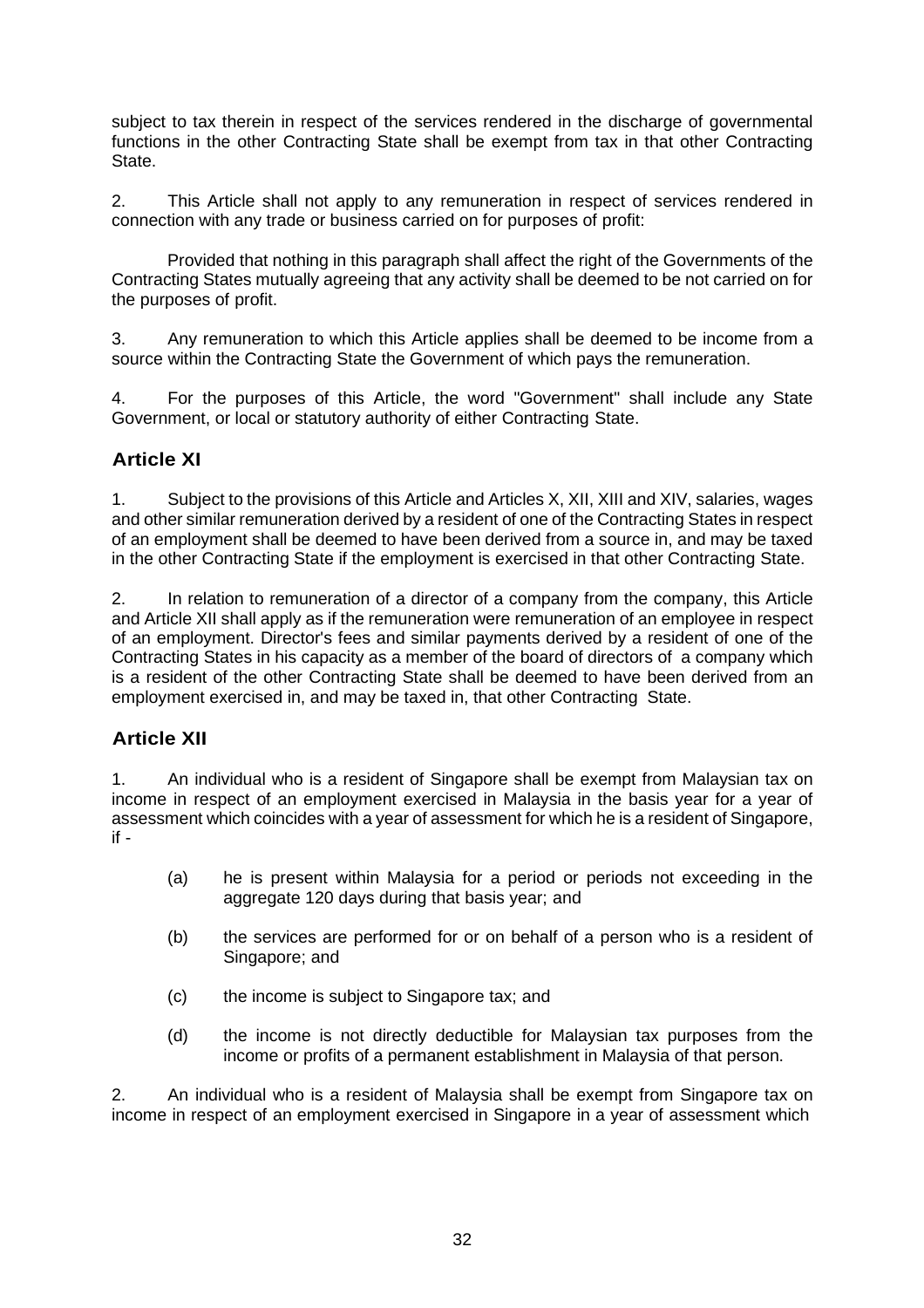coincides with the basis year for a year of assessment for which he is a resident of Malaysia, if -

- (a) he is present within Singapore for a period or periods not exceeding in the aggregate 120 days during that year of assessment; and
- (b) the services are performed for or on behalf of a person who is a resident of Malaysia; and
- (c) the income is subject to Malaysian tax; and
- (d) the income is not directly deductible for Singapore tax purposes from the income or profits of a permanent establishment in Singapore of that person.

3. The provisions of this Article shall apply to the remuneration or profits derived from sources within one of the Contracting States by public entertainers (such as stage, motion picture, radio or television artistes, musicians and athletes) only if the visit to that Contracting State is supported, wholly or substantially, from the public funds of the Government of the other Contracting State.

4. Notwithstanding anything contained in this Agreement, while services are provided in one of the Contracting States by an enterprise of the other Contracting State, then the profits derived from providing those services by such an enterprise may be taxed in the firstmentioned Contracting State unless the enterprise is substantially supported by the public funds of the Government of the other Contracting State in connection with the provision of such services.

5. For the purposes of this Article, the term "Government" has the same meaning as in paragraph 5 of Article X.

6. For the purposes of this Article, income or profits to which this Article applies shall be treated as derived from sources within the Contracting State in which the services are rendered.

# **Article XIII**

1. Any pension or annuity derived by an individual who is a resident of one of the Contracting States from sources within the other Contracting State may be taxed in the firstmentioned Contracting State.

2. The term "annuity" means a stated sum payable periodically at stated times during life or during a specified or ascertainable period of time under an obligation to make the payments in return for adequate and full consideration in money or money's worth.

3. The term "pension" means periodical payments made, whether voluntarily or otherwise, in consideration for services rendered or by way of compensation for injuries received.

4. Any pension paid by the Government of one of the Contracting States shall be deemed to be derived from a source within that Contracting State. Any other pension shall be deemed to be derived from a source within the Contracting State of which the person paying the pension is a resident.

## **Article XIV**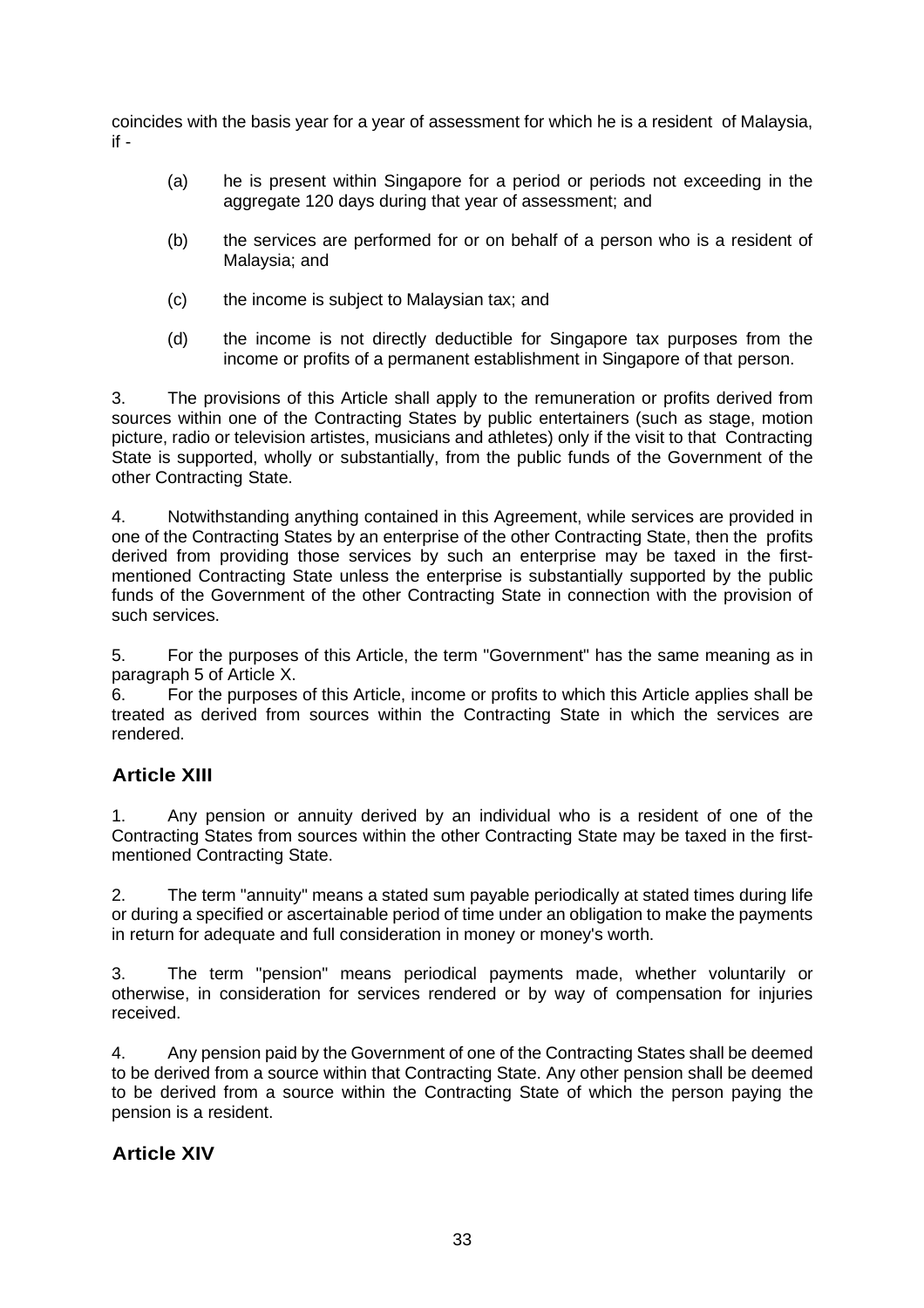1. An individual who is a resident of one of the Contracting States immediately before making a visit to the other Contracting State and is temporarily present in the other Contracting State solely as a student at a recognised university, college, school or other similar recognised educational institution in that other Contracting State or as an approved business or technical apprentice therein, for a period not exceeding two years (or such further period as may be approved) from the date of his first arrival in that other Contracting State in connection with that visit, shall be exempt from tax in that other Contracting State on -

- (a) any income not derived from that other Contracting State;
- (b) any grant, allowance or award whether or not in connection with the employment;
- (c) any income derived from that other Contracting State in respect of services rendered in that other Contracting State and which is paid by his employer in the first-mentioned Contracting State; and
- (d) any income (other than income of the kind referred to in paragraph (c) above) derived from the other Contracting State, in respect of services rendered in that other Contracting State with a view to supplementing the resources available to him for such purposes, not exceeding the sum of \$3,000 in a calendar year.

2. An individual who is a resident of one of the Contracting States immediately before making a visit to the other Contracting State and is temporarily present in the other Contracting State for the purposes of study, research or training solely as a recipient of a grant, allowance or award from the Government of either of the Contracting States or from a scientific, educational, religious or charitable organisation or under a technical assistance programme entered into by the Government of either of the Contracting States for a period not exceeding two years from the date of his first arrival in that other Contracting State in connection with that visit shall be exempt from tax in that other Contracting State on -

- (a) the amount of such grant, allowance or award; and
- (b) any income derived from that other Contracting State in respect of services in that other Contracting State if the services are performed in connection with his study, research or training or are incidental thereto.

3. An individual who is a resident of one of the Contracting States immediately before making a visit to the other Contracting State and is temporarily present in the other Contracting State solely as an employee of, or under contract with, the Government or an enterprise of the first-mentioned Contracting State solely for the purpose of acquiring technical, professional or business experience for a period not exceeding twelve months from the date of his first arrival in that other Contracting State shall be exempt in that other Contracting State on any income derived from the first-mentioned Contracting State and any income derived from that other Contracting State in respect of services rendered in that other Contracting State if the services are performed in connection with his studies or training or are incidental thereto:

Provided that where that individual is an employee of, or under contract with an enterprise of one of the Contracting States, this paragraph shall apply only in respect of approved employees.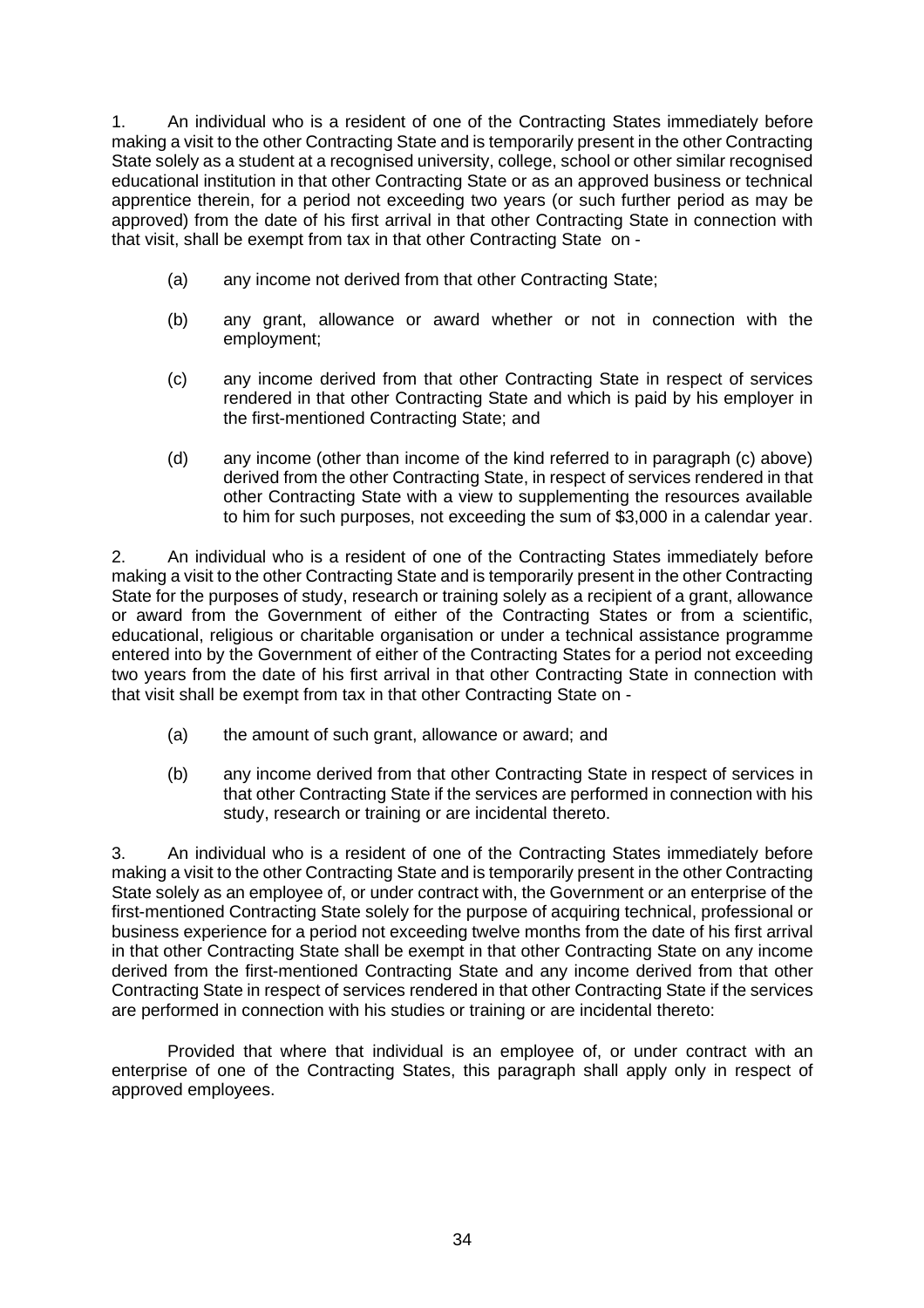4. In this Article "approved" means approved by the Contracting State in which the individual will be temporarily present.

# **Article XV**

1. Interest paid by the Government or a resident of Singapore shall be treated as derived from sources within Singapore and interest paid by the Government or a resident of Malaysia shall be treated as derived from Malaysia. Where, however, the person paying the interest, whether he is a resident of one of the Contracting States or not, has in the other Contracting State a permanent establishment in connection with which the indebtedness on which the interest is paid was incurred and such interest is borne by such permanent establishment, then such interest shall be deemed to be derived from Singapore or from sources within Malaysia as the case may be in which the permanent establishment is situated.

2. The provisions of this Article shall not apply if the recipient of the interest, being a resident of one of the Contracting States, has in the other Contracting State from which the interest is derived a permanent establishment with which the indebtedness in respect of which the interest is derived is effectively connected. In such a case, the provisions of Article IV shall apply.

3. Where, owing to a special relationship between the payer and the recipient or between both of them and some other person, the amount of interest paid, having regard to the indebtedness for which it is paid, exceeds the amount which would have been agreed upon by the payer and the recipient in the absence of such relationship and dealing with each other at arm's length, the provisions of this Article shall apply only to the last- mentioned amount. In that case, the excess part of the payments shall remain taxable according to the laws of each Contracting State, due regard being had to the other provisions of this Agreement.

# **Article XVI**

1. The Government of one of the Contracting States shall be exempt from tax in respect of any income derived from sources within the other Contracting State.

- 2. For the purpose of this Article the term "Government" shall include
	- (a) in the case of Singapore
		- (i) the Board of Commissioners of Currency;
		- (ii) any local or statutory authority exempt from tax in Singapore;
		- (iii) such institutions, as may be agreed from time to time between the two Contracting States;
	- (b) in the case of Malaysia
		- (i) the Government of the States;
		- (ii) the Bank Negara, Malaysia;
		- (iii) any local or statutory authority exempt from tax in Malaysia;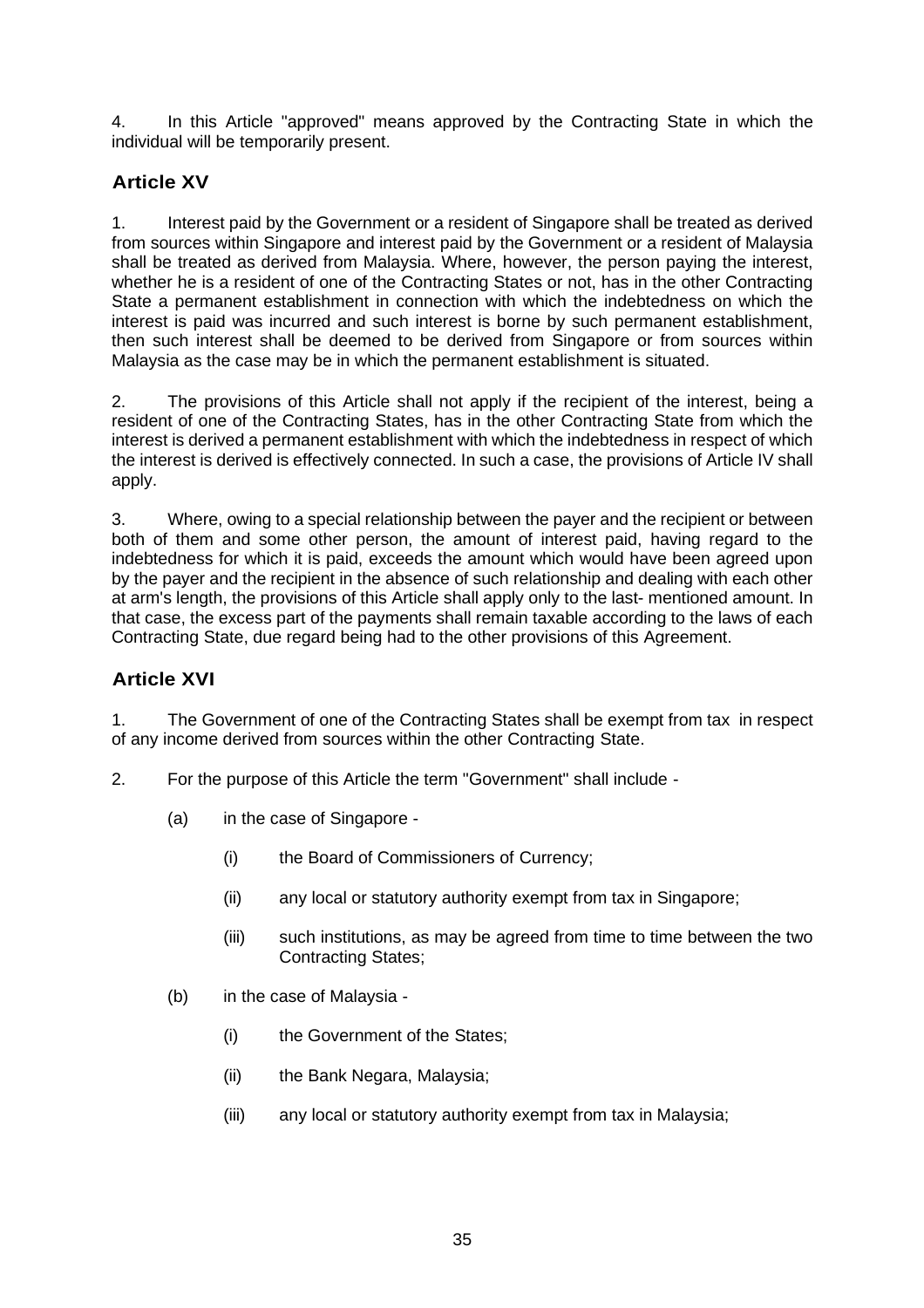(iv) such institutions, as may be agreed from time to time between the two Contracting States.

# **Article XVII**

1. Individuals who are residents of Singapore shall for the purpose of Malaysian tax be treated as Malaysian citizens not resident in Malaysia.

2. Individuals who are residents of Malaysia shall for the purposes of Singapore tax be treated as Singapore citizens not resident in Singapore.

## **Article XVIII**

1. The laws of Singapore shall continue to govern the taxation of income arising in Singapore except where express provision to the contrary is made in this Agreement. The laws of Malaysia shall continue to govern the taxation of income derived from Malaysia except where express provision to the contrary is made in this Agreement. Where income is subject to tax in both Contracting States, relief from double taxation shall be given in accordance with the following paragraphs of this Article.

2. Subject to the provisions of the laws of Singapore regarding the allowance as a credit against Singapore tax of tax payable in any country other than Singapore, Malaysian tax payable, whether directly or by deduction, in respect of income from sources within Malaysia shall be allowed as a credit against Singapore tax payable in respect of that income.

- 3.
- (i) Subject to the provisions of the laws of Malaysia regarding the allowance as a credit against Malaysian tax of tax payable in any country other than Malaysia, Singapore tax payable whether directly or by deduction, in respect of income derived from Singapore shall be allowed as a credit against Malaysian tax chargeable in respect of that income.
- (ii) For the purposes of this paragraph, the tax chargeable on any income of a person derived from Singapore shall be taken to be so much of the tax chargeable on his chargeable income for a year of assessment as the aggregate of the statutory income for that year of assessment of those sources the income of which is derived from Singapore less the aggregate of losses which if they had been profits would have been derived from Singapore and deductible under the sections 43(2) and 44(2) of the Malaysian Income Tax Act, 1967, bears to the total income for that year of assessment before the deduction of any gifts or donations allowable under section 44(6) or any deduction falling to be made pursuant to Schedule 4 to the same Act for that year of assessment.

4. Notwithstanding the provisions of this Article, where remuneration for services performed on ships or aircraft engaged in international traffic is received by a person who is by the taxation laws of Malaysia treated as resident in Malaysia for the basis year for a year of assessment which coincides with the year of assessment for which he is resident in Singapore and is chargeable to tax on such income in both Contracting States, credit shall be given by the Contracting State in which he does not have a permanent home available to him and if he has a permanent home in both Contracting States, by the Contracting State with which his personal and economic relations are less close.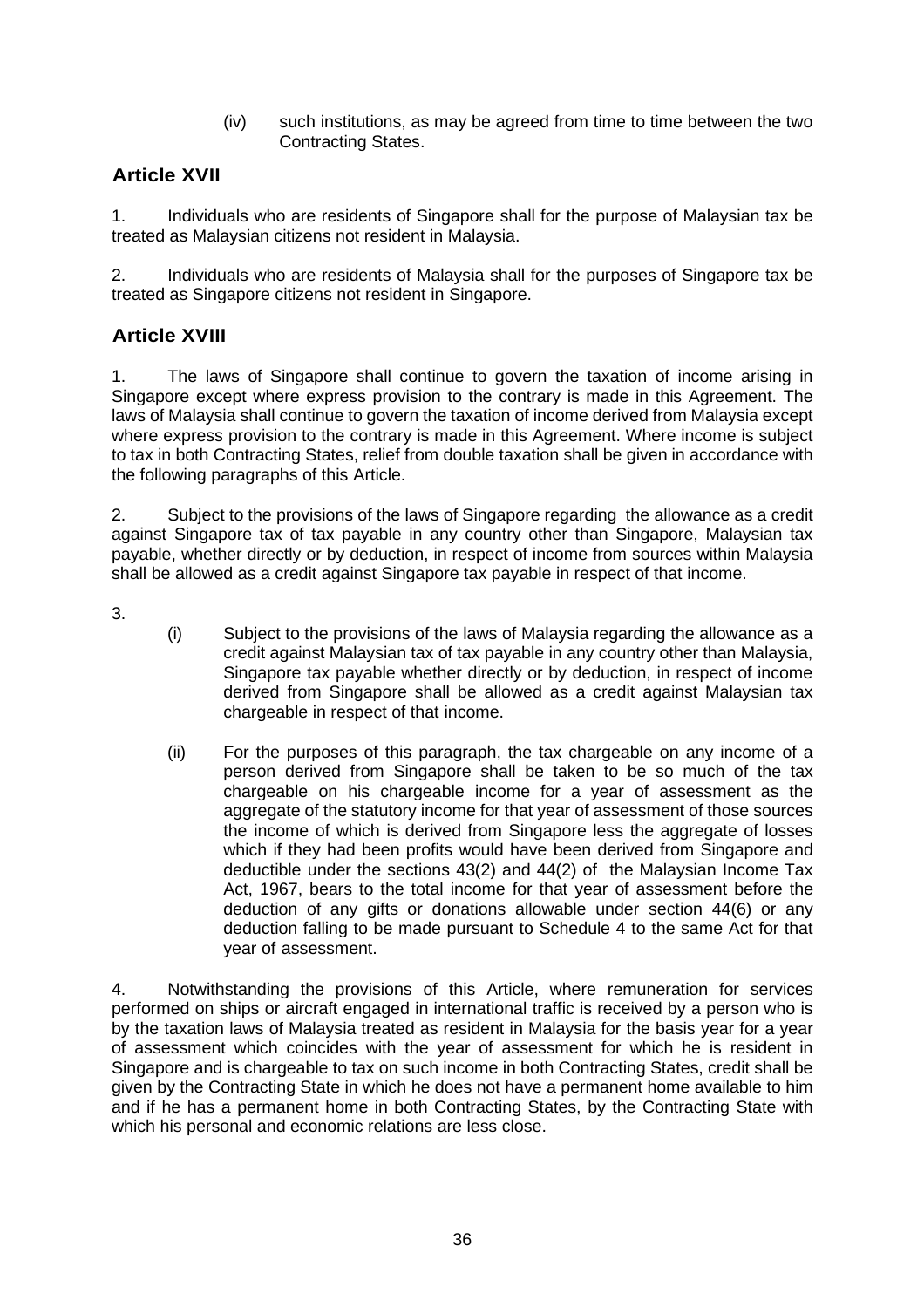5. Where the person paying the pension under paragraph 4 of Article XIII, or the person paying the interest under paragraph 1 of Article XV is a resident of both Contracting States, credit shall be given by the Contracting State in which he does not have a permanent home available to him, and if he has a permanent home in both Contracting States, by the Contracting State with which his personal and economic relations are less close.

6. Notwithstanding the provisions of this Article, the income derived by any pension or provident fund or society of one of the Contracting States from the other Contracting State shall be exempt from tax in that other Contracting State if such fund or society is an approved fund or society under the taxation law of the first-mentioned Contracting State.

# **Article XIX**

1. The taxation authorities of the Contracting States shall exchange such information (being information which is available under their respective taxation laws in the normal course of administration) as is necessary for carrying out the provisions of this Agreement or for the prevention of fraud or underpayment of taxes by reasons other than fraud or for the administration of statutory provisions against legal avoidance in relation to the taxes which are the subject of this Agreement. Any information so exchanged shall be treated as secret and shall not be disclosed to any persons other than persons, including a court, concerned with the assessment and collection of those taxes or the determination of appeals in relation thereto.

2. In no case shall paragraph 1 be construed so as to impose on one of the Contracting States the obligation -

- (a) to carry out administrative measures at variance with the laws or the administrative practice of that or of the other Contracting State;
- (b) to supply particulars which are not obtainable under the laws or in the normal course of administration of that or of the other Contracting State;
- (c) to supply any information which would disclose any trade, business, industrial, commercial or professional secret or trade process, or information the disclosure of which would be contrary to public policy.

# **Article XX**

1. Where a person who is a resident of one of the Contracting States considers that the actions of one or both of the Contracting States result or will result in taxation not in accordance with this Agreement he may, notwithstanding the remedies provided by the taxation laws in force in the Contracting States, appeal to the taxation authorities of the first- mentioned Contracting State. If the claim is justified, such taxation authorities shall endeavour to come to an agreement with the taxation authorities of the other Contracting State with a view to avoidance of taxation which is not in accordance with this Agreement.

2. The taxation authorities of the Contracting States may communicate with each other directly for the purposes of giving effect to this Agreement and for resolving difficulty or doubts as to the application or interpretation of this Agreement. In particular the taxation authorities may consult together to resolve disputes arising out of the application of paragraph 2 of Article IV or Article V or the determination of the source of a particular item of income or to endeavour to eliminate double taxation.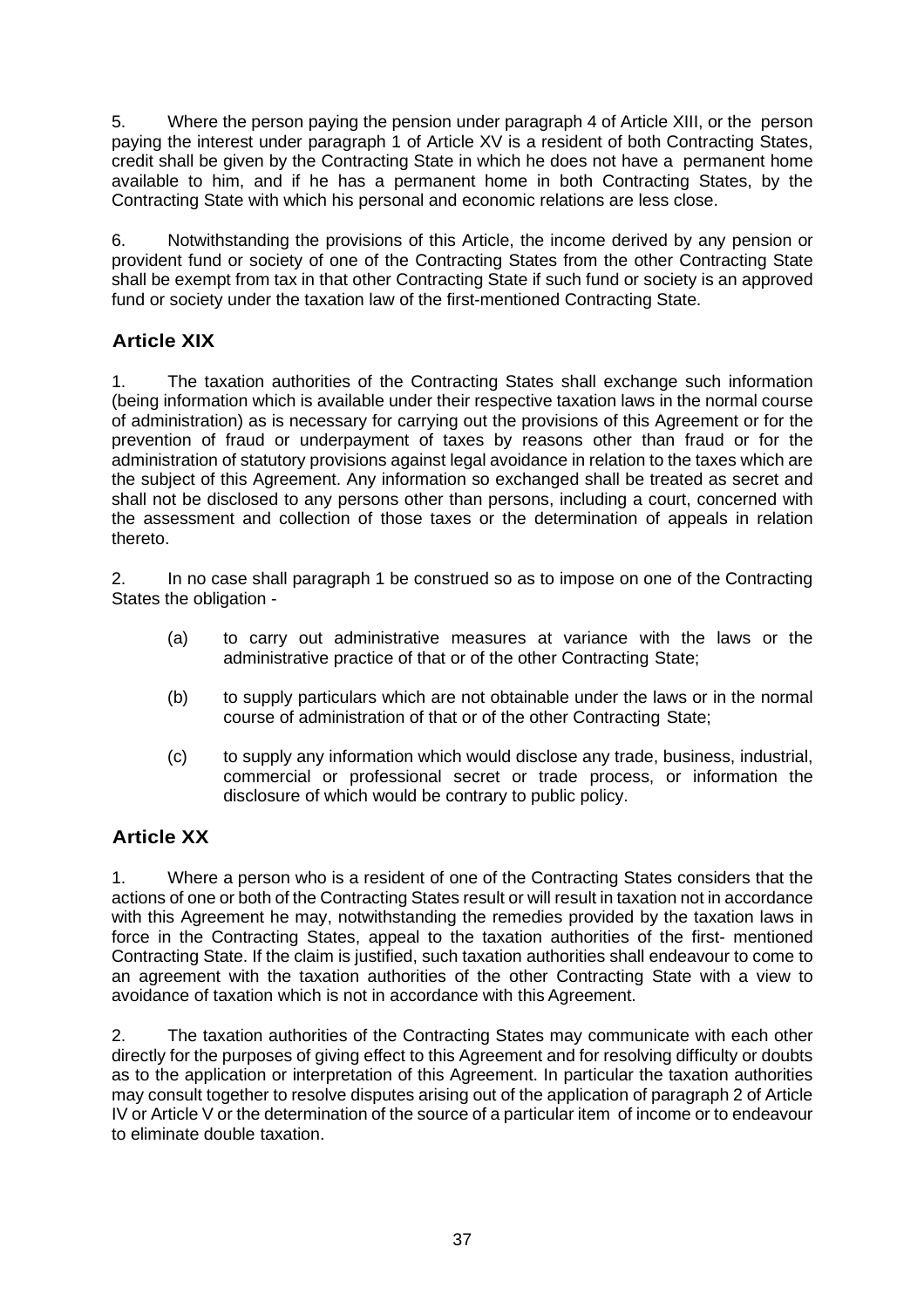# **Article XXI**

1. This Agreement shall come into force on the date when the last of all such things shall be done in Singapore and Malaysia as are necessary to give the Agreement the force of law in Singapore and Malaysia, and shall thereupon have the effect as respects -

- (a) Singapore tax for the year of assessment 1969 and subsequent years of assessment;
- (b) Malaysian tax for the year of assessment 1969 and subsequent years of assessment.
- 2.\* Nothing in this Agreement shall affect:
	- (a) anything duly done or suffered to be done; or
	- (b) any right, privilege, benefit, obligation or liability acquired, accrued or incurred,

under the provisions of the Agreement between the Government of the Republic of Singapore and the Government of Malaysia for the avoidance of double taxation and the prevention of fiscal evasion with respect to taxes on income signed on the sixteenth day of August 1966 (hereinafter referred to as the 1966 Agreement) up to and including the year of assessment 1968.

3. # Paragraph 2 of this Article shall not extend the 1966 Agreement beyond the last day of the year of assessment 1968.

4. For the purposes of this Agreement the balances as at 31st December, 1968 under section 44(3) of the Income Tax Ordinance (Singapore) or section 108(6) of the Income Tax Act, 1967 (Malaysia) as determined under the provisions of the 1966 Agreement shall be carried forward.

# **Article XXII**

This Agreement shall continue in effect indefinitely, but the Government of either Contracting State may, on or before the 30th June in any calendar year (not earlier than the year 1972) give to the Government of the other Contracting State written notice of termination and in such event this Agreement shall cease to be effective as respects -

- (a) Singapore tax for the year of assessment next following that in which such notice is given and subsequent years of assessment;
- (b) Malaysian tax for the year of assessment next following that in which such notice is given and subsequent years of assessment.

IN WITNESS WHEREOF, the undersigned duly authorised thereto have signed this Agreement.

DONE in duplicate at Singapore this twenty-sixth day of December of the year one thousand nine hundred and sixty-eight in the English language.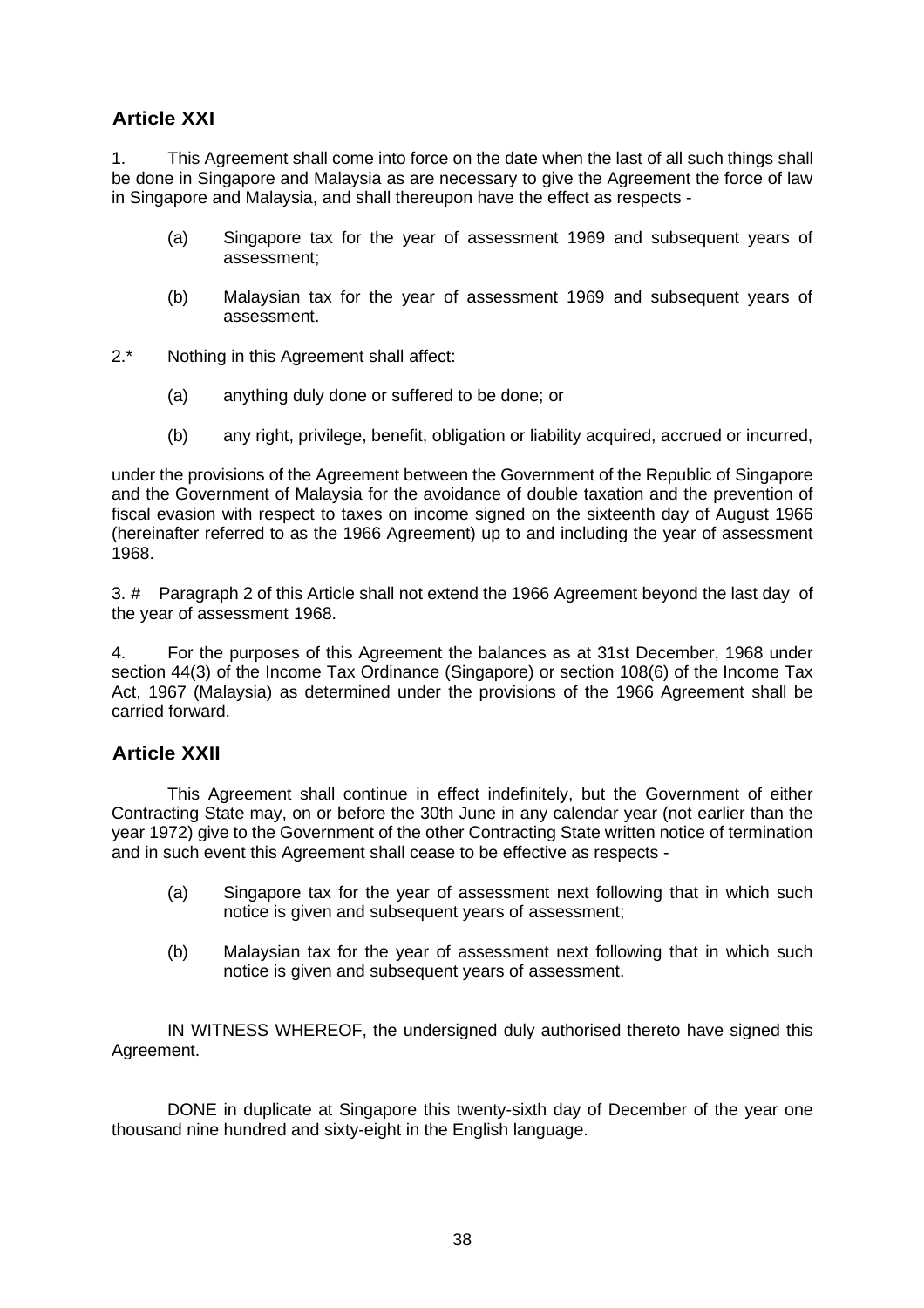| For the Government of the | For the Government of  |
|---------------------------|------------------------|
| Republic of Singapore.    | Malaysia.              |
| <b>GOH KENG SWEE</b>      | JAMAL BIN ABDUL LATIFF |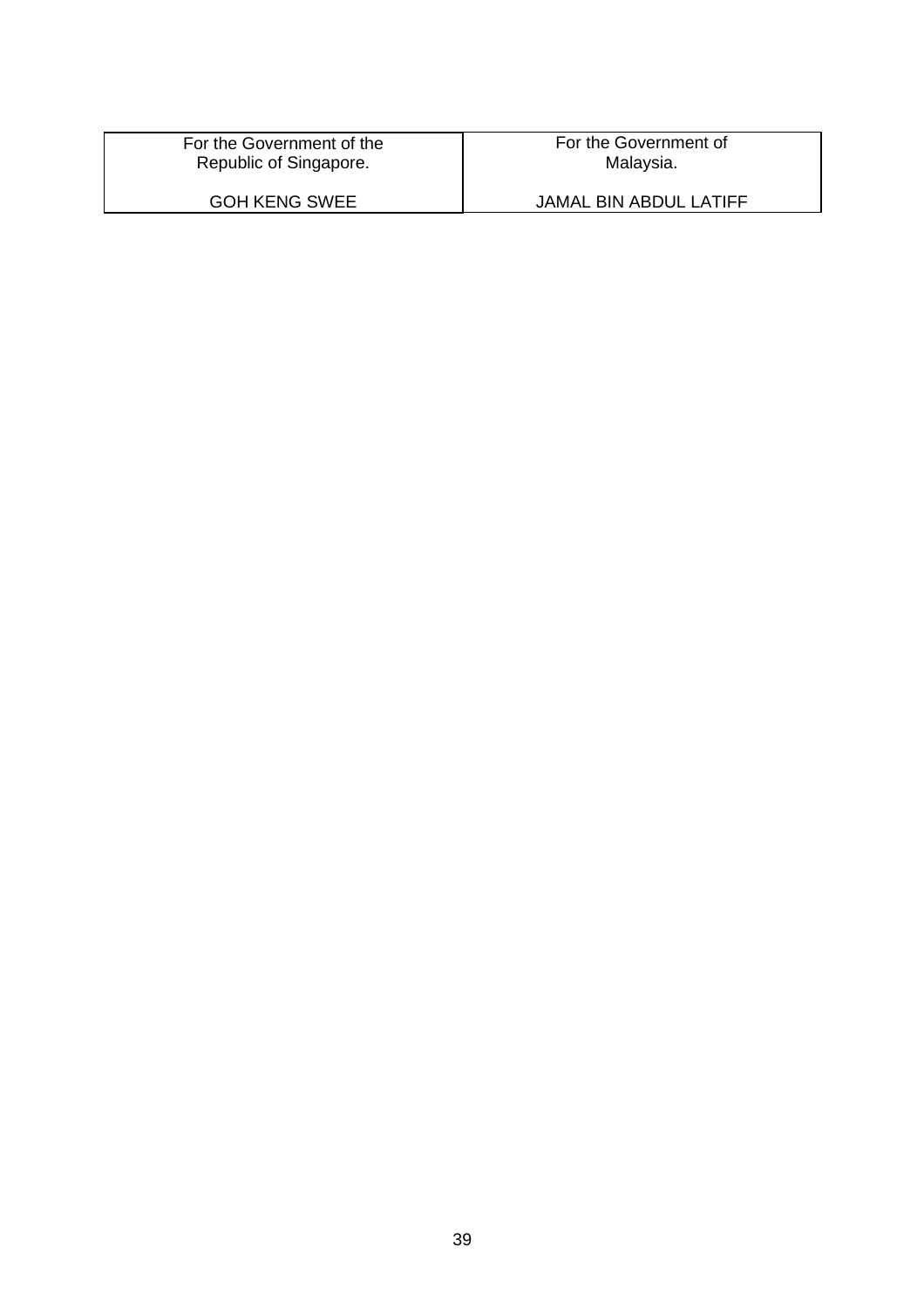# **ANNEX C**

#### ARTICLE XXI

- 2. Nothing in this Agreement shall affect:
	- (a) anything duly done or suffered to be done; or
	- (b) any right, privilege, benefit, obligation or liability acquired, accrued or incurred,

under the provisions of the Agreement between the Government of the Republic of Singapore and the Government of Malaysia for the avoidance of double taxation and the prevention of fiscal evasion with respect to taxes on income signed on the sixteenth day of August 1966 (hereinafter referred to as the 1966 Agreement).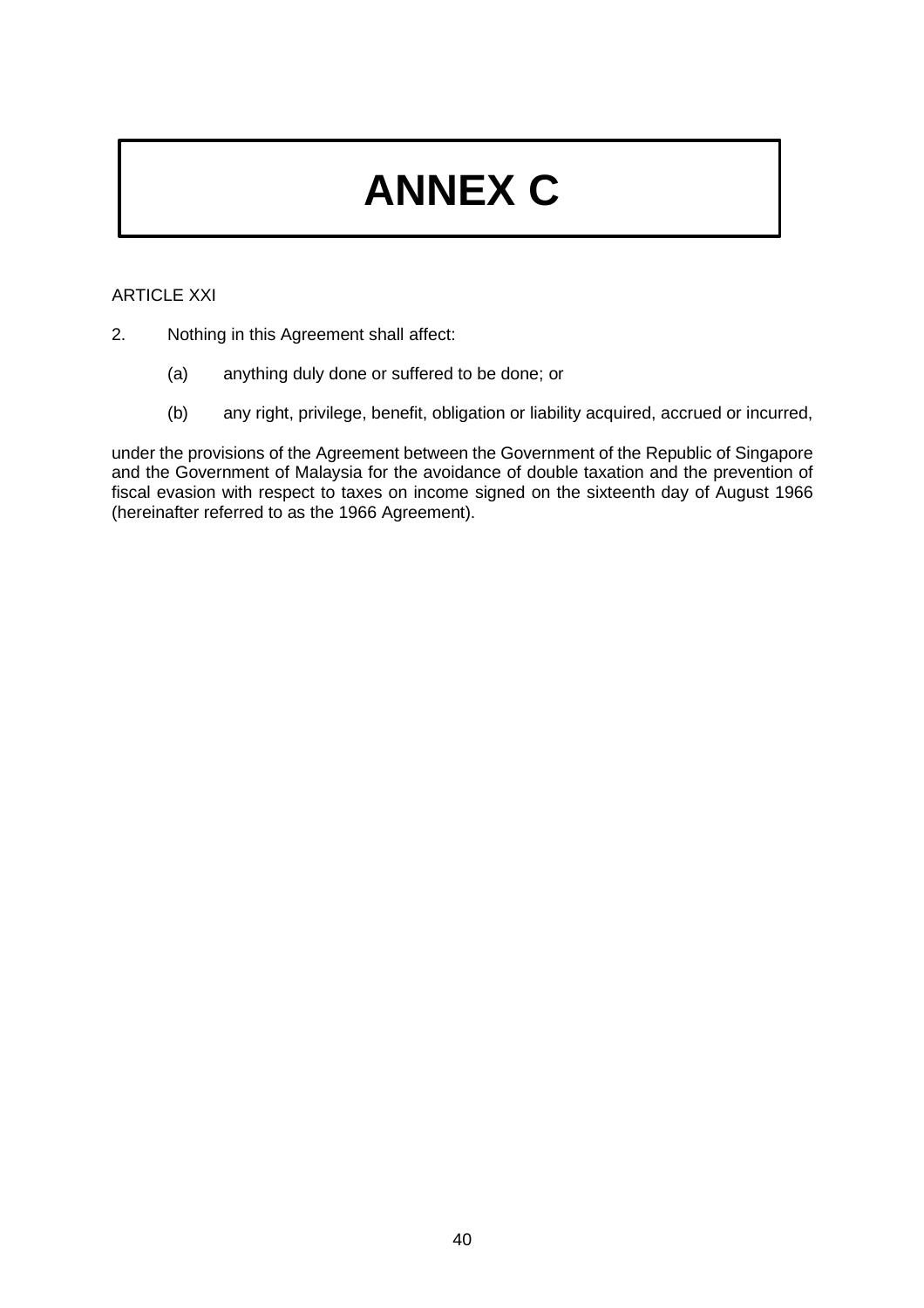# **ANNEX D**

#### AGREEMENT BETWEEN THE GOVERNMENT OF THE REPUBLIC OF SINGAPORE AND THE GOVERNMENT OF MALAYSIA FOR THE AVOIDANCE OF DOUBLE TAXATION AND THE PREVENTION OF FISCAL EVASION WITH RESPECT TO TAXES ON INCOME

The Government of the Republic of Singapore and the Government of Malaysia

Desiring to conclude an Agreement for the avoidance of double taxation and the prevention of fiscal evasion with respect to taxes on income,

Have agreed as follows:

#### ARTICLE I

- 1. The taxes which are the subject of this Agreement are
	- (a) in the Republic of Singapore:

the Income Tax

(hereinafter referred to as "Singapore tax"); and

- (b) in Malaysia:
	- (i) the Income Tax under the provisions of the Income Tax Ordinance, 1956, of Sabah;
	- (ii) the Salaries Tax, Profits Tax and Interest Tax as provided by the Inland Revenue Ordinance, 1960, of Sarawak;
	- (iii) the Income Tax incorporating the Tin Profits Tax as provided by the Income Tax Ordinance, 1947, of the States of Malaya;

(hereinafter referred to as "Malaysian tax").

2. This Agreement shall also apply to any other taxes of a substantially similar character to those referred to in the preceding paragraph imposed in either Contracting State after the date of signature of this Agreement.

#### ARTICLE II

- 1. In this Agreement, unless the context otherwise requires
	- (a) the terms "one of the Contracting States" and "the other Contracting State" mean Singapore or Malaysia as the context requires;
	- (b) the term "tax" means Singapore tax or Malaysian tax as the context requires;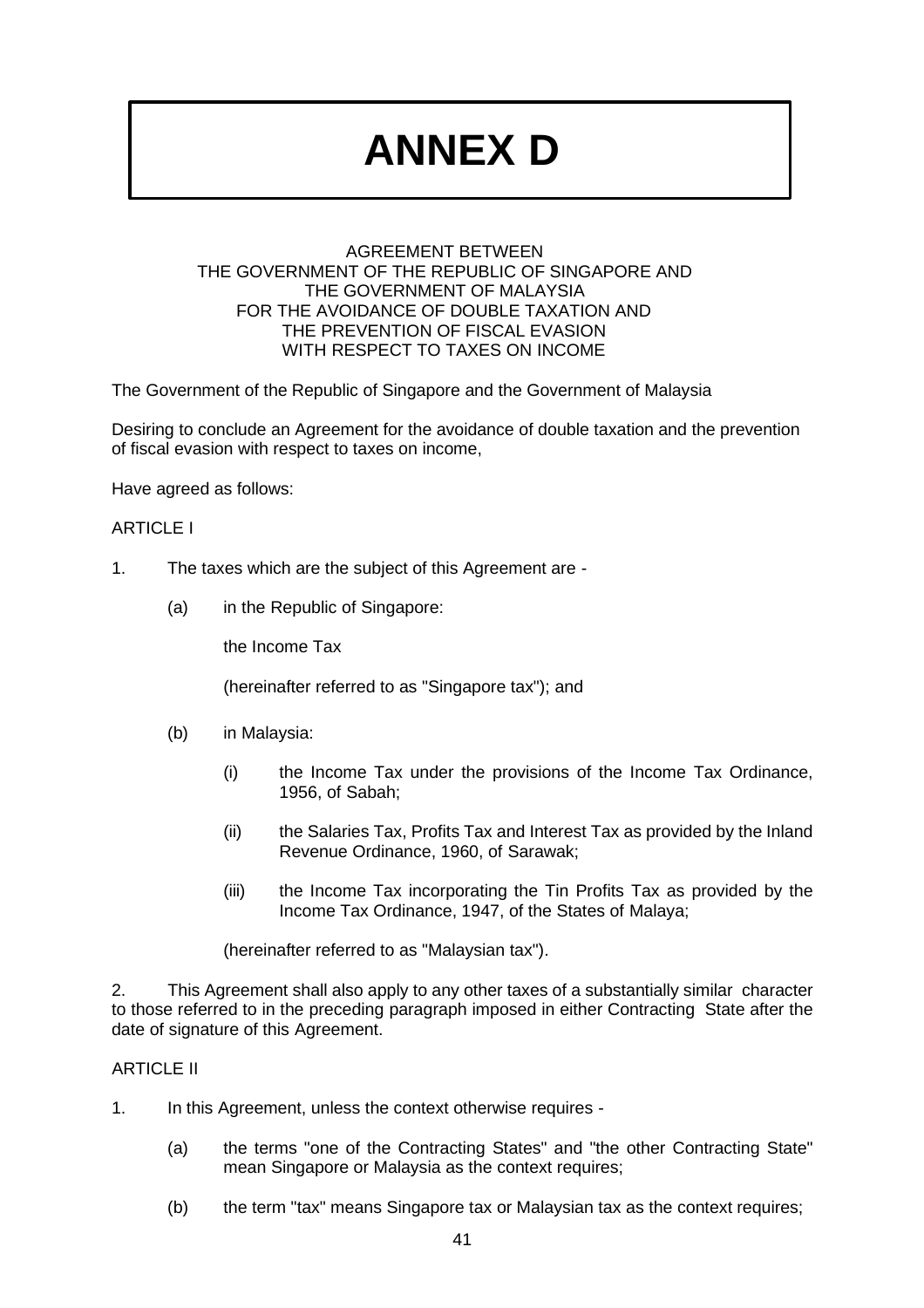- (c) the term "company" means any body corporate;
- (d) the term "person" includes any body of persons, corporate or not corporate;
- (e)
- (i) the term "resident of Singapore" means any person who is resident in Singapore for the purposes of Singapore tax; and the term "resident of Malaysia" means any person who is resident in Malaysia for the purposes of Malaysian tax;
- (ii) where by reason of the provisions of sub-paragraph (i) an individual is a resident of both Contracting States, then his residence shall be determined in accordance with the following rules:
	- (aa) he shall be deemed to be a resident of the Contracting State in which he has a permanent home available to him, subject to the qualification mentioned in sub-paragraph (dd) hereunder. If he has a permanent home available to him in both Contracting States, he shall be deemed to be a resident of the Contracting State with which his personal and economic relations are closer;
	- (bb) if the Contracting State to which his personal and economic relations are closer, cannot be determined, or if he has not a permanent home available to him in either Contracting State, he shall be deemed to be a resident of the Contracting State in which he has an habitual abode;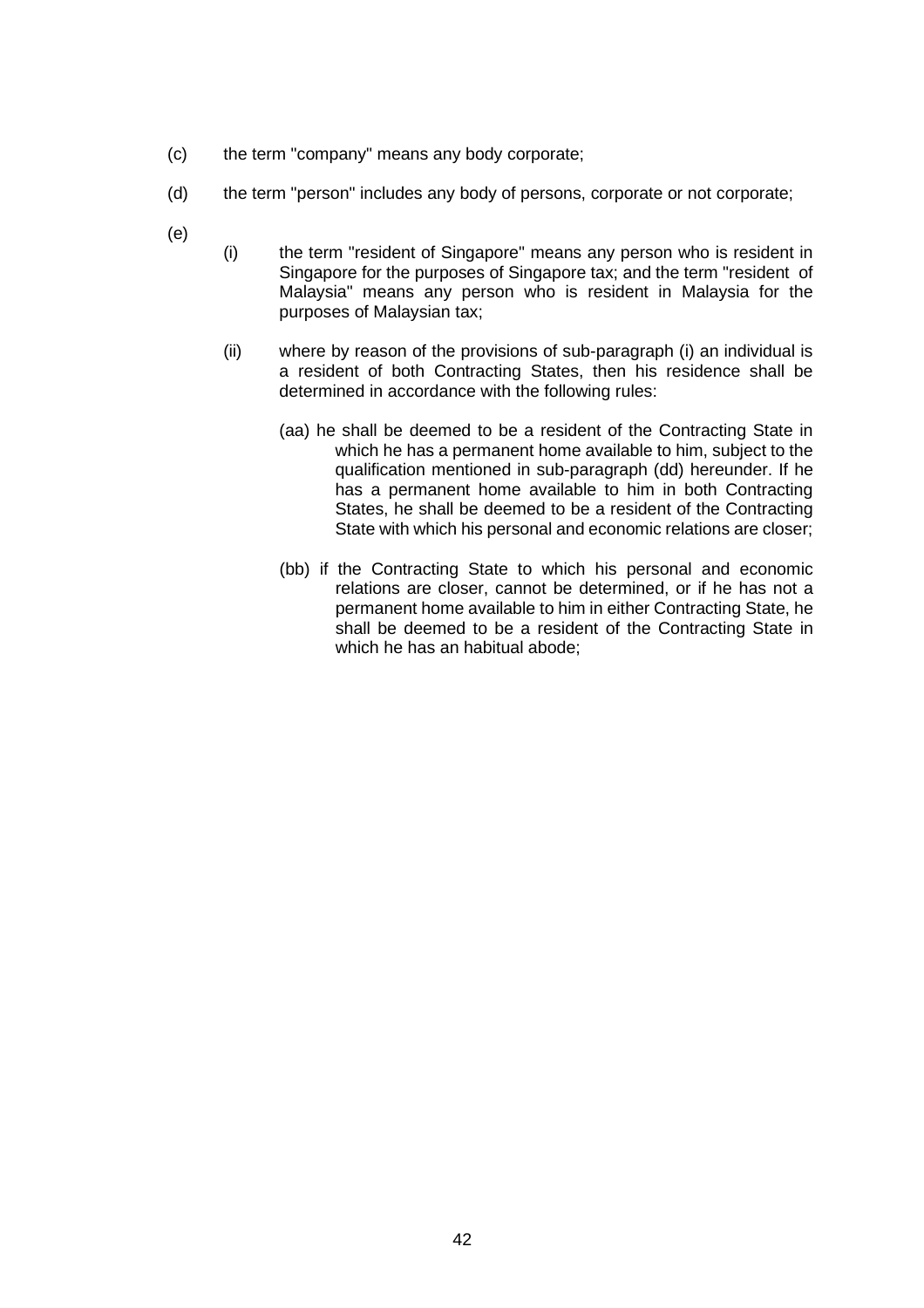- (cc) if he has an habitual abode in both Contracting States or in neither of them, the taxation authorities of the Contracting States shall settle the question by mutual agreement;
- (dd) where an individual is a resident of one Contracting State, and is also deemed to be resident in the other Contracting State, by reason only of the exercise of an employment in that other Contracting State, he shall be deemed to be resident in that Contracting State from which he derives the major part of his total income;
- (ee) where a person ceases to be a resident of one Contracting State during a year of assessment and thereupon becomes a resident of the other Contracting State he shall in respect of that year of assessment be deemed to be a resident of the Contracting State of which he is a resident for the longer period of time during that year;
- (iii) where by reason of the provisions of sub-paragraph (i) above a person other than an individual is a resident of both Contracting States, then it shall be deemed to be a resident of the Contracting State in which it is managed and controlled;
- (f) the terms "resident of one of the Contracting States" and "resident of the other Contracting State" mean a resident of Singapore or a resident of Malaysia as the context requires;
- (g) the terms "Singapore enterprise" and "Malaysian enterprise" mean, respectively, an industrial, mining, commercial, plantation or agricultural enterprise or undertaking carried on by a resident of Singapore and an industrial, mining, commercial, plantation or agricultural enterprise or undertaking carried on by a resident of Malaysia;
- (h) the terms "enterprise of one of the Contracting States" and "enterprise of the other Contracting State" mean a Singapore enterprise or a Malaysian enterprise, as the context requires;
- (i) the terms "profits of a Singapore enterprise" and "profits of a Malaysian enterprise" do not include rents or royalties in respect of motion picture films or of tapes for telecasting or of mines, oil wells, quarries, timber reserves or other places of extraction of natural resources, or income in the form of dividends, interest, rents, royalties, or fees or other remuneration derived from the management, control or supervision of the trade, business, or other activity of another enterprise or concern, or remuneration for labour or personal services, or profits derived from the operation of ships or aircraft;
- (j)
- (i) subject to the provisions of this sub-paragraph, the term "permanent establishment" means a fixed place of business in which the business of the enterprise is wholly or partly carried on;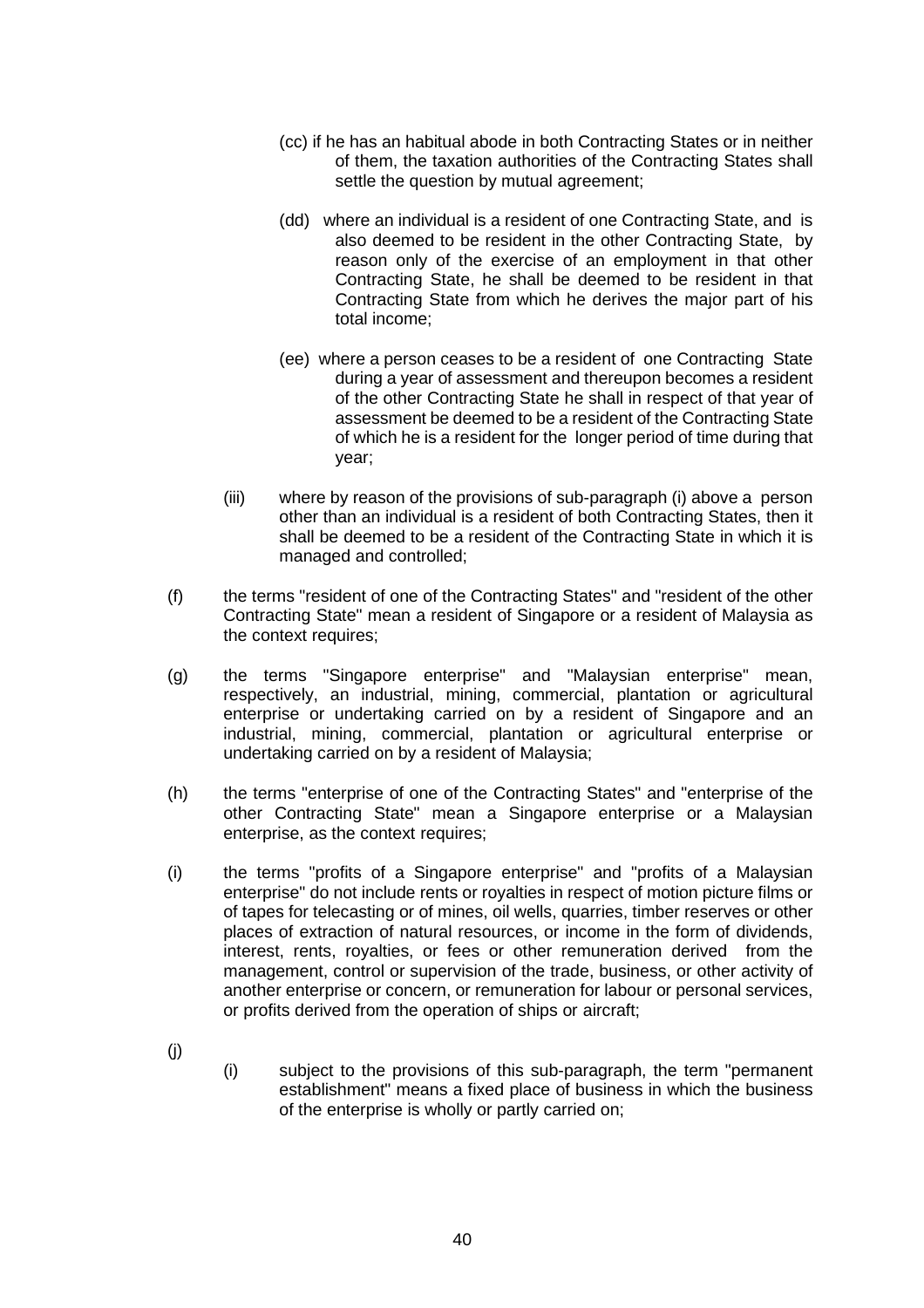- (aa) a place of management;
- (bb) a branch;
- (cc) an office;
- (dd) a factory;
- (ee) a workshop;
- (ff) a farm or plantation;
- (gg) a mine, oil well, quarry, timber reserve or other place of extraction of natural resources;
- (hh) a building site or construction or assembly project;
- (iii) the term "permanent establishment" shall not be deemed to include
	- (aa) the use of facilities solely for the purpose of storage, display or delivery of goods or merchandise belonging to the enterprise;
	- (bb) the maintenance of a stock of goods or merchandise belonging to the enterprise solely for the purpose of storage, display or delivery;
	- (cc) the maintenance of a stock of goods or merchandise belonging to the enterprise solely for the purpose of processing by another enterprise;
	- (dd) the maintenance of a fixed place of business solely for the purpose of purchasing goods or merchandise, or for collecting information, for the enterprise;
	- (ee) the maintenance of a fixed place of business solely for the purpose of advertising, for the supply of information, for scientific research or for similar activities which have a preparatory or auxiliary character, for the enterprise;
- (iv) an enterprise of one of the Contracting States shall be deemed to have a permanent establishment in the other Contracting State if -
	- (aa) it carries on supervisory activities in that other Contracting State in connection with a construction, installation or assembly project which is being undertaken in that other Contracting State;
	- (bb) it carries on a business which consists of providing the services of public entertainers referred to in paragraph 3 of Article XI in that other Contracting State;
- (v) a person acting in one of the Contracting States on behalf of an enterprise of the other Contracting State (other than an agent of independent status to whom sub-paragraph (j)(vi) applies) shall be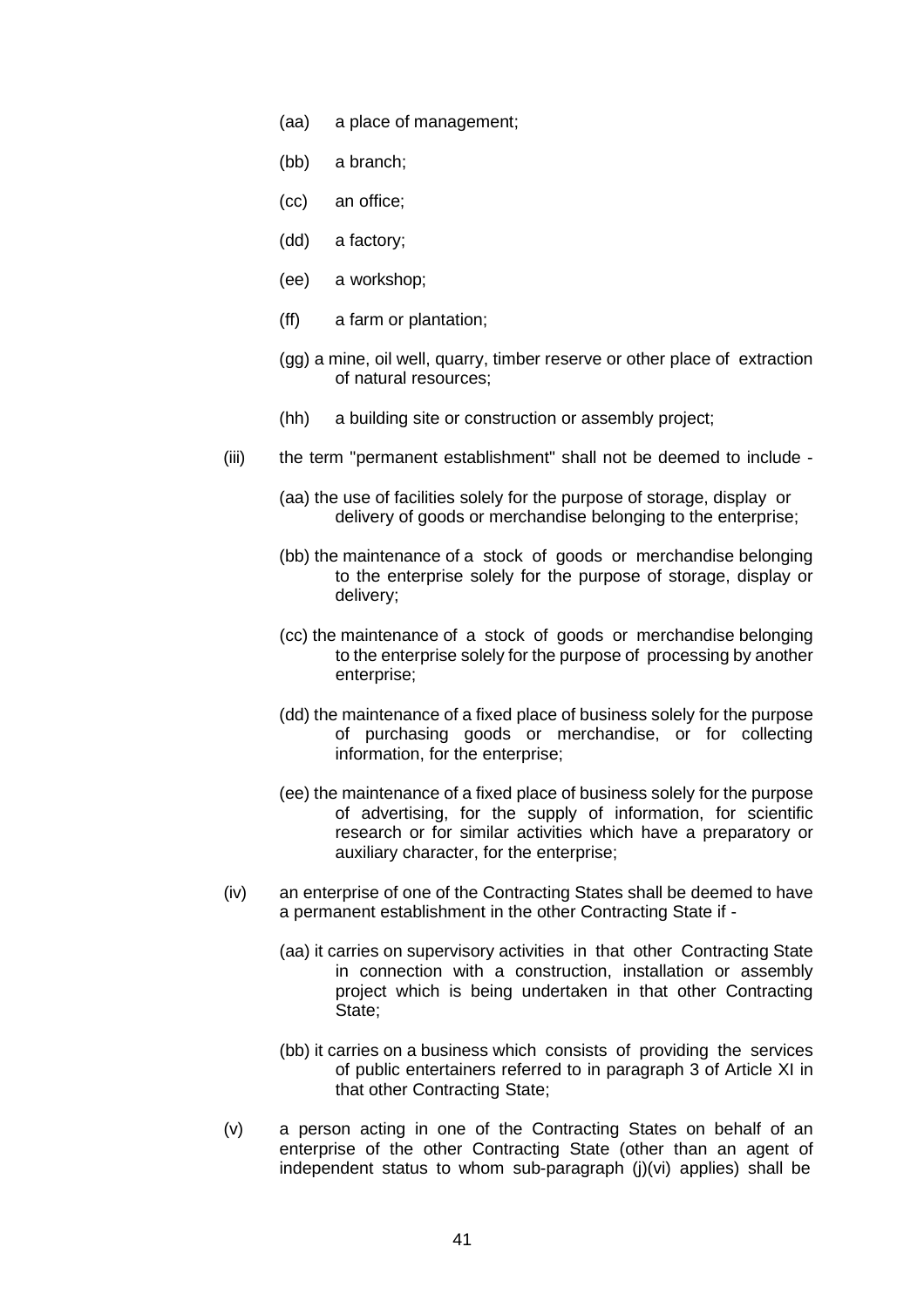deemed to be a permanent establishment of that enterprise in the former Contracting State if -

- (aa) he has, and habitually exercises in that former Contracting State, an authority to conclude contracts in the name of the enterprise, unless his activities are limited to the purchase of goods or merchandise for the enterprise; or
- (bb) he maintains in that former Contracting State a stock of goods or merchandise belonging to the enterprise from which he regularly fills orders on behalf of the enterprise;
- (vi) an enterprise of one of the Contracting States shall not be deemed to have a permanent establishment in the other Contracting State merely because it carries on business in that other Contracting State through a broker, general commission agent or any other agent of independent status, where such a person is acting in the ordinary course of the business;
- (vii) the fact that a company which is a resident of one of the Contracting States controls or is controlled by a company which is a resident of the other Contracting State, or which carries on business in that other Contracting State (whether through a permanent establishment or otherwise), shall not of itself constitute either company a permanent establishment of the other.

2. In the application of the provisions of this Agreement by one of the Contracting States, any term not otherwise defined shall, unless the context otherwise requires, have the meaning which it has under the laws of that Contracting State relating to the taxes which are the subject of this Agreement.

#### ARTICLE III

Where this Agreement provides (with or without other conditions) that income from sources in one of the Contracting States shall be exempted from tax, or taxed at a reduced rate, by that Contracting State if it is subject to tax in the other Contracting State, and under the law in force in that other Contracting State the said income is subject to tax by reference to the amount thereof which is remitted to, or received in, that other Contracting State and not by reference to the full amount thereof, then the exemption or reduction of tax to be allowed under this Agreement in the former Contracting State shall apply only to so much of the income as is remitted to or received in the other Contracting State.

#### **ARTICLE IV**

1.

- (a) The profits of a Singapore enterprise shall not be taxable in Malaysia unless the enterprise carries on business in Malaysia through a permanent establishment situated in Malaysia. If the enterprise carries on business as aforesaid, tax may be imposed in Malaysia on the profits of the enterprise but only on so much of them as is attributable to that permanent establishment. No further tax shall be imposed in Singapore in respect of profits of the permanent establishment which are remitted to Singapore.
- (b) The profits of a Malaysian enterprise shall not be taxable in Singapore unless the enterprise carries on business in Singapore through a permanent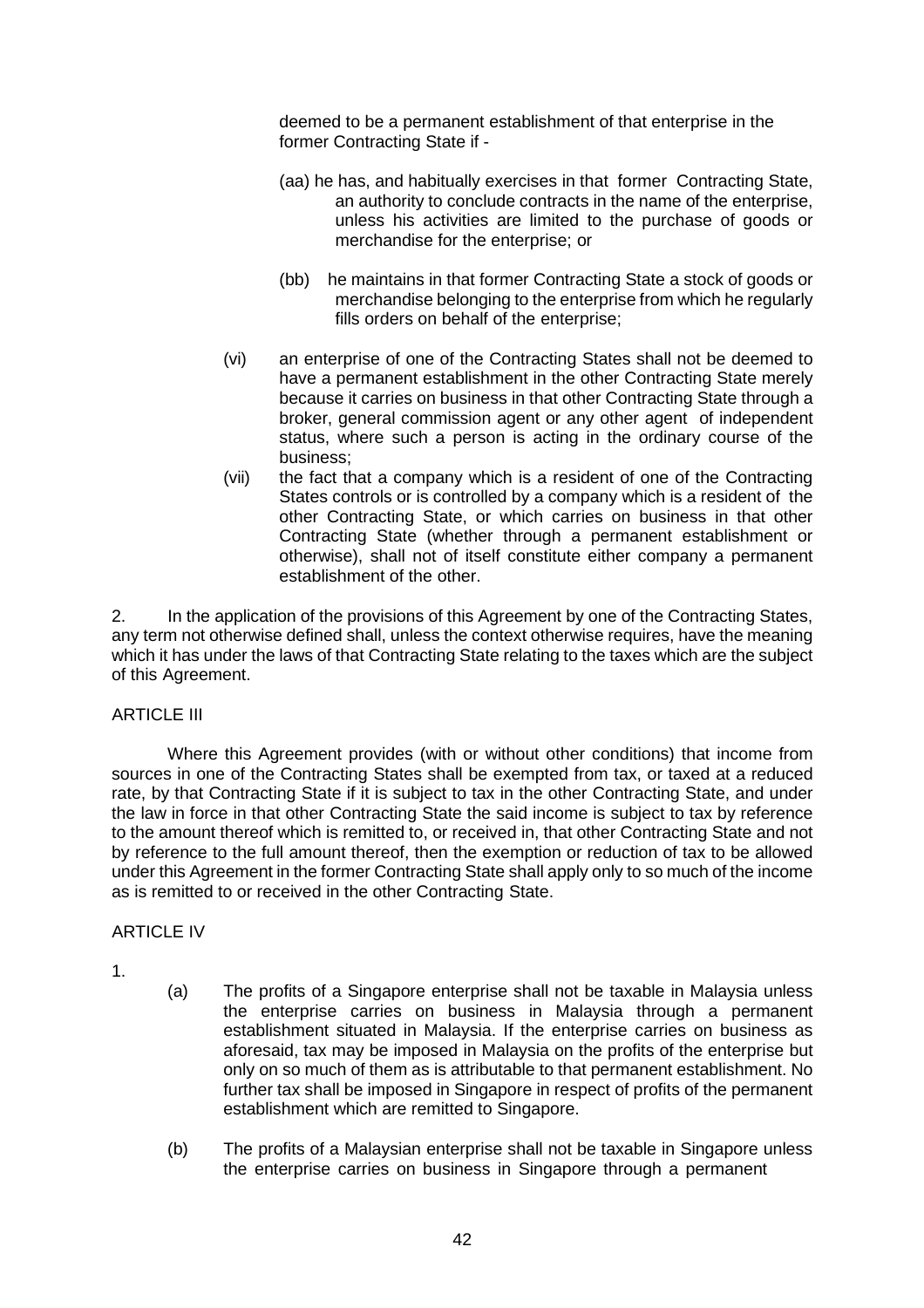establishment situated in Singapore. If the enterprise carries on business as aforesaid, tax may be imposed in Singapore on the profits of the enterprise but only on so much of them as is attributable to that permanent establishment. No further tax shall be imposed in Malaysia in respect of profits of the permanent establishment which are remitted to Malaysia.

2. Where an enterprise of one of the Contracting States carries on business in the other Contracting State through a permanent establishment situated therein, there shall in each Contracting State be attributed to that permanent establishment the profits which it might be expected to make if it were a distinct and separate enterprise engaged in the same or similar activities under the same or similar conditions and dealing independently with the enterprise of which it is a permanent establishment.

3. In determining the profits of a permanent establishment, there shall be allowed as deductions all expenses, including executive and general administrative expenses, which would be deductible if the permanent establishment were an independent enterprise in so far as they are reasonably allocable to the permanent establishment, whether incurred in the Contracting State in which the permanent establishment is situated or elsewhere.

4. No profits shall be attributed to a permanent establishment by reason of the mere purchase and transportation by that permanent establishment of goods or merchandise for the enterprise.

ARTICLE V

Where -

- (a) an enterprise of one of the Contracting States participates directly or indirectly in the management, control or capital of an enterprise of the other Contracting State, or
- (b) the same persons participate directly or indirectly in the management, control or capital of an enterprise of one of the Contracting States and an enterprise of the other Contracting State,

and in either case, conditions are made or imposed between the two enterprises, in their commercial or financial relations, which differ from those which would be made between independent enterprises, any profits which would but for those conditions have accrued to one of the enterprises, but by reason of those conditions have not so accrued, may be included in the profits of that enterprise and taxed accordingly.

## ARTICLE VI

1. Profits which an enterprise of one of the Contracting States derives from the operation of ships or aircraft shall be exempt from tax of the other Contracting State, unless the ships or aircraft are operated wholly or mainly between places within that other Contracting State.

2. This Article shall likewise apply to the share in respect of participation in shipping or aircraft pools of any kind by such enterprise engaged in shipping or air transport.

#### ARTICLE VII

1. Dividends paid by a company which is a resident of -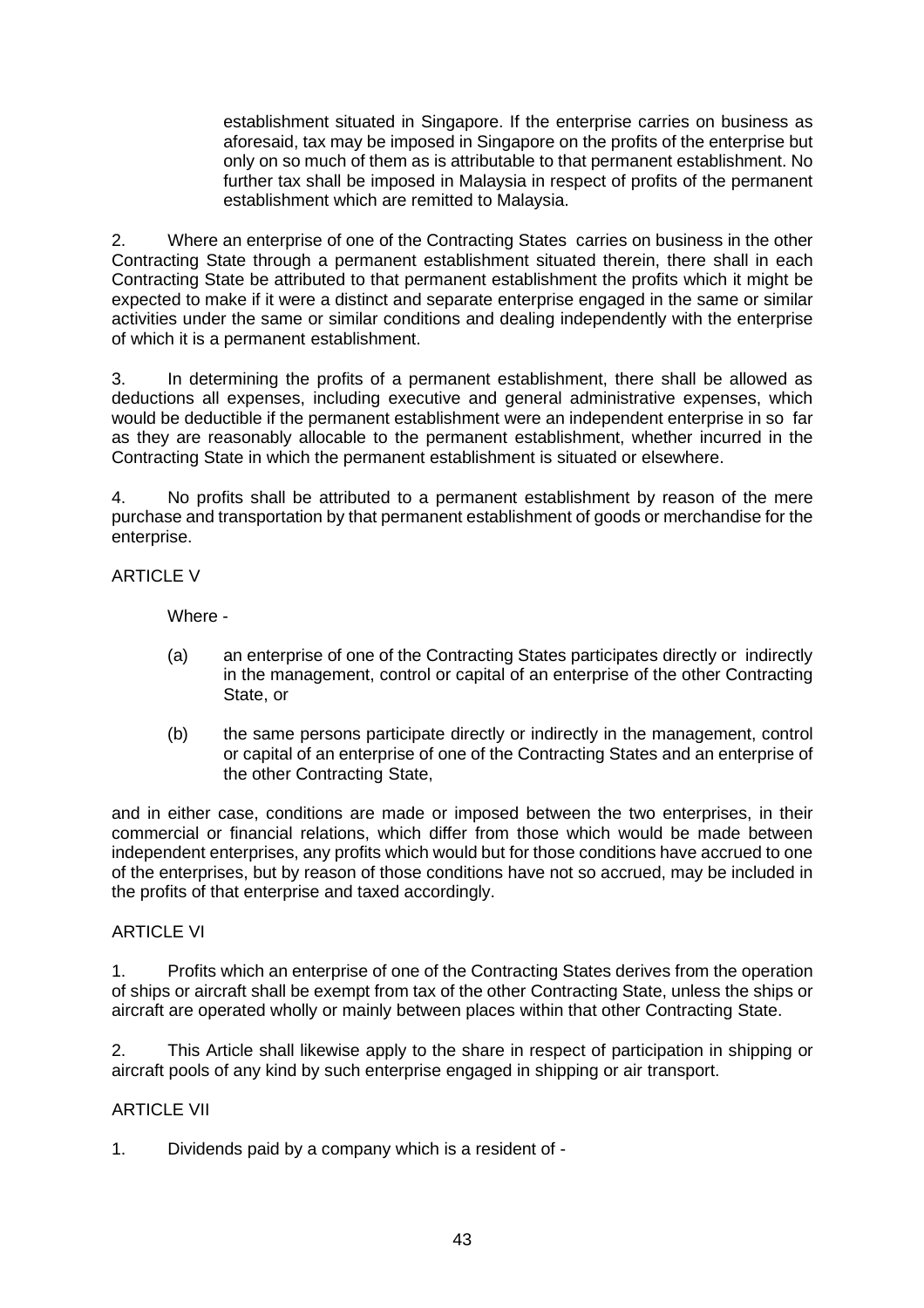- (a) Singapore, shall be treated as derived from a source in Singapore, except to the extent to which the profits of the company are derived from sources in Malaysia, and
- (b) Malaysia, shall be treated as derived from a source in Malaysia, except to the extent to which the profits of the company are derived from sources in Singapore.

2. Dividends paid by a company which is a resident of one of the Contracting States shall be charged to tax by the respective Contracting States to the extent to which the dividend represents a distribution of profits derived from sources in those Contracting States. No further liability shall be imposed on the shareholder by reference to liability on an income received basis.

3. The following rules shall apply in respect of dividends paid by a company resident in either of the Contracting States -

- (a) the taxation authorities shall consult together to determine:
	- (i) the balance of tax appropriate to each Contracting State as at the commencement of the year of assessment 1966,
	- (ii) in respect of any dividend paid during the calendar year 1965, the proportion of that dividend deemed to be derived from each Contracting State unless the company has declared at the time of the payment of the dividend that such dividend has been paid from the profits of a particular Contracting States;
- (b) on the determination of the allocation of the dividend as in sub-paragraph  $(a)(ii)$ above, each portion of the dividend shall be deemed to have borne tax in the respective Contracting States;
- (c) in paying dividends on or after 1st January, 1966, the Company shall indicate the extent to which the dividend has been paid out of the profits liable to tax in each Contracting State;
- (d) a Contracting State shall, in respect of a dividend deemed to have been derived therefrom and computed in accordance with the provisions of this paragraph, allow to the recipient a tax set-off under section 46 of the Income Tax Ordinance (Singapore) or section 42 of the Income Tax Ordinance (States of Malaya) as the case may be, equal to the tax which could have been deducted from such dividend under the provisions of section 44 of the Income Tax Ordinance (Singapore) or section 40 of the Income Tax Ordinance (States of Malaya) as the case may be, had the dividend been derived from a company resident in that Contracting State;
- (e) for the purposes of this Article where a company resident in one Contracting State pays a dividend part of which is, under this Article, deemed to be derived from the other Contracting State the company shall not be entitled to deduct tax in force in the first-mentioned Contracting State from that part but shall be entitled to deduct from that part tax in force in and at the rate in force in that other Contracting State and where any such part has been paid without any such deduction such part shall be deemed to be a dividend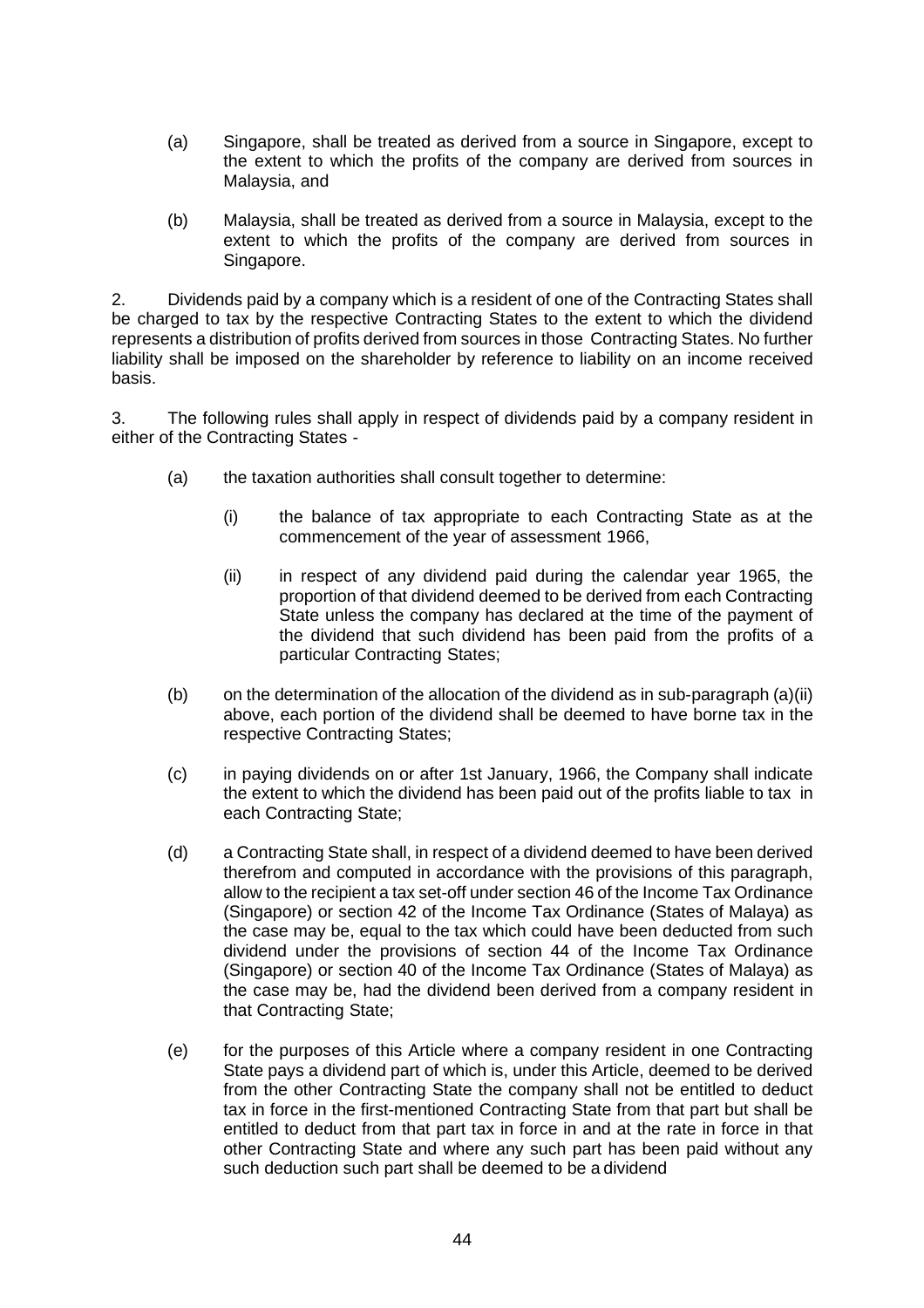(derived from that other Contracting State) of such a gross amount as, after deduction of tax so in force at the rate so in force at the date of payment of that part of the dividend, would be equal to the net amount paid; and a sum equal to the difference between such gross amount and the net amount paid shall be deemed to have been deducted from such part as tax so in force.

#### ARTICLE VIII

1. Royalties derived from sources within one of the Contracting States and paid to a resident of the Other Contracting State shall be exempt from tax in that other Contracting State.

2. Profits derived by a resident of one of the Contracting States from sources within the other Contracting State, from the alienation of any right or property, from which royalties are or may be derived, shall be exempt from tax in the former Contracting State.

3. Royalties or profits received by a resident of one of the Contracting States, where such royalties or profits are attributable to a permanent establishment of such resident in the other Contracting State, shall be treated as if they were profits to which the provisions of Article IV are applicable.

4. Where, owing to a special relationship between the payer and the recipient or between both of them and some other person, the amount of the royalties or profits paid, having regard to the use, right, property or information for which they are paid, exceeds the amount which would have been agreed upon by the payer and the recipient in the absence of such relationship, the provisions of this Article shall apply only to the last-mentioned amount. In that case, the excess part of the payments shall remain taxable according to the laws of each Contracting State, due regard being had to the other provisions of this Agreement.

#### ARTICLE IX

1. Any pension or any annuity, derived from sources within one of the Contracting States by an individual who is a resident of the other Contracting State, shall be exempt from tax in that other Contracting State.

2. The term "annuity" means a stated sum payable periodically at stated times, during life or during a specified or ascertainable period of time, under an obligation to make the payments in consideration of money paid.

3. The term "pension", as used in this Article, means periodical payments made in consideration for services rendered or by way of compensation for injuries received.

#### ARTICLE X

1. Any salary, wage or similar remuneration (not including pensions) paid by the Government of Singapore to any individual who is subject to Singapore tax thereon (other than a resident of Malaysia who is not a citizen of Singapore) in respect of services rendered to Singapore in the discharge of governmental functions, shall be exempt from Malaysian tax.

2. Any salary, wage or similar remuneration (not including pensions) paid by the Malaysian Government to any individual who is subject to Malaysian tax thereon (other than a resident of Singapore who is not a citizen of Malaysia) in respect of services rendered to Malaysia in the discharge of governmental functions, shall be exempt from Singapore tax.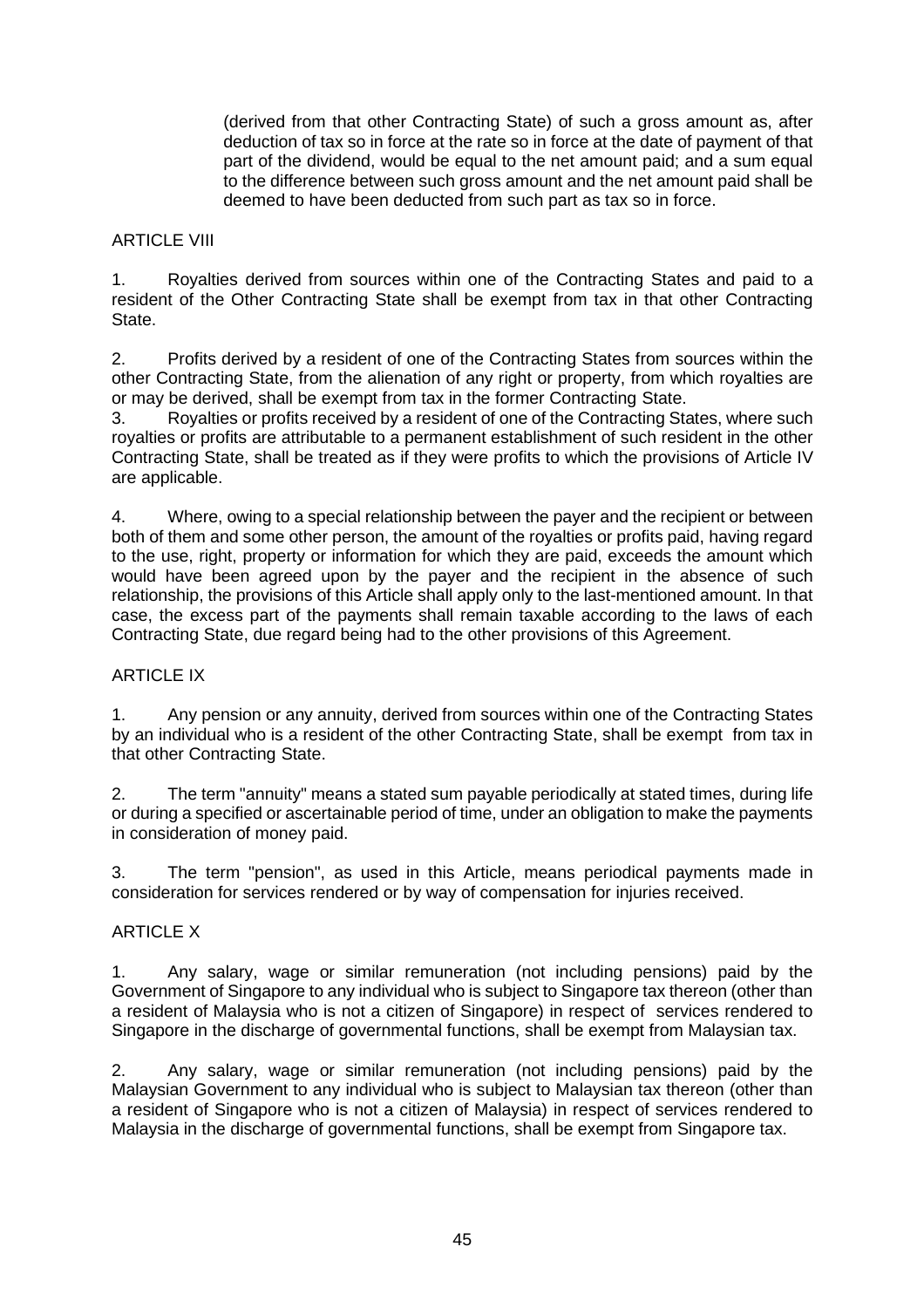3. The provisions of this Article shall not apply to payments in respect of services rendered in connection with any business carried on by either of the Contracting States for purposes of profit.

4. For the purposes of this Article the word "Government" shall include any State Government or any local or statutory authority of either Contracting State.

#### ARTICLE XI

1. An individual who is a resident of Singapore shall be exempt from Malaysian tax on remuneration or profits in respect of personal (including professional) services performed within Malaysian in any calendar year, if -

- (a) he is present within Malaysia for a period or periods not exceeding in the aggregate 183 days during that year, and
- (b) the services are performed for or on behalf of a person who is a resident of Singapore, and
- (c) the remuneration or profits are subject to Singapore tax, and
- (d) the remuneration or profits are not directly deductible from the profits for Malaysian tax purposes of a permanent establishment in Malaysia of that person.

2. An individual who is a resident of Malaysia shall be exempt from Singapore tax on remuneration or profits in respect of personal (including professional) services performed within Singapore in any calendar year, if -

- (a) he is present within Singapore for a period or periods not exceeding in the aggregate 183 days during that year, and
- (b) the services are performed for or on behalf of a person who is a resident of Malaysia, and
- (c) the remuneration or profits are subject to Malaysian tax, and
- (d) the remuneration or profits are not directly deductible from the profits for Singapore tax purposes of a permanent establishment in Singapore of that person.

3. The provisions of this Article shall not apply to the remuneration or profits derived from one of the Contracting States, of public entertainers (such as stage, motion picture, radio or television artistes, musicians, and athletes) whose visit to that Contracting State is not supported, wholly or substantially, from the public funds of the Government of the other Contracting State.

#### ARTICLE XII

1. Subject to the provisions of this Article and of Articles IX, X, XI and XIV, salaries, wages and other similar remuneration derived by a resident of one of the Contracting States in respect of an employment shall be deemed to have been derived from a source in, and may be taxed in the other Contracting State if, and only if, the employment is exercised in that other Contracting State.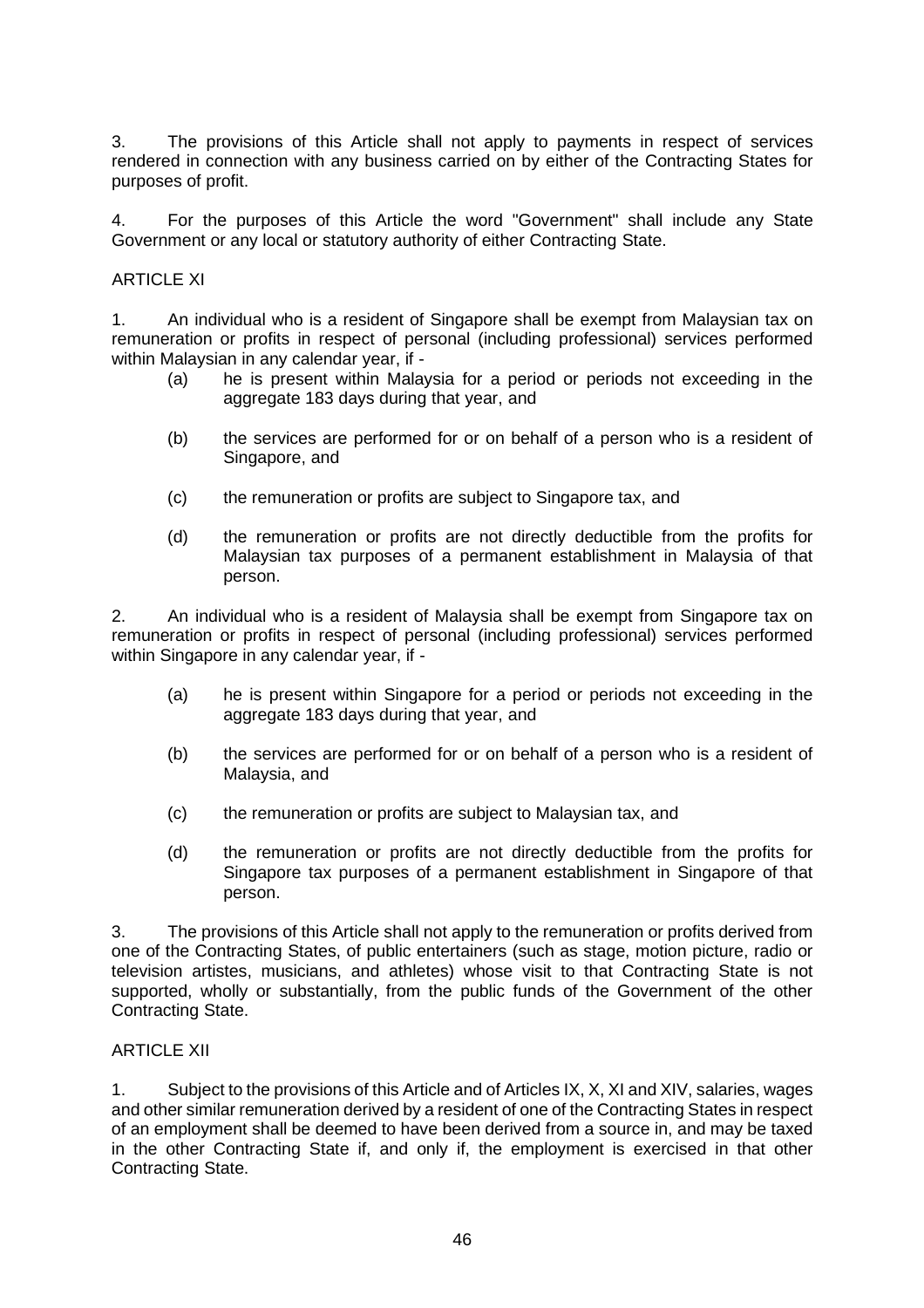2. In relation to remuneration of a director of a company derived from the company, the provisions of this Article and of Article XI shall apply as if the remuneration were remuneration of an employee in respect of an employment. Director's fees and similar payments derived by a resident of one of the Contracting States in his capacity as a member of the board of directors of a company which is a resident of the other Contracting State shall be deemed to have been derived from an employment exercised in, and may be taxed in, that other Contracting State.

3. A resident of one of the Contracting States shall be exempt from tax in the other Contracting State on remuneration for services performed on ships or aircraft operating outside the other Contracting State provided that he is subject to tax in respect thereof in the first-mentioned Contracting State.

#### **ARTICLE XIII**

An individual who is a resident of one of the Contracting States at the beginning of a visit to the other Contracting State and who has made such visit at the invitation of the Government or of a university, college, school or other recognised educational institution of the other Contracting State, solely for the purpose of teaching or engaging in research at such educational institution shall be exempt from tax of the former Contracting State on his remuneration for such teaching or research.

#### ARTICLE XIV

1. An individual who is a resident of one of the Contracting States at the beginning of a visit to the other Contracting State and is temporarily present in that other Contracting State solely -

- (a) as a student at a recognised university, college, school or other educational organisation in that other Contracting State,
- (b) as a recipient of a grant, allowance or award for the primary purpose of study or research from a governmental, religious, charitable, scientific, literary or educational organisation, or
- (c) as a business or technical apprentice,

shall be exempt from tax of that other Contracting State in respect of -

- (i) remittances from the former Contracting State for the purposes of his maintenance, education, study, research or training;
- (ii) the grant, allowance or award;
- (iii) remuneration for personal services in that other Contracting State paid by his employer in the former Contracting State, and
- (iv) remuneration for personal services in that other Contracting State other than the remuneration referred to in sub-paragraph (iii) above not exceeding the sum of 3,000 Malaysian dollars during any calendar year.

2. An individual who is a resident of one of the Contracting States at the beginning of a visit to the other Contracting State and is temporarily present in that other Contracting State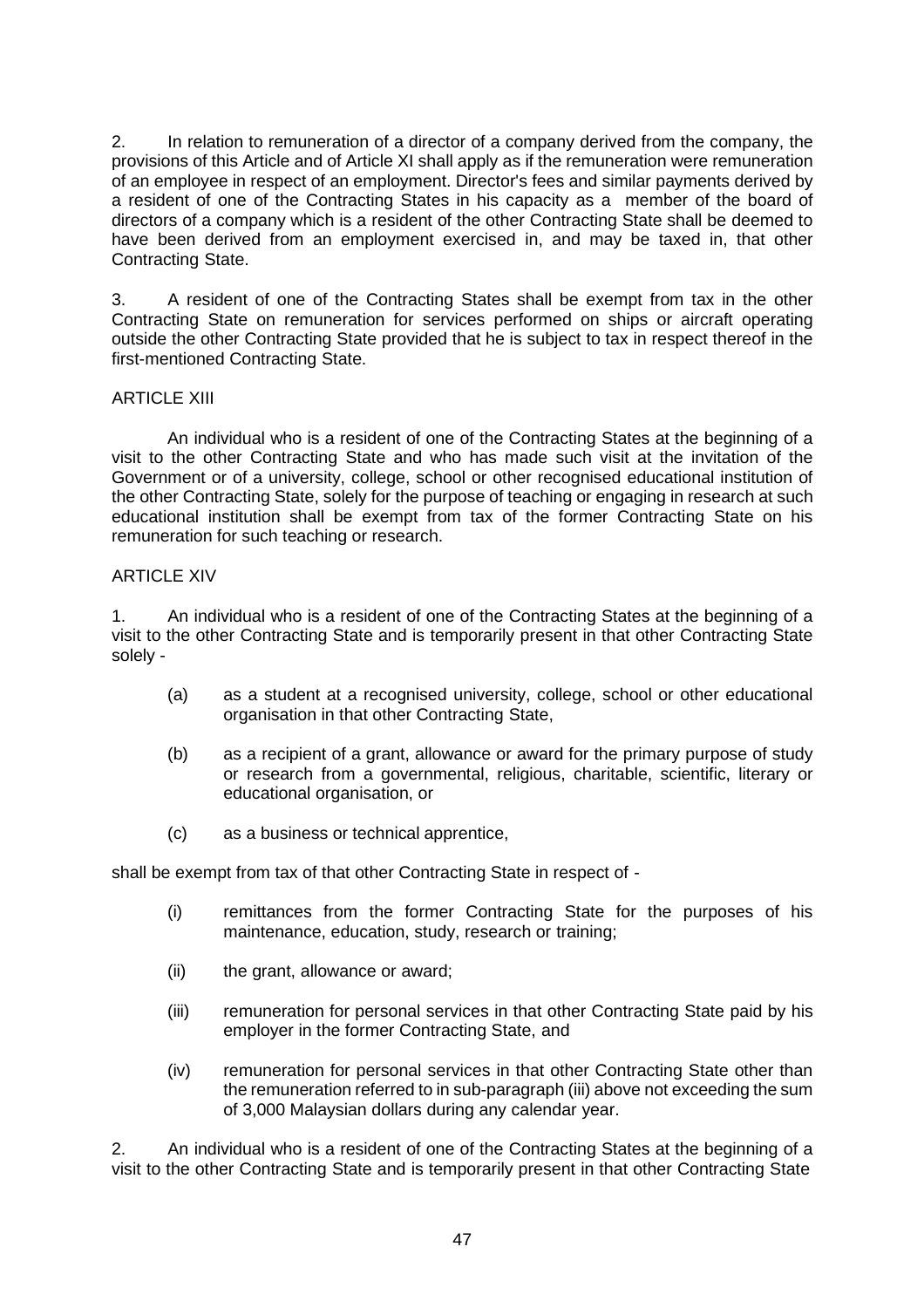for a period not exceeding two years under arrangements with the Government of that other Contracting State, solely for the purpose of study, research or training, shall be exempt from tax of that other Contracting State on remuneration for services directly related to such study, research or training.

3. With regard to the period during which an individual would qualify for exemption under paragraphs 1 and 2 of this Article, he may opt to be exempted under either of such paragraphs as he may select.

#### ARTICLE XV

For the purpose of this Agreement -

- (a) interest paid by one of the Contracting States, including a State Government or local or statutory authority thereof, or by an enterprise of one of the Contracting States, shall be treated as income from sources within that Contracting State, except that interest (other than that paid on indebtedness in connection with the purchase of ships or aircraft) which is paid:
	- (i) by an enterprise of one of the Contracting States with a permanent establishment outside both Contracting States to a resident of the other Contracting State, or
	- (ii) by an enterprise of one of the Contracting States with a permanent establishment in the other Contracting State,

on indebtedness incurred for the use of (or, in the case of a banking business, on deposits made with) the permanent establishment in the conduct of its trade or business and which is borne by that permanent establishment shall be treated as income from sources within the territory where the permanent establishment is situated;

- (b) royalties shall be treated as income from sources within the Contracting State in which the property from which such royalties are derived is used;
- (c) profits derived from the alienation of any rights or properties from which royalties may be derived shall be treated as arising from sources within the Contracting State in which such rights or properties are used, and
- (d) royalties in respect of the operation of mines, oil wells, quarries, timber reserves or other places of extraction of natural resources shall be treated as derived from sources within the Contracting State in which such mines, oil wells, quarries, timber reserves or other places of extraction of natural resources are situated.

## ARTICLE XVI

1. Individuals who are residents of Singapore shall be entitled to the same personal allowances, reliefs and reductions for the purposes of Malaysian tax as Malaysian citizens not resident in Malaysia.

2. Individuals who are residents of Malaysia shall be entitled to the same personal allowances, reliefs and reductions for the purposes of Singapore tax as Singapore citizens not resident in Singapore.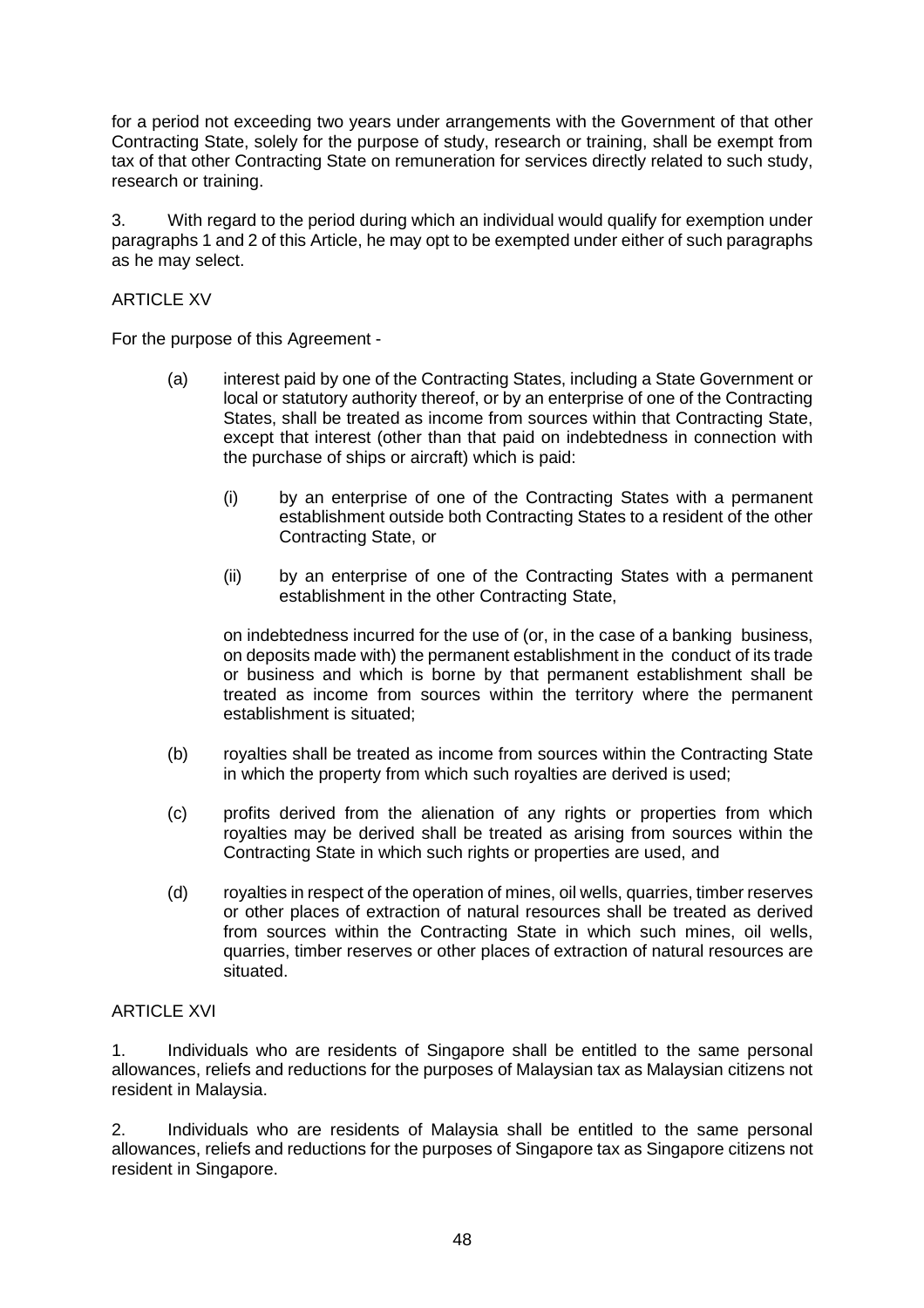#### ARTICLE XVII

1. The laws of each Contracting State shall continue to govern the taxation of income in that State except where express provision to the contrary is made in this Agreement. Where income is subject to tax in both Contracting States, relief from double taxation shall be given in accordance with the following paragraphs of this Article.

2. Where a resident of one Contracting State derives income from sources within the other Contracting State and that income in accordance with the income tax laws of each Contracting State and the provisions of this Agreement is subject to tax in the other Contracting State, the former Contracting State shall exempt such income from tax.

- 3. Notwithstanding the provisions of paragraph 2 of this Article
	- (a) a resident of Malaysia shall be exempt from Malaysian tax on profits or dividends which have been exempted from Singapore tax under the provisions of any law for the time being in force in Singapore relating to the exemption of profits or dividends of pioneer industries; and
	- (b) a resident of Singapore shall be exempt from Singapore tax on profits or dividends which have been exempted from Malaysian tax under the provisions of any law for the time being in force in Malaysia or any part thereof relating to the exemption of profits or dividends of pioneer industries.

4. Notwithstanding the provisions of paragraphs 1 and 2 of this Article, the income derived by the Government, State Government, or local or statutory authority of one of the Contracting States from sources within the other Contracting State shall be exempt from tax in that other Contracting State.

5. Notwithstanding the provisions of paragraphs 1 and 2 of this Article, the income derived by -

- (a) any pension or provident fund or society, or
- (b) any body of persons, trust or similar institution established for charitable purposes only,

of one of the Contracting States from sources within the other Contracting State shall be exempt from tax in that other Contracting State:

Provided that in the case of -

- (i) a fund or society referred to in sub-paragraph (a) it is approved, or
- (ii) any body of persons, trust or similar institution referred to in sub-paragraph (b) its income is exempted from tax,

by the taxation authorities in either Contracting State.

#### ARTICLE XVIII

The taxation authorities of the Contracting States shall exchange such information (being information which is available under their respective taxation laws in the normal course of administration) as is necessary for carrying out the provisions of this Agreement or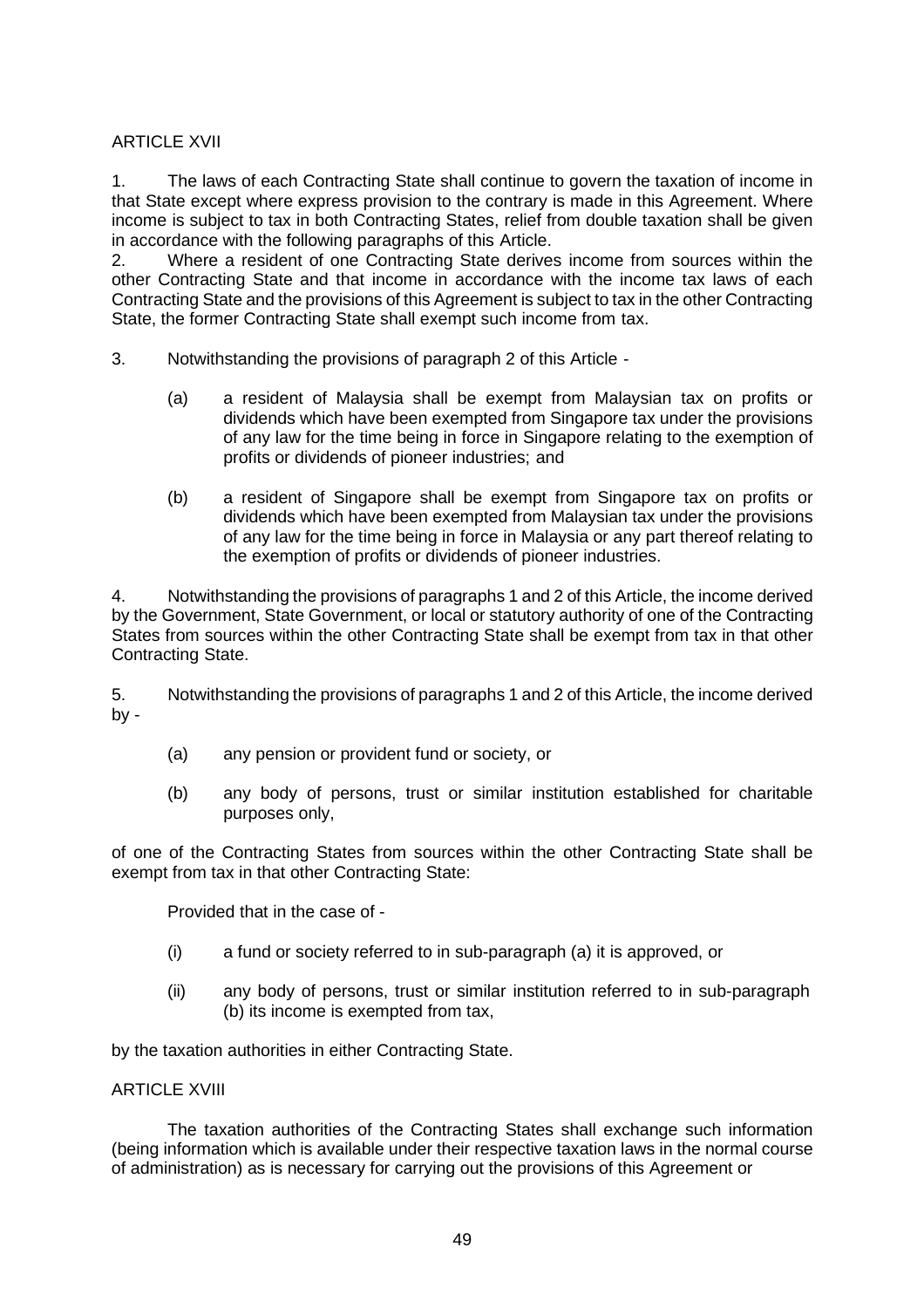for the prevention of fraud or underpayment of tax by reasons other than fraud or for the administration of statutory provisions against legal avoidance in relation to the taxes which are the subject of this Agreement. Any information so exchanged shall be treated as secret and shall not be disclosed to any persons other than persons, including a court, concerned with the assessment and collection of those taxes or the determination of appeals in relation thereto. No information shall be exchanged which would disclose any trade secret or trade process.

## ARTICLE XIX

1. Citizens of one of the Contracting States shall not be subjected in the other Contracting State to any taxation or any requirement connected therewith which is other or more burdensome than the taxation and connected requirements to which citizens of that other Contracting State in the same circumstances are or may be subjected.

2. In this Article, the term "citizen" means -

- (a) in the case of Singapore, all individuals possessing the citizenship of Singapore and all legal persons, partnerships, associations and other entities deriving their status as such from the laws in force in Singapore; and
- (b) in the case of Malaysia, all individuals possessing the citizenship of Malaysia and all legal persons, partnerships, associations and other entities deriving their status as such from the laws in force in Malaysia.
- 3. In this Article the term "taxation" means taxes which are the subject of this Agreement.

## ARTICLE XX

1. Any taxpayer, who shows proof that the action of the taxation authorities of either Contracting State has resulted or may result in double taxation contrary to the provisions of this Agreement, may lodge a claim with the taxation authority of the Contracting State of which the taxpayer is a resident. Should the claim be considered to be justified, such taxation authority shall endeavour to come to an agreement with the taxation authority of the other Contracting State with a view to avoidance of the double taxation in question.

2. The taxation authorities of the Contracting States may communicate with each other directly for the purpose of giving effect to the provisions of this Agreement and for resolving any difficulty or doubt as to the application or interpretation of this Agreement. In particular the taxation authorities may consult together to resolve disputes arising out of the application of paragraph 2 of Article IV or Article V, or the determination of the source of particular items of income.

#### ARTICLE XXI

1. This Agreement shall come into force on the date when the last of all such things shall be done in Singapore and Malaysia as are necessary to give the Agreement the force of law in Singapore and Malaysia, and shall thereupon have effect in both Contracting States for any year of assessment beginning on or after 1st January, 1966.

2. This Agreement shall continue in effect indefinitely, but either of the Contracting States may, on or before the 30th day of June in any calendar year give to the other